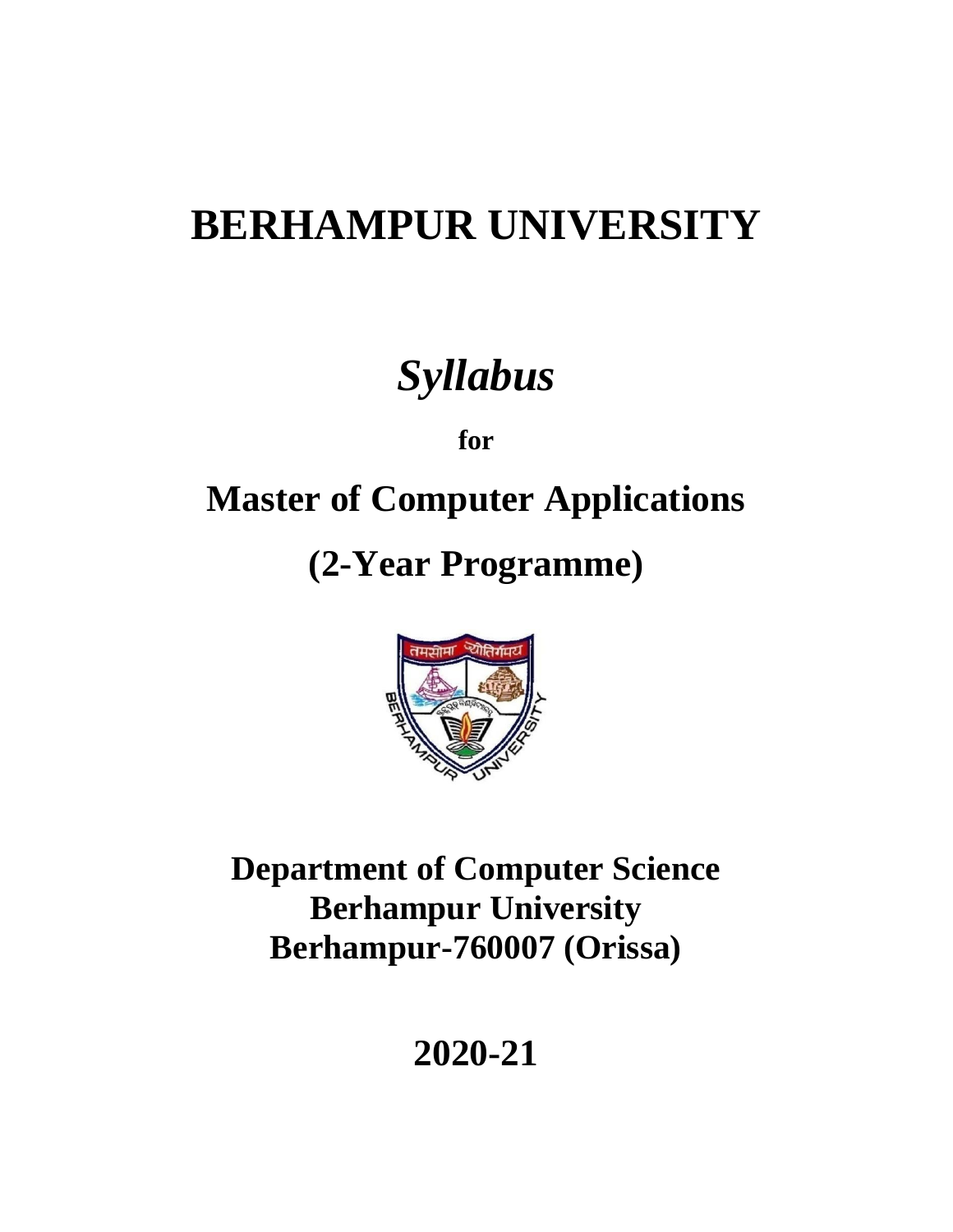# **BERHAMPUR UNIVERSITY Syllabus for Master of Computer Applications (Applicable for Students Taking Admission from the Session 2020-21)**

### **Programme Outcome:**

their start-up companies.

The Master in Computer Applications is a 2-year curriculum spanning over 4 semesters. The course is designed to equip the students with the ability to develop software systems to solve real-life problems in various domains. The course covers a good mix of both theoretical as well as practical components so that students can gain in-depth understanding of the tools and techniques widely used in the industry, and at the same time develop good analytical, design and implementation skills. At the end of the course, students will have adequate knowledge of mathematics, algorithm development, logical ability, database design techniques, networking concepts, software engineering, object oriented system design, etc. to form a strong base in Computer Science and develop further in other advanced topics such as data mining, soft computing, computer graphics, information security, mobile computing, compiler deign, etc. Keeping in view the requirements of the evolving software industry and current research trends, courses such as Artificial Intelligence, Big Data Analytics, Internet of Things, Data Science, Blockchain Technology, and Cloud Computing are included as elective papers to provide a good exposure to the students in these state-of-the-art topics. On successful completion of this course, students can make their career in software industries, corporate sectors, Government Organizations as technical professionals, IT consultants or pursue research in advance areas in Computer Science and Applications. Interested students can also do freelancing and establish

**First Semester**

| Sl.                    | <b>Subject</b>       | <b>Subject Title</b>                              | <b>Internal</b> | <b>External</b> | <b>Credits</b> |  |  |  |  |  |
|------------------------|----------------------|---------------------------------------------------|-----------------|-----------------|----------------|--|--|--|--|--|
| No.                    | Code                 |                                                   |                 |                 |                |  |  |  |  |  |
| 1.                     | COMP <sub>C101</sub> | of<br>Mathematical<br>Foundations                 | 20              | 80              | 4              |  |  |  |  |  |
|                        |                      | <b>Computer Science</b>                           |                 |                 |                |  |  |  |  |  |
| 2.                     | COMP C102            | with<br>$\mathsf{C}$<br><b>Structures</b><br>Data | 20              | 80              | 4              |  |  |  |  |  |
|                        |                      | Programming                                       |                 |                 |                |  |  |  |  |  |
| 3.                     | COMP C103            | <b>Computer Architecture</b>                      | 20              | 80              | 4              |  |  |  |  |  |
| 4.                     | COMP <sub>C104</sub> | <b>Operating Systems</b>                          | 20              | 80              | 4              |  |  |  |  |  |
| 5.                     | COMP <sub>C105</sub> | Information<br>Management                         | 20              | 80              | $\overline{4}$ |  |  |  |  |  |
|                        |                      | <b>Systems</b>                                    |                 |                 |                |  |  |  |  |  |
| 6.                     | COMP C106P           | Lab - 1 (DS & C Programming)                      |                 | 100             | 4              |  |  |  |  |  |
| <b>Second Semester</b> |                      |                                                   |                 |                 |                |  |  |  |  |  |
| 7.                     | COMP <sub>C201</sub> | Data Base Management Systems                      | 20              | 80              | 4              |  |  |  |  |  |
| 8.                     | COMP <sub>C202</sub> | Computer Based Optimization                       | 20              | 80              | $\overline{4}$ |  |  |  |  |  |
|                        |                      | Techniques                                        |                 |                 |                |  |  |  |  |  |
| 9.                     | COMP <sub>C203</sub> | of<br>Analysis<br>Design<br>and                   | 20              | 80              | 4              |  |  |  |  |  |
|                        |                      | Algorithms                                        |                 |                 |                |  |  |  |  |  |
| 10.                    | COMP <sub>C204</sub> | <b>Computer Network</b>                           | 20              | 80              | 4              |  |  |  |  |  |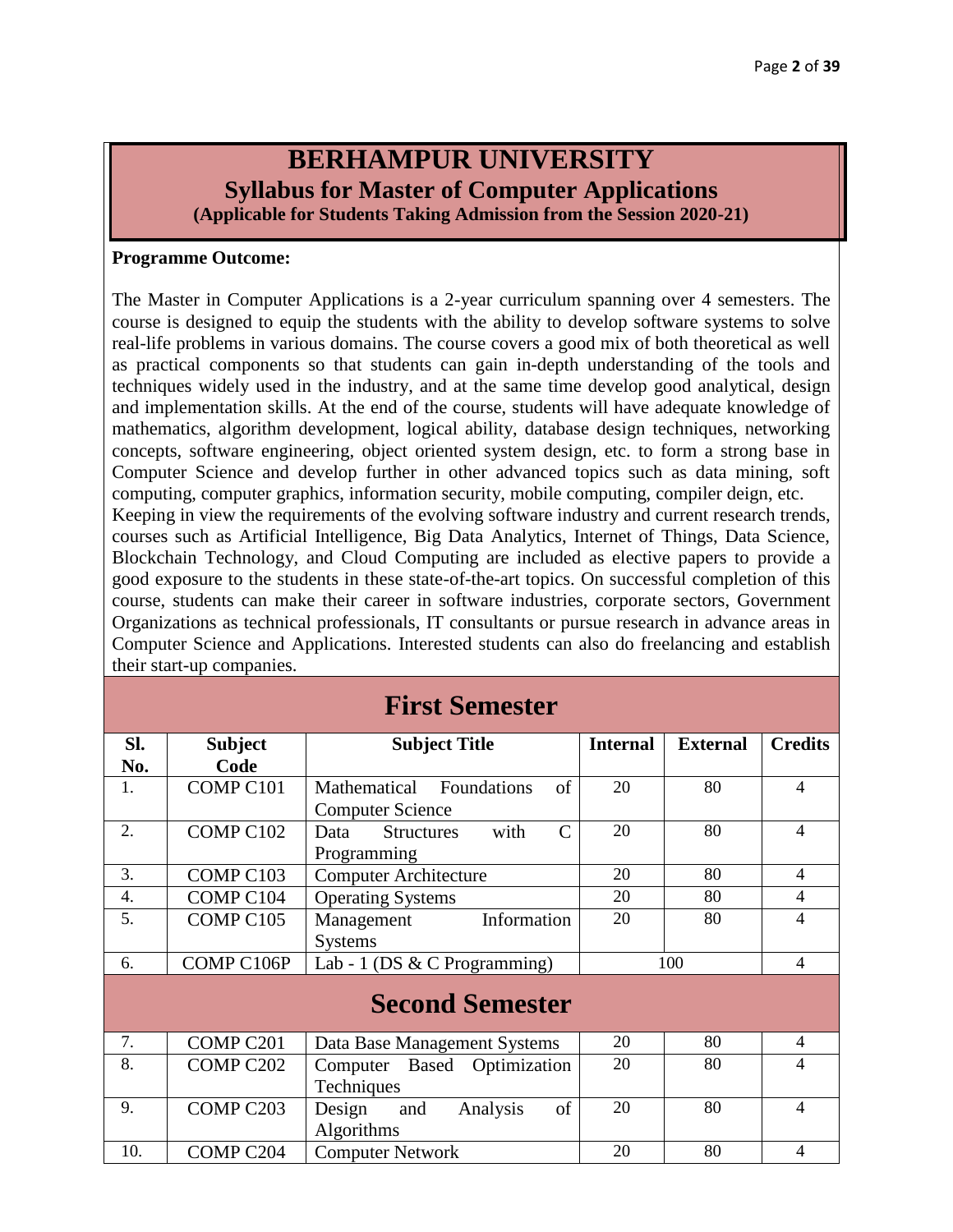| 11.          | COMP C205            | Software Engineering                                   | 20   | 80             | $\overline{4}$ |
|--------------|----------------------|--------------------------------------------------------|------|----------------|----------------|
| 12.          | COMP C206P           | Lab - 2 (Data Base Management)                         | 100  | $\overline{4}$ |                |
|              |                      | <b>Third Semester</b>                                  |      |                |                |
| 13.          | COMP <sub>C301</sub> | Object<br>Oriented Programming<br>and Design with Java | 20   | 80             | 4              |
| 14.          | COMP C302            | E-Commerce                                             | 20   | 80             | $\overline{4}$ |
| 15.          | COMP <sub>C303</sub> | Data Warehousing<br>and<br>Data<br>Mining              | 20   | 80             | $\overline{4}$ |
| 16.          | COMP <sub>C304</sub> | Artificial Intelligence                                | 20   | 80             | $\overline{4}$ |
|              |                      | <b>Elective Course - I</b>                             |      |                |                |
| 17.          | COMP E311            | <b>Soft Computing</b>                                  |      |                |                |
| 18.          | COMP E312            | Internet of Things                                     | 20   | 80             | 4              |
| 19.          | COMP E313            | <b>Computer Graphics</b>                               |      |                |                |
| 20.          | COMP E314            | Mobile Computing                                       |      |                |                |
| 21.          | COMP C305P           | Lab $-3$ (Java Programming)                            |      | 100            | $\overline{4}$ |
|              |                      | <b>Fourth Semester</b>                                 |      |                |                |
|              |                      | <b>Elective Course - II</b>                            |      |                |                |
| 22.          | COMP E411            | <b>Information Security</b>                            |      |                |                |
| 23.          | COMP E412            | <b>Big Data Analytics</b>                              | 20   | 80             | $\overline{4}$ |
| 24.          | COMP E413            | <b>Compiler Design</b>                                 |      |                |                |
| 25.          | COMP E414            | Data Science and Python                                |      |                |                |
|              |                      | Programming                                            |      |                |                |
| 26.          | COMP E415            | Machine Learning                                       |      |                |                |
|              |                      | <b>Elective Course - III</b>                           |      |                |                |
| 27.          | COMP E416            | <b>Block Chain Technology</b>                          | 20   | 80             | 4              |
| 28.          | COMP E417            | <b>Image Processing</b>                                |      |                |                |
| 29.          | COMP E418            | <b>Cloud Computing</b>                                 |      |                |                |
| 30.          | COMP <sub>E419</sub> | <b>Service Oriented Computing</b>                      |      |                |                |
| 31.          | COMP E420            | Web Design and Development                             |      |                |                |
| 32.          | <b>COMP PRO</b>      |                                                        | 400  | 16             |                |
| <b>Total</b> |                      |                                                        | 2400 | 96             |                |

**Note: A student can opt for only one course from among the courses mentioned under the respective elective groups.**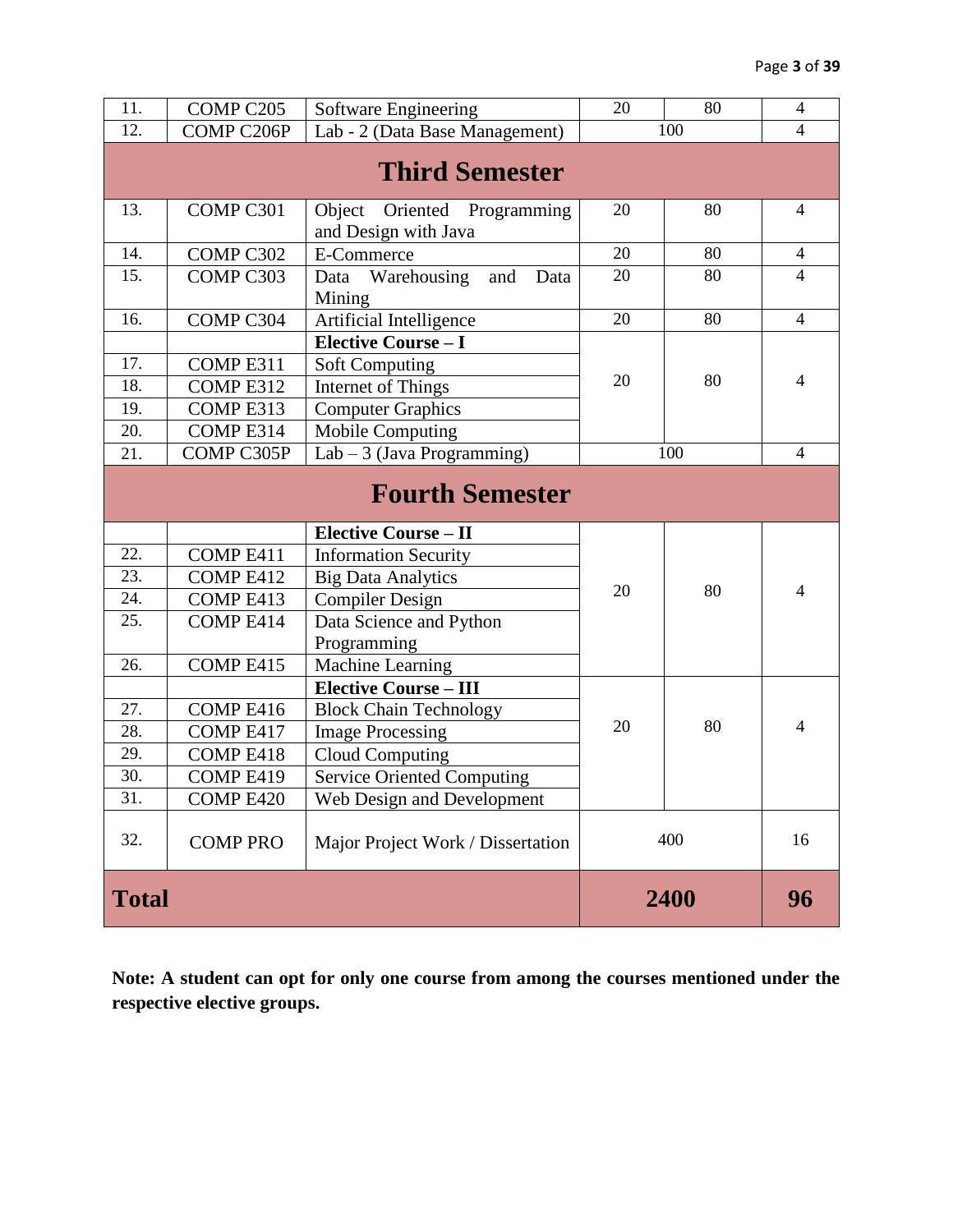# **First Semester**

| <b>Sub. Code:COMP C101</b>                                                             |           | <b>Mathematical Foundations of Computer Science</b> |  |  |  |
|----------------------------------------------------------------------------------------|-----------|-----------------------------------------------------|--|--|--|
| <b>Semester: 1</b>                                                                     | Credit: 4 | <b>Core Course</b>                                  |  |  |  |
| <b>Pre-requisites:</b> Basic mathematical concepts                                     |           |                                                     |  |  |  |
| <b>Course Outcome:</b>                                                                 |           |                                                     |  |  |  |
| $\checkmark$ To learn the concepts of set theory and algebraic system                  |           |                                                     |  |  |  |
| $\checkmark$ To understand the application of logic in computer science                |           |                                                     |  |  |  |
| $\checkmark$ To know how to represent graphs in computer memory and their applications |           |                                                     |  |  |  |
|                                                                                        |           |                                                     |  |  |  |

# **Unit – I** 10 hours

Statements and Notations, connectives, statement, formula and truth tables, normal forms, theory of inference for statement calculus, predicate calculus, inference theory of predicate calculus.

Functions, recursion, algebraic systems with one binary operations, monoids, semi groups, groups, subgroups, homomorphism, Langrange's theorem, Normal subgroups, residue arithmetic, application of residue arithmetic to security, Group codes.

**Unit – III** 10 hours

Algebraic systems with two binary operations, Lattice as partial order sets, Boolean, Functions, Finite State Machines.

Basic concepts of Graph Theory, Directed and Undirected Graph, matrix representation of graph, storage representation and manipulation of graph, shortest path and APSP problem, trees and their representation and operations, List and graphs.

# **Text Books:**

- 1. Discrete mathematical structures with application to computer science, J. P. Tremblay and R. Manohar (Mc Graw Hill International)
- 2. Elements of Discrete Mathematics- C. L. Liu (Mc Graw Hill)
- 3. Modern Applied Algebra- G. Birkhoff and T.C. Bartee (Mc Graw Hill)
- 4. Discrete Mathematics S K Chakraborty & B K Sarkar, Oxford University Press.

**Unit – II** 10 hours

### **Unit – IV** 10 hours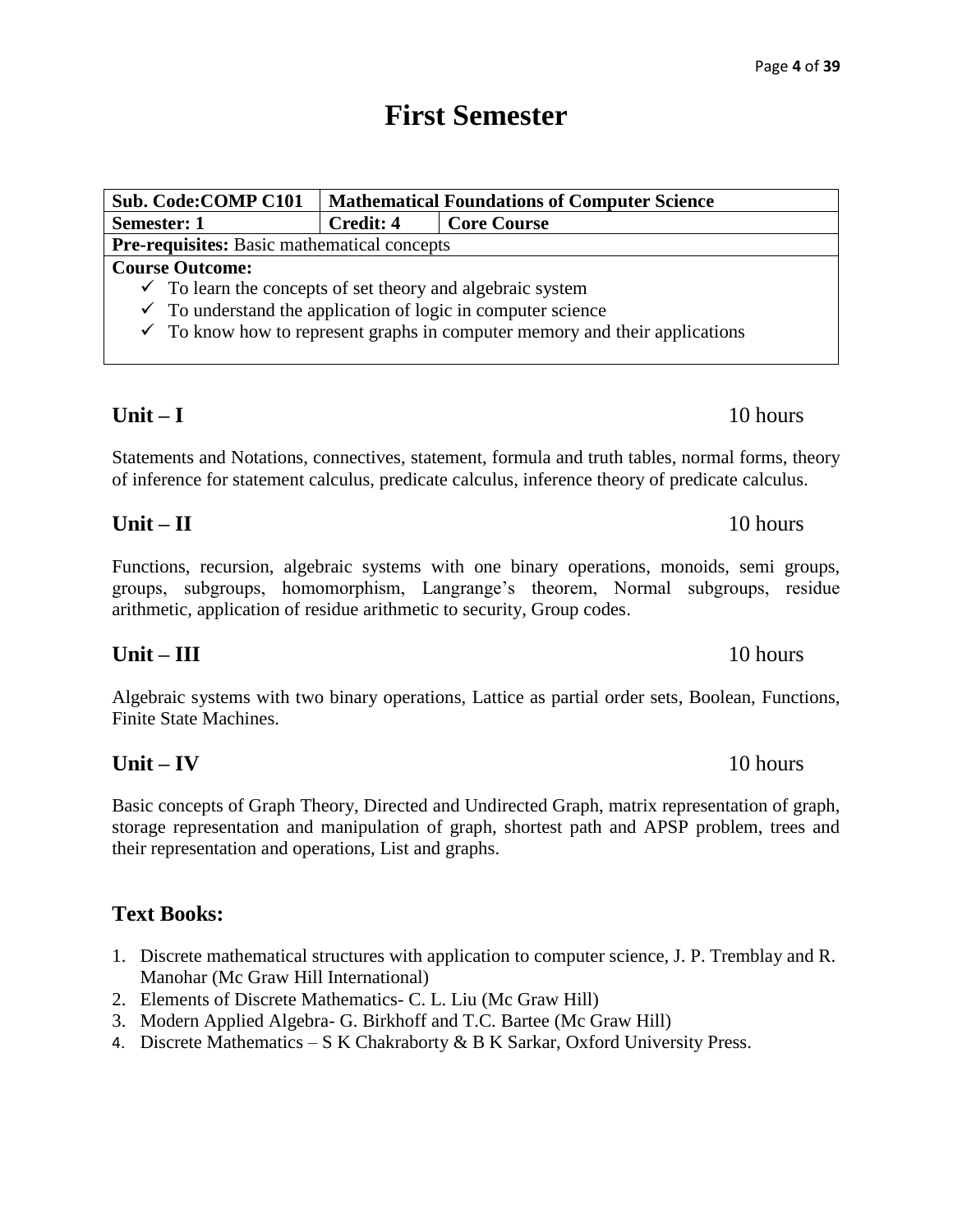| <b>Sub. Code: COMP C102</b>                                                                   | Data Structures with C Programming                                                          |                    |  |  |  |
|-----------------------------------------------------------------------------------------------|---------------------------------------------------------------------------------------------|--------------------|--|--|--|
| <b>Semester: 1</b>                                                                            | Credit: 4                                                                                   | <b>Core Course</b> |  |  |  |
| <b>Pre-requisites:</b> Algorithm, Basic programming skill                                     |                                                                                             |                    |  |  |  |
| <b>Course Outcome:</b>                                                                        |                                                                                             |                    |  |  |  |
| $\checkmark$ To understand various logical organization of data in computers memory           |                                                                                             |                    |  |  |  |
| $\checkmark$ To develop algorithms for performing different operations on data structures and |                                                                                             |                    |  |  |  |
| implement in C language                                                                       |                                                                                             |                    |  |  |  |
|                                                                                               | $\checkmark$ To learn application of data structures in different areas of computer science |                    |  |  |  |

# **Unit – I** 10hours

Review of C programming, Control structures: conditional and looping statements, Arrays. Multi-dimensional arrays, Structures, Functions, Recursive functions, use of pointers, Dynamic memory allocation using malloc( ) and calloc( )

# **Unit – II** 10hours

Linear data structures and their sequential storage representation, Stack, Queues, Circular Queues and Deques, Operations on these data structures, Applications of Stack and Queue, Priority Queue.

Linear data structures and their linked representation: Singly linked, Circularly linked and doubly linked lists, insertion and deletion operations on these data structures, Representation of sparse matrix using linked list.

# **Unit – III** 10hours

Non-linear data structures: Binary tree representation, Tree traversal: Inorder, Preorder, Postorder (recursive and non-recursive algorithms), Conversion of general tree to Binary tree, Binary search tree, Representations of graph: adjacency matrix, adjacency list, multi list, Graph traversal: Depth first and Breadth first.

# **Unit – IV** 10hours

Performance analysis of Searching techniques such as Sequential and Binary search.

Performance analysis of Sorting techniques such as Insertion, Selection, Bubble, Quick, Radix,Merge, and Heap sort.

Representation of B-tree and AVL tree, creation, insertion and deletion operations on these trees.

# **Text Books:**

- 1. An Introduction to data structures with applications, J. P. Tremblay and P. G. Sorenson, McGraw Hill.
- 2. Fundamentals of Data Structures in C Horowitz, Sahni, Anderson-Freed, Universities Press
- 3. Data Structures using C Reema Thareja, Oxford University Press.
- 4. Data Structure and Algorithms G. A. V. Pai, McGraw Hills Education India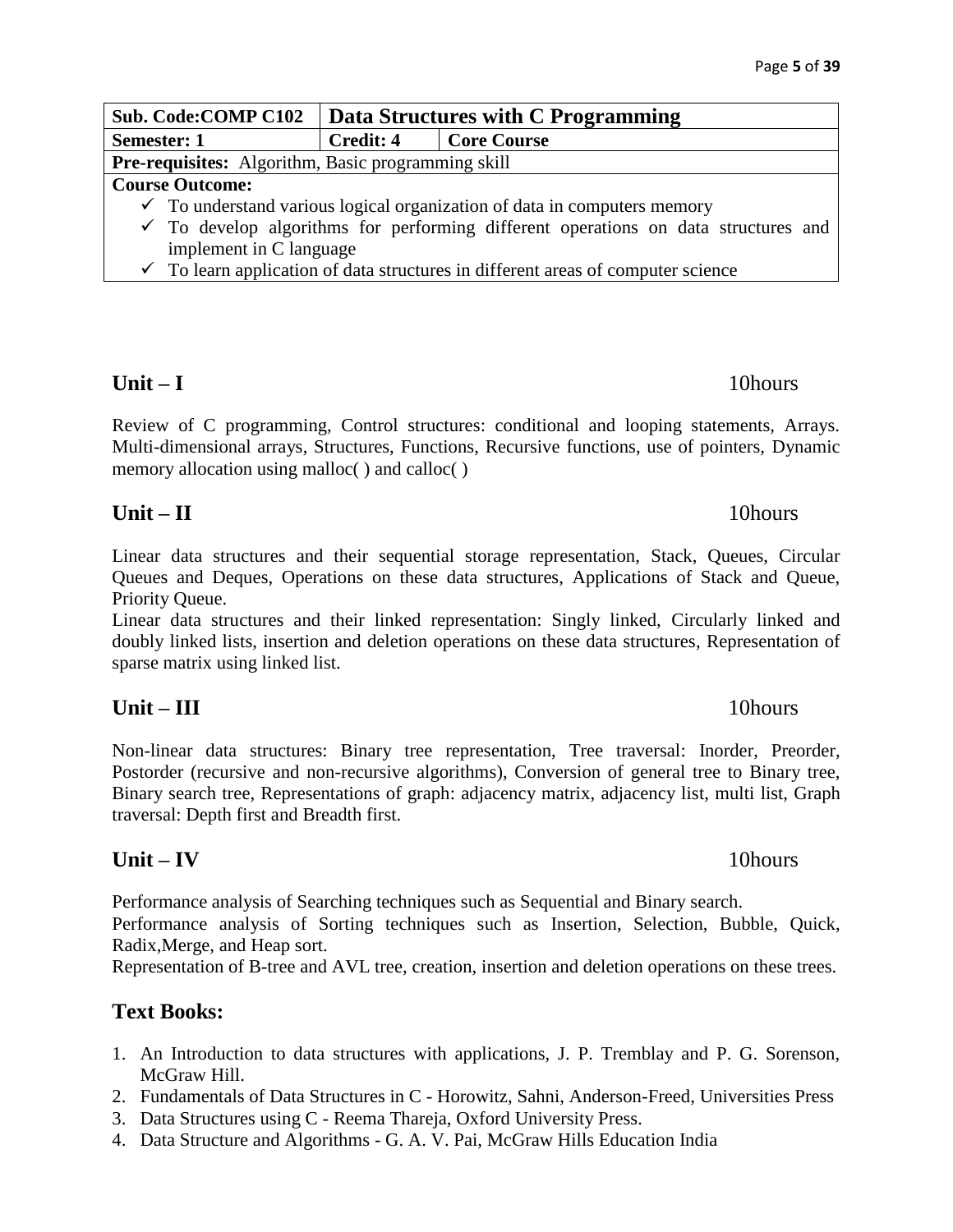| <b>Sub. Code: COMP C103</b> |                                                                                 | <b>Computer Architecture</b> |                    |  |  |
|-----------------------------|---------------------------------------------------------------------------------|------------------------------|--------------------|--|--|
| Semester: 1                 |                                                                                 | Credit: 4                    | <b>Core Course</b> |  |  |
|                             | <b>Pre-requisites:</b> Digital Logic                                            |                              |                    |  |  |
|                             | <b>Course Outcome:</b>                                                          |                              |                    |  |  |
|                             | To study design of an elementary basic computer                                 |                              |                    |  |  |
|                             | To have a better understanding of a hardwired and microprogrammed control unit. |                              |                    |  |  |
| $\checkmark$                | To introduce the concept of memory hierarchy                                    |                              |                    |  |  |
|                             | To introduce pipelining and multi-processor                                     |                              |                    |  |  |
|                             |                                                                                 |                              |                    |  |  |

# **Unit – I** 10 hours

### *Register Transfer and Micro-operations:*

Register Transfer Language, Register transfer, Bus and memory transfer, Arithmetic, Logical and Shift Micro Operation, Arithmetic Logic Shift Unit

### *Basic Computer Organization and Design:*

Instruction Codes, Computer Registers, Computer Instructions, Timing and Control, Instruction Cycle & Register Reference Instructions, Memory Reference Instructions, Input-Output and Interrupt. Design of Basic Computer

# **Unit – II** 10 hours

### *Basic Processing Unit:*

Some Fundamental Concepts: Register Transfers, Performing an Arithmetic or Logic Operation, Fetching a Word from Memory, Storing a word in Memory, Execution of Complete Instruction, Branch Instructions, Multiple Bus Organization

### *Micro-Programmed Control:*

Control Memory, Address Sequencing: Conditional branching, Mapping of Instruction, Subroutine; Micro Program Example: Computer configuration, Microinstruction format, Symbolic Microinstruction, The fetch routine, Symbolic Microprogram, Binary Microinstruction; Design of Control Unit: Microprogram Sequencer

# **Unit – III** 10 hours

### *Memory Organization:*

Memory Hierarchy, Associative Memory: Hardware Organisation, Match Logic, Read Operation, Write Operation; Cache Memory: Associative Mapping, Direct Mapping, Set Associative Mapping, Write into Cache Memory, Cache Initialization; Virtual Memory: Address Space and Memory Space, Address mapping Using Pages, Associative Memory Page Table, Page Replacement

# **Unit – IV** 10 hours

### *Pipeline and Vector Processing:*

Parallel Processing, Pipelining: General Considerations; Arithmetic Pipeline, Instruction Pipeline: Four-segment Instruction Pipeline Example, Data Dependency, Handling of Branch Instructions; Vector Processing; Array Processors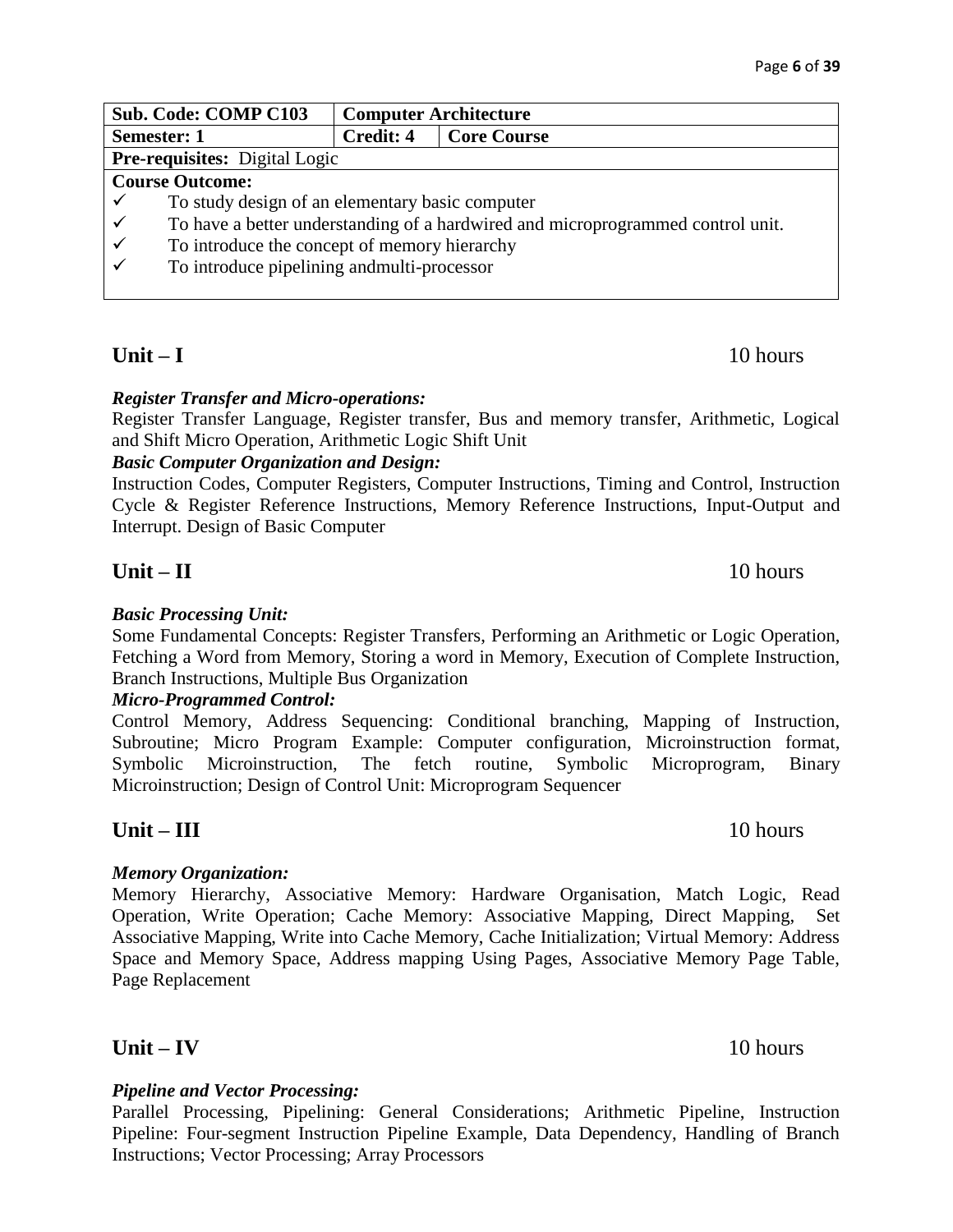### *Multiprocessors:*

Characteristics of Multiprocessors, Interconnection structures, Interprocessor arbitration, Interprocessor communication and synchronization, Cache coherence

# **Text Books:**

- 1. Computer System Architecture- M. M . Mano (PHI)
- 2. Computes Organization- Carl Hamacher, Zvonko Vranesic, Safwat Zaky 5th Edition, Mc Graw-Hill Education India
- 3. Computes Organization & Architecture-William Stallings (PHI)

# **Reference Book:**

1. Computer Architecture and Organization- Rajiv Chopra (S. Chand)

| <b>Sub. Code: COMP C104</b>                                                                     | <b>Operating System</b> |                    |  |  |  |
|-------------------------------------------------------------------------------------------------|-------------------------|--------------------|--|--|--|
| <b>Semester: 1</b>                                                                              | Credit: 4               | <b>Core Course</b> |  |  |  |
| <b>Pre-requisites:</b> Digital Logic, Computer Organization                                     |                         |                    |  |  |  |
| <b>Course Outcome:</b>                                                                          |                         |                    |  |  |  |
| $\checkmark$ To understand the role of operating system as a resource manager                   |                         |                    |  |  |  |
| $\checkmark$ To learn the techniques adopted by an operating system for efficient management of |                         |                    |  |  |  |
| various computing resources                                                                     |                         |                    |  |  |  |
| $\checkmark$ To understand the concept of processes, process synchronization and deadlocks      |                         |                    |  |  |  |
|                                                                                                 |                         |                    |  |  |  |

# **Unit – I** 10hours

Review of Operating System concepts such as Batch processing, Multiprogramming, Time sharing, Real-time systems, and Multi-tasking, layered structure of OS, OS services.

File systems, File access methods: sequential, indexed and direct, File Allocation Methods, Directory structures, File protection

# **Unit – II** 10hours

Need for CPU Scheduling, Process State Transition diagram, preemptive and non-preemptive scheduling, FCFS, Preemptive and non-preemptive SJF, Priority, Round Robin, multi-level feedback queues, Evaluation of scheduling techniques.

Memory management: Contiguous and non-contiguous allocation, MFT, MVT, memory fragmentation, swapping, paging and segmentation.

# **Unit – III** 10hours

Concept of Virtual Memory, demand paging, page faults, page replacement techniques: FIFO, Optimal, LRU, Belady's Anomaly, frame allocation techniques, Thrashing.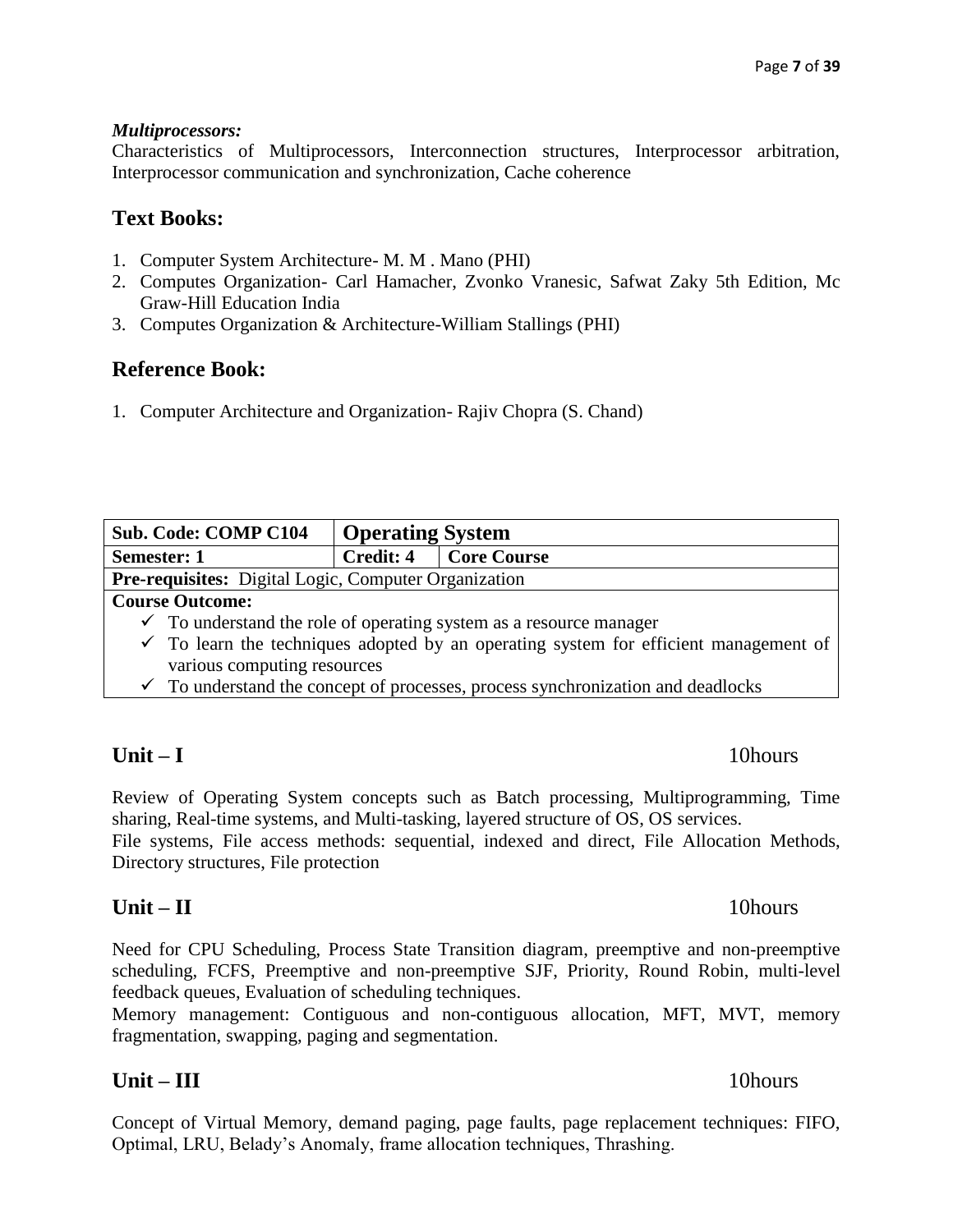Disk scheduling : FCFS, SSTF, Scan, Look, C-Scan, C-Look

### **Unit – IV** 10hours

Concept of Deadlock, conditions for deadlock, resource allocation graph, deadlock prevention, deadlock avoidance, safety sequence, Banker's algorithm, deadlock detection and recovery, Inter-process Communication (IPC), Concurrent processes, Process synchronization, Critical Section, Classic IPC Problems, Mutual Exclusion, Semaphore.

# **Text Books:**

- 1. Operating system concepts, Galvin and Silberschatz, Wiley India.
- 2. Principles of Operating Systems, Naresh Chauhan, Oxford University Press.

### **Reference Books:**

- 1. Modern Operating systems, A.S. Tanenbaum, Pearson Education Inc.
- 2. Operating Systems: A Spiral Approach", Elmasri, Carrick, Levine, McGraw-Hill

| <b>Sub. Code: COMP C105</b>                                                  |                                                               | <b>Management Information Systems</b> |  |  |  |
|------------------------------------------------------------------------------|---------------------------------------------------------------|---------------------------------------|--|--|--|
| Semester: 1                                                                  |                                                               | Credit: 4   Core Course               |  |  |  |
|                                                                              | Pre-requisites: Basic understanding of Computer based systems |                                       |  |  |  |
| <b>Course Outcome:</b>                                                       |                                                               |                                       |  |  |  |
| $\checkmark$ To understand business applications from a system point of view |                                                               |                                       |  |  |  |
| $\checkmark$ To understand the key functional areas of business applications |                                                               |                                       |  |  |  |
| $\checkmark$ To appreciate the use of computers in business for efficiency   |                                                               |                                       |  |  |  |

# **Unit – I** 10 hours

Importance of information systems, Framework for business End users, Global information society, Need for information technology in Business, Globalization, Business process reengineering, Information, System concepts, feedback & controls, Info. System components resources & activities, Types of InformationSystem Operations support systems, management support system.

# **Unit – II** 10 hours

System approach to problem solving, defining problems  $\&$  opportunities, developing  $\&$ evaluating alternative solutions, System development cycle: feasibility study, system analysis, system design, prototyping, computer aided systems engineering.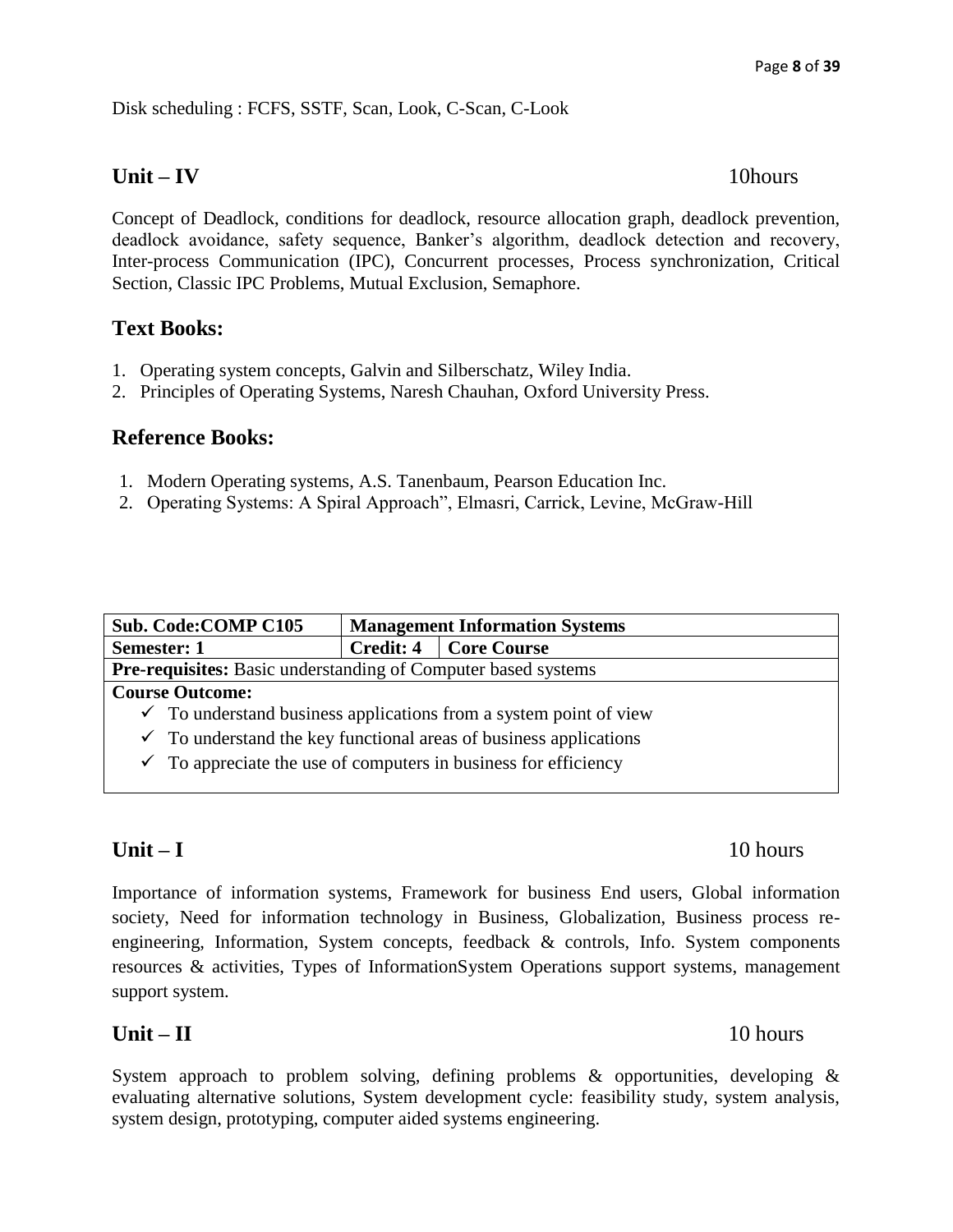Page **9** of **39**

Business information systems: marketing information system, manufacturing information system, accounting information system, human resource information system, financial information system, Transaction Processing system, information system for management, decision support system (DSS & EIS).

# **Unit – IV** 10 hours

Information system for strategic advantage, reengineering business process, Managing information resources & technologies: operational management, resource management, technology management, distributed management, organizational planning & information technology, implementing business changes, security & ethical issues in information systems.

# **Text Books:**

- 1. Management Information System (4<sup>th</sup> Edition), James A O'Brien (Galgotia)
- 2. Management information system, Sadagopan (PHI)

The Lab sessions will include design of solution to problems, coding, testing, execution of programs, and interpretation of results. Followings are some of the programming activities:

| <b>Sub. Code: COMP C106P</b>                                                     |  | Lab - 1 (DS $\&$ C Programming) |  |  |  |
|----------------------------------------------------------------------------------|--|---------------------------------|--|--|--|
| <b>Semester: 1</b>                                                               |  | Credit: 4   Core Course         |  |  |  |
| <b>Pre-requisites:</b> Logical thinking and writing of algorithms                |  |                                 |  |  |  |
| <b>Course Outcome:</b>                                                           |  |                                 |  |  |  |
| $\Gamma$ To varies of issent negative in C and implement various data structures |  |                                 |  |  |  |

 $\checkmark$  To write efficient programs in C and implement various data structures

1. Write programs using various control structures, arrays of different dimensions, Structures, Functions, Recursive functions, Pointer variables, and file concepts in C language.

- 2. Write programs for dynamic memory allocation using malloc ( ) and calloc ( ) functions.
- 3. Write programs to insert and delete items in Stack and Queue data structures.
- 4. Write programs to implement linked lists that allow creation, traversal, insertion, and deletion operations.
- 5. Write programs for creation and traversal of Binary trees.
- 6. Write programs to represent graphs in the matrix form and implement graph traversals.
- 7. Write programs to implement different Searching and Sorting techniques.

# **Unit – III** 10 hours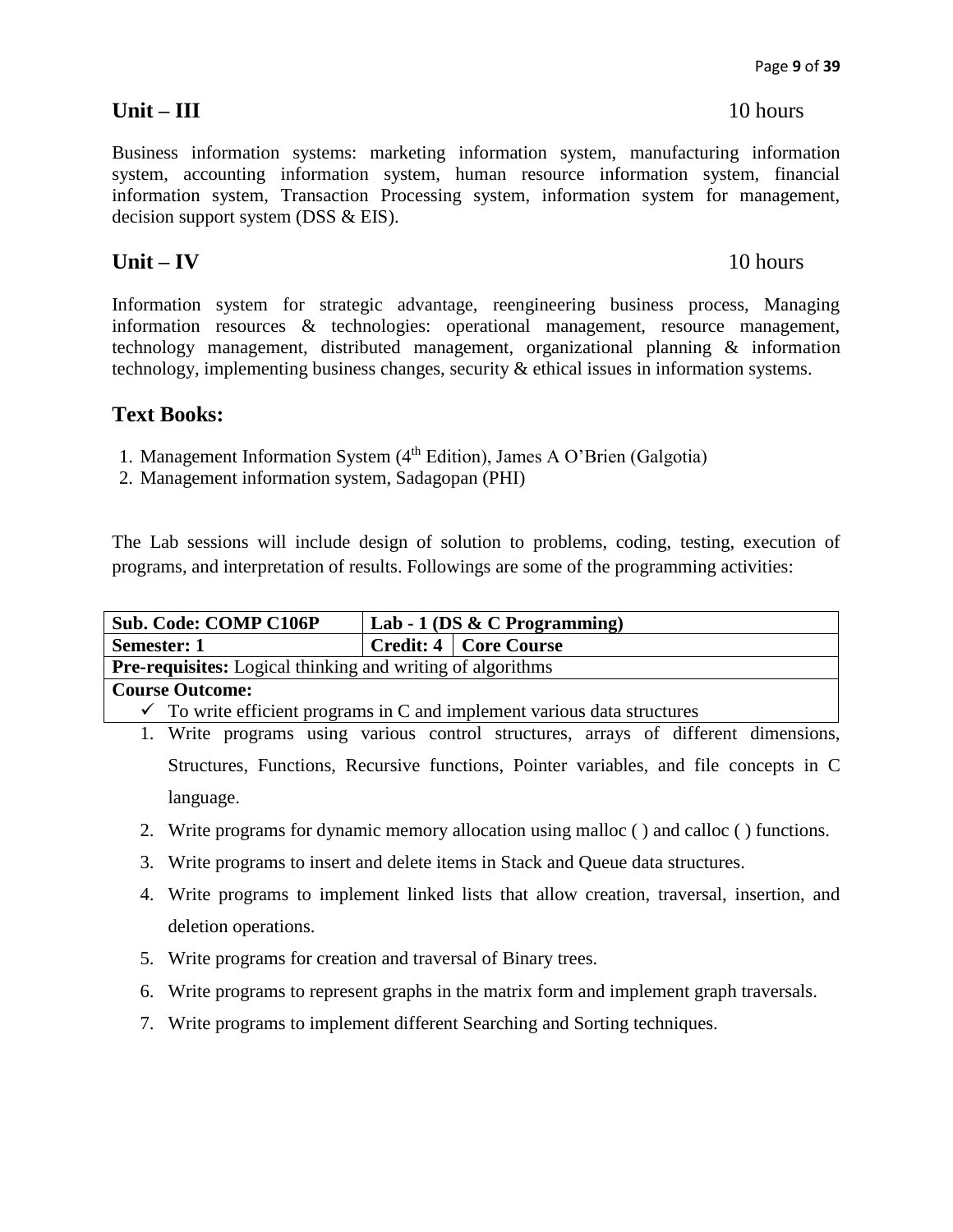# **Second Semester**

| <b>Sub. Code: COMP C201</b>                                                                        | Data Base Management Systems |             |  |  |  |
|----------------------------------------------------------------------------------------------------|------------------------------|-------------|--|--|--|
| <b>Semester: 1</b>                                                                                 | Credit: 4                    | Core Course |  |  |  |
| Pre-requisites: Basic understanding of file systems and data structures                            |                              |             |  |  |  |
| <b>Course Outcome:</b>                                                                             |                              |             |  |  |  |
| $\checkmark$ To learn the design of database systems                                               |                              |             |  |  |  |
| $\checkmark$ To understand the intricacies of query processing and database transaction management |                              |             |  |  |  |
| $\checkmark$ To learn the design principle and management of distributed database systems          |                              |             |  |  |  |
|                                                                                                    |                              |             |  |  |  |

# **Unit – I** 10 hours

Review of DBMS concepts and architecture, Data modelling using Entity - Relationship (ER) diagrams, Relational model, Relational Algebra and Relational calculus. Database Design: data dependencies, the normalization process, conversion to  $1<sup>st</sup>$ ,  $2<sup>nd</sup>$ ,  $3<sup>rd</sup>$ , Boyce-

Codd,  $4<sup>th</sup>$  and  $5<sup>th</sup>$  normal forms.

Query Processing**:** Evaluation of Relational Algebra Expressions, Query Equivalence, Join strategies, Query Execution.

**Unit – II** 10 hours

Query optimization, Heuristics in Query Optimization, Semantic Query Optimization, Converting Query Tree to Query Evaluation Plan, multiquery optimization, concept of No SQL

# **Unit – III** 10 hours

Database Transactions, ACID Properties, Serializability, Concurrency control: lock-based and timestamp based protocols

Database recovery techniques: log-based recovery and shadow paging, Database Security. Deadlock detection and recovery.

# **Unit – IV** 10 hours

Distributed database systems: a comparative view of distributed DB and centralized DB, distributed DBMS, levels of distribution transparency, reference architecture, data fragmentation (hierarchical, vertical and mixed), Distributed database design: top-down and bottom up approaches, Management of distributed transactions, concurrency control, distributed deadlocks.

# **Text Books:**

- 1. Database Systems Concepts, A. Silberschatz, H. F. Korth, S. Sudarshan (McGraw Hill)
- 2. Distributed Systems: Concepts and Design *-* George Coulouris, Jean Dollimoreet al Pearson Education, Inc. New Delhi.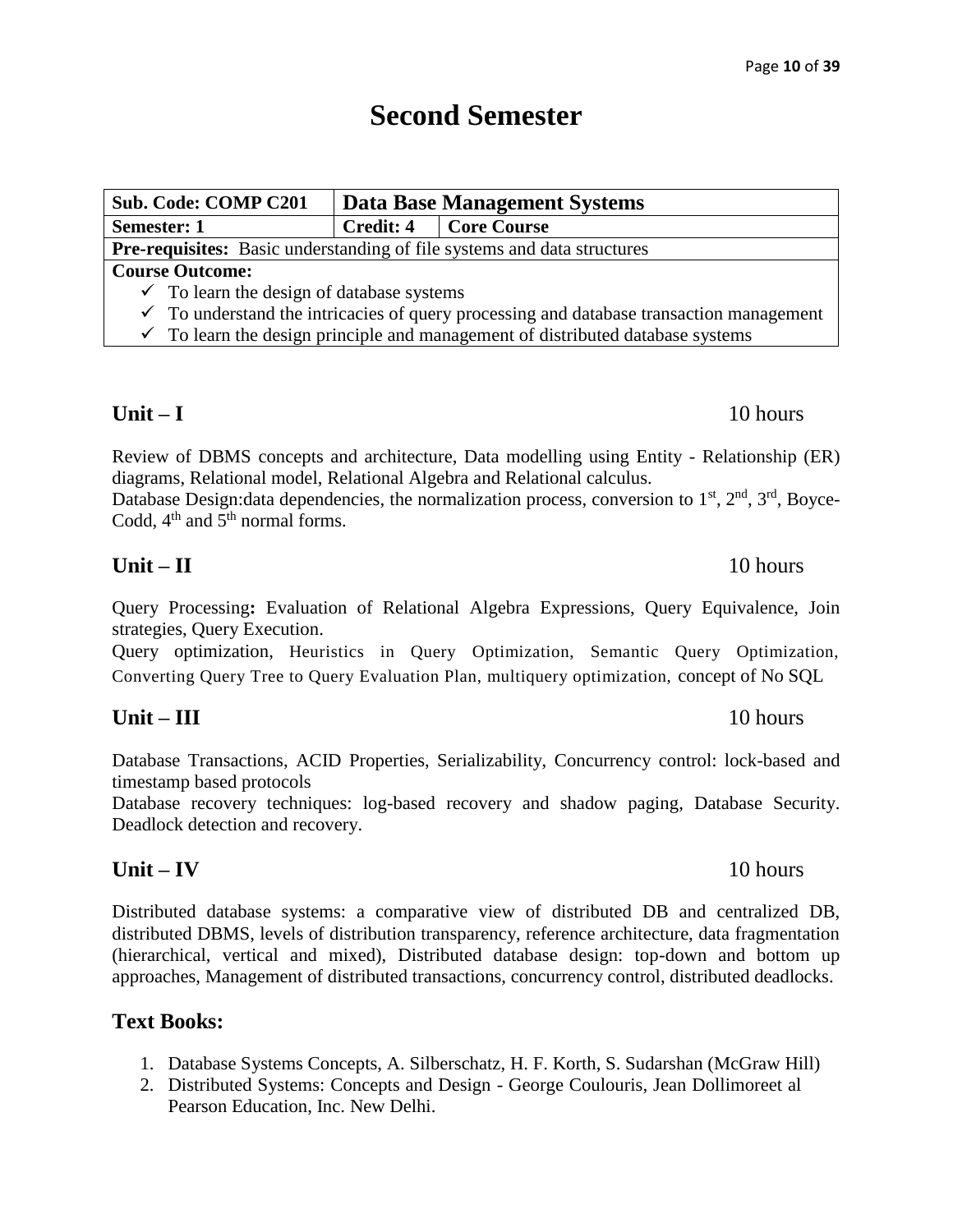### **Reference Books:**

- 1. Fundamentals of Database Systems, Elmsari and Navathe (Addision Wesley)
- 2. Database Management Systems Rajiv Chopra, S Chand pub.

| <b>Sub. Code: COMP C202</b>                                                              | <b>Computer Based Optimization Techniques</b> |   |                                                                                             |  |
|------------------------------------------------------------------------------------------|-----------------------------------------------|---|---------------------------------------------------------------------------------------------|--|
| Semester: 2                                                                              | <b>Credit:</b>                                | 4 | <b>Core Course</b>                                                                          |  |
| <b>Pre-requisites:</b> No pre-requisite required                                         |                                               |   |                                                                                             |  |
| <b>Course Outcome:</b>                                                                   |                                               |   |                                                                                             |  |
| $\checkmark$ To study Application of Operation Research                                  |                                               |   |                                                                                             |  |
| $\checkmark$ To understand linear programming problem                                    |                                               |   |                                                                                             |  |
| $\checkmark$ To understand how to solve real life problems of operation research such as |                                               |   |                                                                                             |  |
| Transportation Problem, Assignment Problem etc                                           |                                               |   |                                                                                             |  |
|                                                                                          |                                               |   | $\checkmark$ To understand techniques for solving sequencing problem and Project Management |  |

# **Unit – I** 10 hours

Linear programming problem: Formulation of LPP, Graphical Method, Simplex Method, Artificial variable technique: Two Phase method and Big-M method; Problem of Degeneracy, Special cases: Alternative solutions, Unbounded solutions, Non-existing feasible solutions, Revised simplex method (Emphasis should be only on algorithm)

# **Unit – II** 10 hours

Duality in LPP: Concept of Duality in LPP, General rules for converting any Primal into its Dual, Duality and Simplex Method, Dual simplex method; Integer Programming: Gomory's Cutting Plane Method, Branch and Bound Method

# **Unit – III** 10 hours

Transportation problems: Finding an initial basic feasible solution by Northwest Corner rule, Least Cost rule, Vogel's approximation method, Moving towards Optimality, MODI method, Minimization, Degeneracy, Unbalanced transportation problem; Assignment problems: Hungarian method for solution of Assignment problems, Unbalanced Assignment problems, variations in Assignment problems; Travelling salesman problem;

# **Unit – IV** 10 hours

Job Sequencing; Project management: Basic terms, Common errors, Rules forNetwork Construction,Critical Path Method(CPM), Project Evaluation and Review Technique(PERT), Non-linear programming problem (Formulation and Graphical Method), Quadratic programming:Kuhn-Tucker Conditions, Wolfe's Method, Beale's Method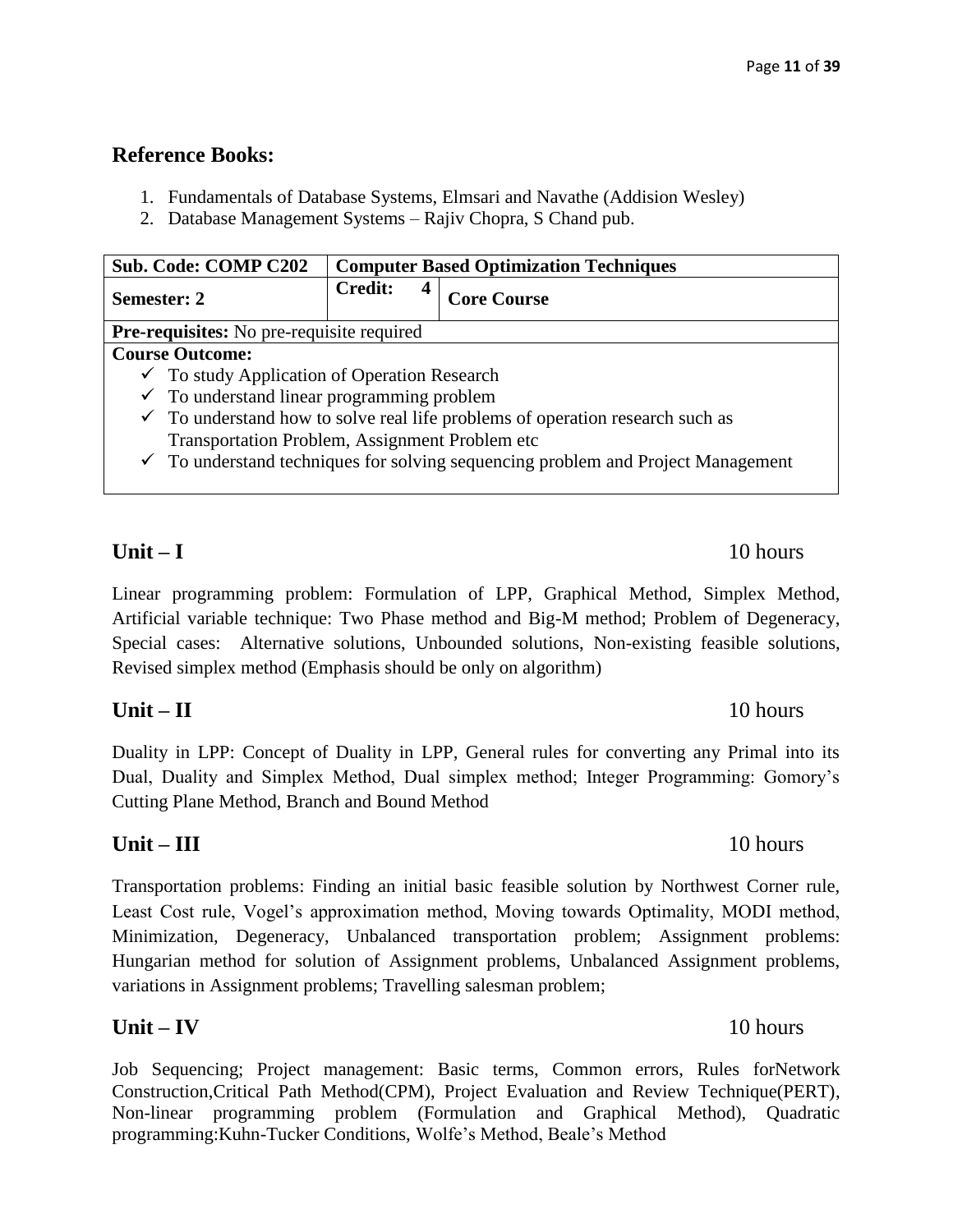# **Text Books:**

- 1. Operation Research-S.D. Sharma (Kedar Nath Ramnath Publication)
- 2. Operations Research Prem Kumar Gupta and D. S. Hira (S. Chand)
- 3. Operations Research Kanti Swarup (Sultan Chand & Sons).

# **Reference Book:**

1. Operation Research – S. R. Yadav & A. K. Malik (Oxford University Press)

| <b>Sub. Code: COMP C203</b>                                               | <b>Design and Analysis of Algorithms</b> |                                |  |  |  |
|---------------------------------------------------------------------------|------------------------------------------|--------------------------------|--|--|--|
| Semester: 2                                                               |                                          | <b>Credit: 4   Core Course</b> |  |  |  |
| <b>Pre-requisites: Data Structure</b>                                     |                                          |                                |  |  |  |
| <b>Course Outcome:</b>                                                    |                                          |                                |  |  |  |
| $\checkmark$ To learn how to analyze algorithms to know their complexity  |                                          |                                |  |  |  |
| $\checkmark$ To have an exposure to different algorithm design techniques |                                          |                                |  |  |  |
| $\checkmark$ To understand graph algorithms and their applications        |                                          |                                |  |  |  |
| $\checkmark$ To understanding algorithms with exponential time complexity |                                          |                                |  |  |  |
|                                                                           |                                          |                                |  |  |  |

# **Unit – I** 10 hours

Introduction: Characteristics of algorithm. Analysis of algorithm: Asymptotic analysis of complexity bounds – best, average and worst-case behaviour; Performance measurements of Algorithm, Time and space trade-offs, Algorithm design technique such as divide and conquer, Analysis of recursive algorithms through recurrence relations: Substitution method, Recursion tree method and Masters' theorem.

# **Unit – II** 10 hours

Fundamental Algorithmic Strategies: Brute-Force: Linear search, selection sort, Greedy: Huffman coding, Fractional knapsack problem, Activity selection Problem, Dynamic Programming: matrix chain multiplication, Longest common subsequence, Travelling Salesman Problem, Branch- and-Bound and Backtracking methodologies for the design of algorithms; Illustrations of these techniques for Problem-Solving , Knapsack, Travelling Salesman Problem.

# **Unit – III** 10 hours

Graph and Tree Algorithms: Traversal algorithms: Depth First Search (DFS) and Breadth First Search (BFS); Shortest path algorithms, Minimum Spanning Tree, Topological sorting, Network Flow Algorithm.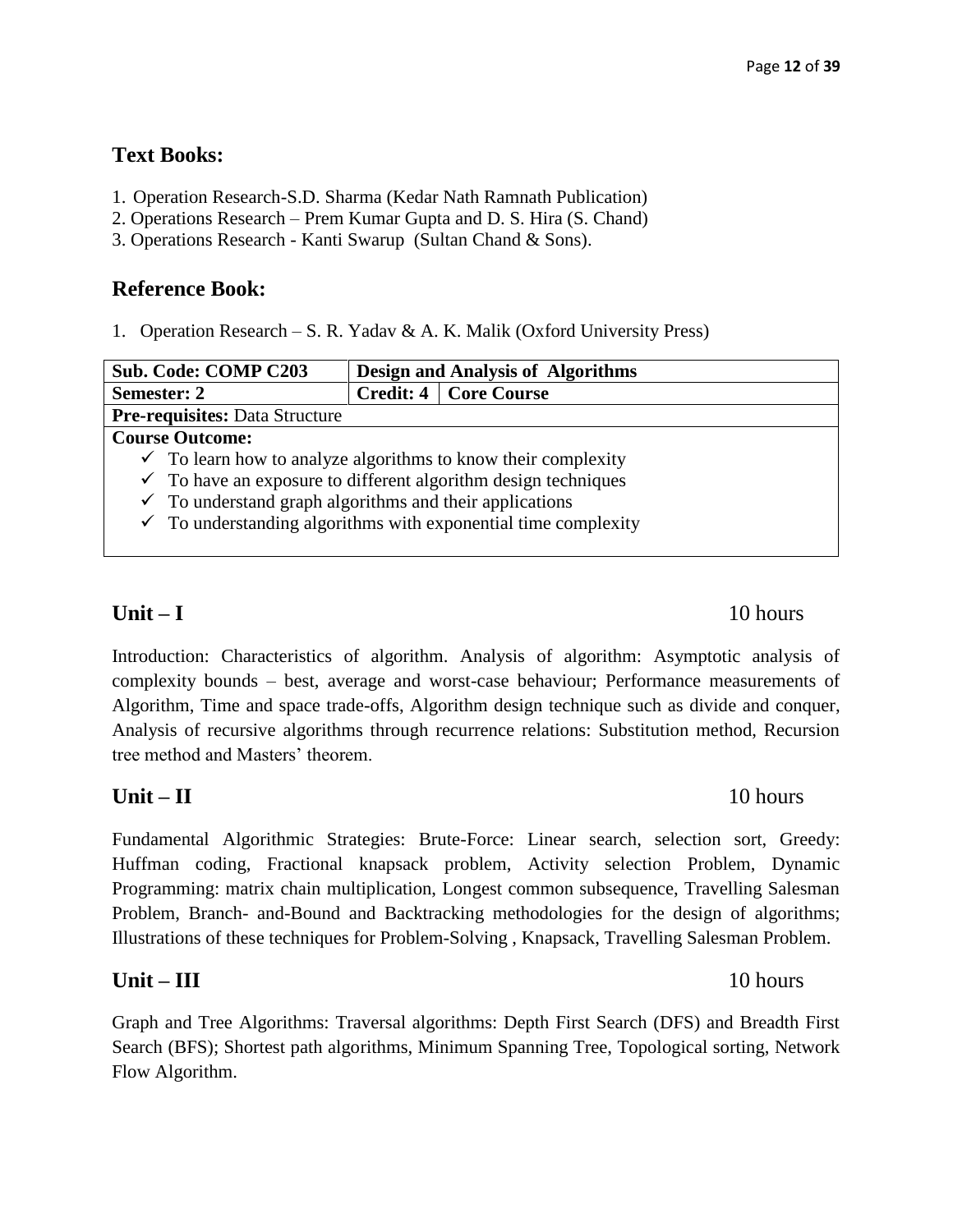### **Unit – IV** 10 hours

Tractable and Intractable Problems: Computability of Algorithms, Computability classes – P, NP, NP-complete and NP-hard. Cook's theorem, Standard NP-complete problems (Clique Decision, Node cover Decision and Chromatic Number Decision problem) and Reduction techniques.

# **Text Books:**

- 1. Introduction to Algorithms, 4TH Edition, Thomas H Cormen, Charles E Lieserson, Ronald L Rivest and Clifford Stein, MIT Press/McGraw-Hill.
- 2. Fundamentals of Algorithms E. Horowitz et al.

# **Reference Books:**

- 1. Design and Analysis of Algorithms, M.R.Kabat, PHI Learning
- 2. Algorithm Design, 1ST Edition, Jon Kleinberg and ÉvaTardos, Pearson.
- 3. Algorithm Design: Foundations, Analysis, and Internet Examples, Second Edition, Michael T Goodrich and Roberto Tamassia, Wiley.
- 4. Algorithms—A Creative Approach, 3RD Edition, UdiManber, Addison-Wesley, Reading,MA.

| <b>Sub. Code: COMP C204</b>                                                                     | <b>Computer Network</b> |                                                                                               |  |  |  |
|-------------------------------------------------------------------------------------------------|-------------------------|-----------------------------------------------------------------------------------------------|--|--|--|
| Semester: 2                                                                                     | Credit: 4               | <b>Core Course</b>                                                                            |  |  |  |
|                                                                                                 |                         | <b>Pre-requisites:</b> Basic understanding of internal components of computer systems and its |  |  |  |
| operations.                                                                                     |                         |                                                                                               |  |  |  |
| <b>Course Outcome:</b>                                                                          |                         |                                                                                               |  |  |  |
| $\checkmark$ To build an understanding of the fundamental concepts of computer networking.      |                         |                                                                                               |  |  |  |
| $\checkmark$ To familiarize the student with the basic taxonomy and terminology of the computer |                         |                                                                                               |  |  |  |
| networking area.                                                                                |                         |                                                                                               |  |  |  |
| $\checkmark$ To preparing the student for entry Advanced courses in computer networking.        |                         |                                                                                               |  |  |  |
| Allow the student to gain expertise in some specific areas of networking such as the<br>✓       |                         |                                                                                               |  |  |  |
| design and maintenance of individual networks.                                                  |                         |                                                                                               |  |  |  |

Introduction to Computer Networks, Uses of Computer Networks, Network Hardware, Network Software, Network Topology, OSI Reference Models, TCP/IP Protocol Suite, Addresses in TCP/IP,Digital and Analog Transmission, Multiplexing Techniques,Switching Techniques,Wireless Transmission, Cellular Radio, Satellite Network, Data Link Layer Design issues, Error Detection and Correction, Elementary Data Link Protocols.

# **Unit – II** 10 hours

Channel Allocation Problem, Multiple Access Protocols, IEEE Standard 802 for LANS and MANS, Internetworking Devices: Repeater, Bridges, Router, Gateway, High-speed LANS,

# **Unit – I** 10 hours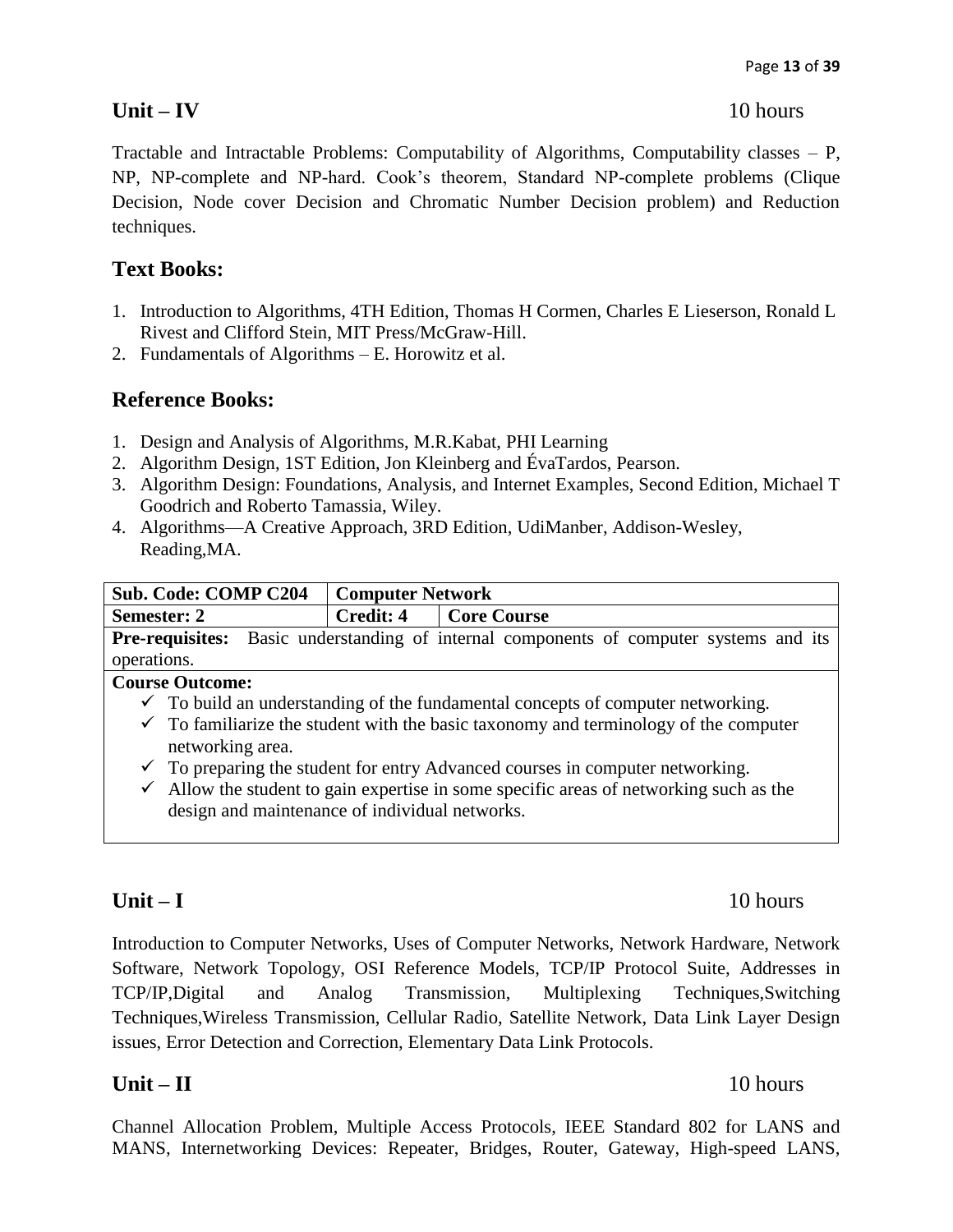Satellite Networks, Network Layer Design Issues, Routing Algorithms, Congestion Control Algorithms, TCP/IP Protocol Suit, ATM networks.

### **Unit – III** 10 hours

Transport Layer Services, Elements of Transport Protocols, Performance Issues, Cryptography and Network security.

# **Unit – IV** 10 hours

DNS, Electronic mail, SMTP, FTP, TELNET, SNMP, WWW and HTTP.

### **Text Books:**

- 1. Computer Networks -A S Tenenbaum (PHI)
- 2. Data Communications and Networking B. A. Forouzan (PHI)

# **Reference Books:**

- 1. Computer Networks Bhushan Trivedi, Oxford University Press.
- 2. Computer Networking: A Top-Down Approach Featuring the Internet, 3/e James F. Kurose & Keith W. Ross (Pearson Education India)
- 3. Computer Networks: A Systems Approach Bruce S. Davie and Larry L. Peterson (Elsevier Inc.)

| <b>Sub. Code: COMP C205</b>                               | <b>Software Engineering</b> |  |
|-----------------------------------------------------------|-----------------------------|--|
| <b>Semester: 2</b>                                        | Credit: 4   Core Course     |  |
| <b>Pre-requisites:</b> Basic idea of Software development |                             |  |
| <b>Course Outcome:</b>                                    |                             |  |

- $\checkmark$  To have an insight into large-scale software development process
- $\checkmark$  To have an appreciation for the use of an engineering approach to software development
- $\checkmark$  To learn approaches for software cost estimation, building reliable and quality software systems

# **Unit – I** 10 hours

Evolution of Software Engineering, Software Processes, software Life cycle Models, Software Project Management, Software Requirements, Requirements Engineering, Feasibility study, Requirement analysis and specification, System Models.

### **Unit – II** 10 hours

Software Design, Architectural Design – Cohesion and coupling, Abstraction, Data flow Oriented Design, Object-Oriented Design, User Interface Design.

Rapid Software Development, Software Reuse, Component Based Software Engineering.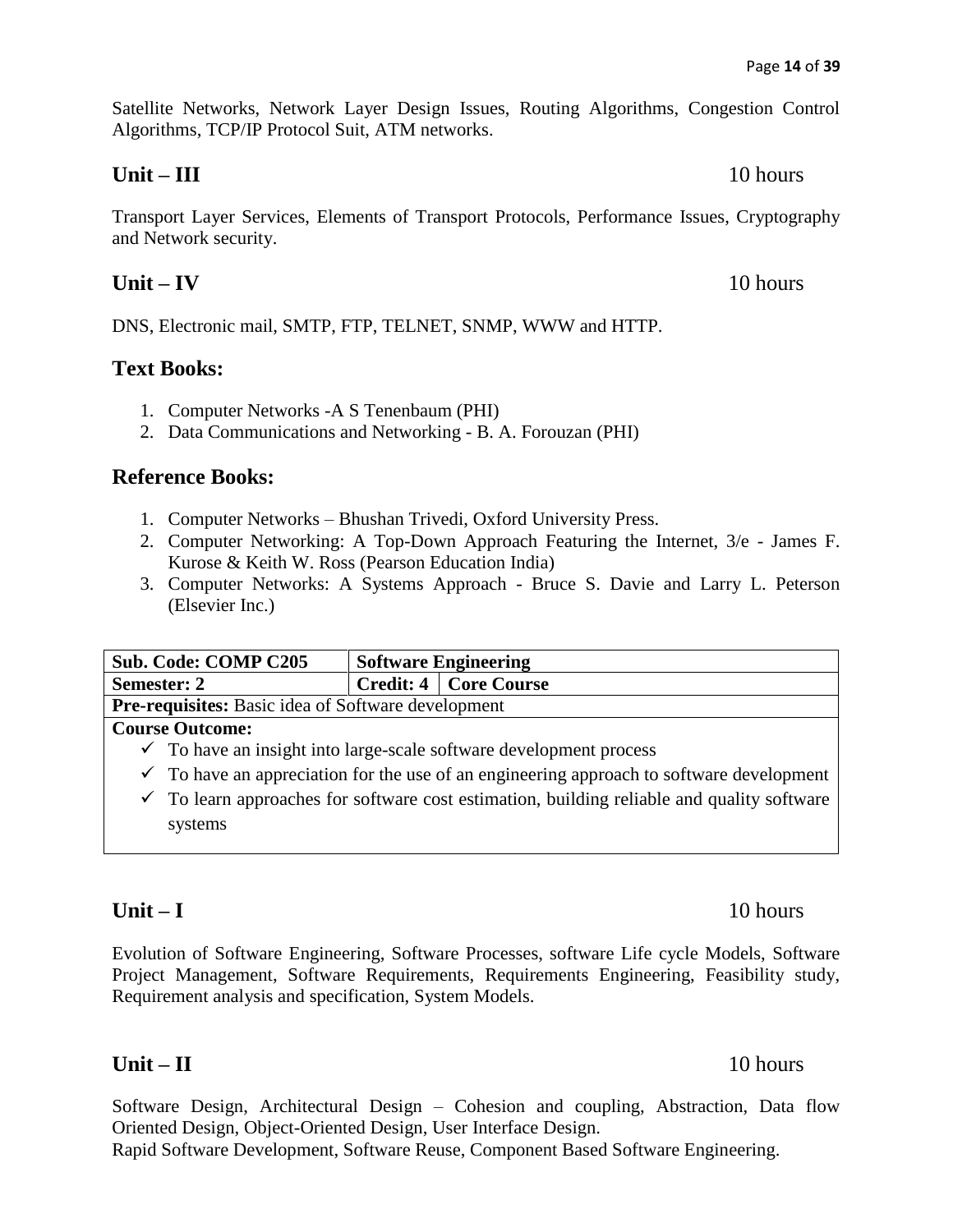Implementation and Testing: Verification and Validation, Software Testing techniques

### **Unit – III** 10 hours

Software Cost Estimation, COCOMO Model, Software Reliability, Software Quality Management, Configuration Management, Software Maintenance.

# **Unit – IV** 10 hours

New trends and technologies in software development, Capability Maturity Model, Capability Maturity Model Integration, Agile software development, Extreme Programming, Serviceoriented Software Engineering

# **Text Books:**

- 1. Fundamentals of Software Engineering *-* Rajib Mall (PHI)
- 2. Software Engineering -Ian Sommerville (Pearson Education)
- 3. Software Engineering: A Practitioner's Approach Roger Pressman (McGraw Hill)

| <b>Sub. Code: COMP C206</b>                       | Lab - 2 (Data Base Management) |                         |
|---------------------------------------------------|--------------------------------|-------------------------|
| <b>Semester: 2</b>                                |                                | Credit: 4   Core Course |
| <b>Pre-requisites:</b> Database and file concepts |                                |                         |
| <b>Course Outcome:</b>                            |                                |                         |
| $\checkmark$ To develop database applications     |                                |                         |

Students are expected to develop the skill of building applications that require storage of large data. The emphasis will be on efficient design of databases to facilitate database access and query processing.

Students will learn how to create database tables using MySQL and write DML statements to perform database operations like Insertion, Deletion, Updation, etc.

Students will also write varieties of query expressions including nested and join queries.

Applications involving Student database, Employee database, Customer database, Bank transactions, etc. will be developed.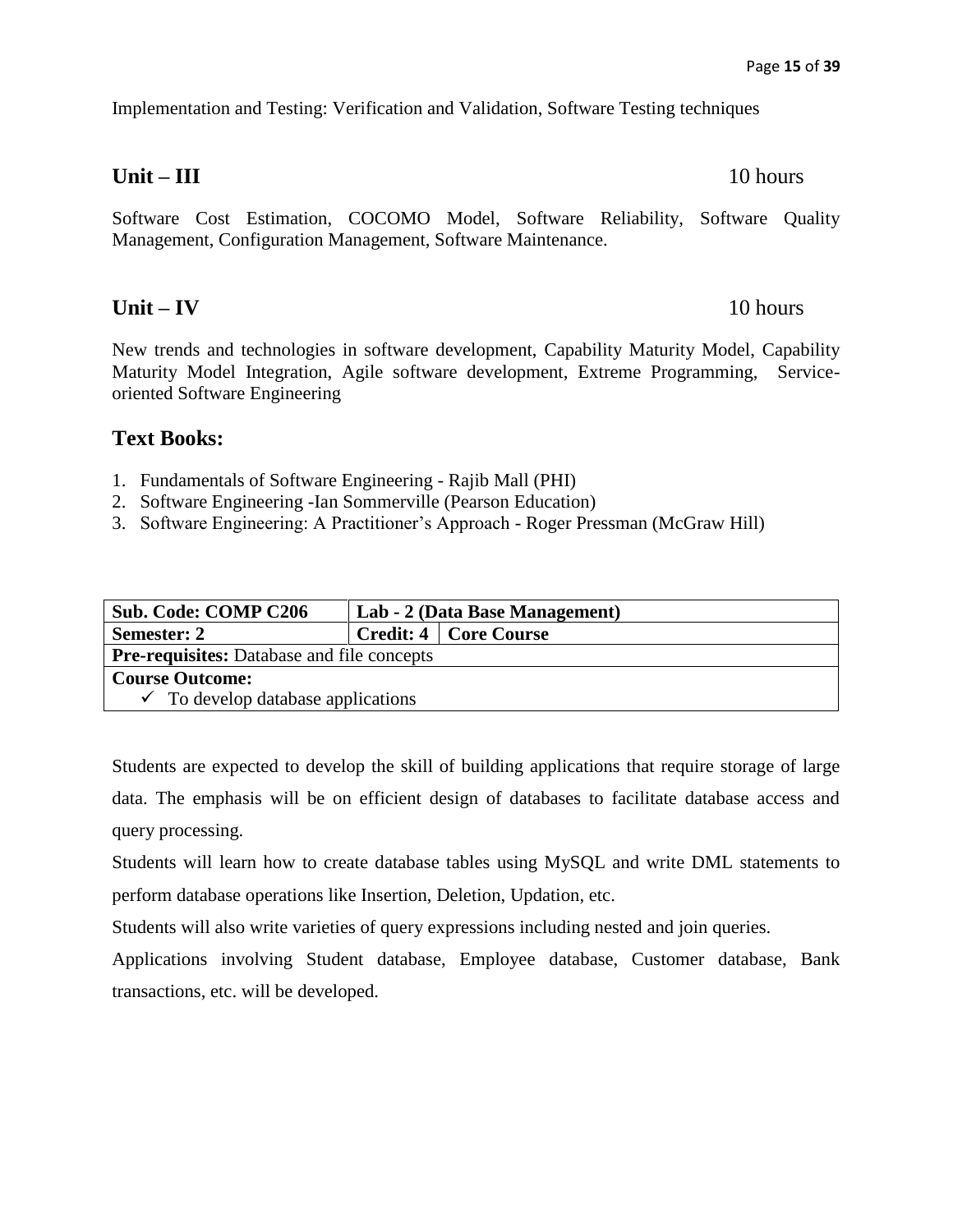# **Third Semester**

| <b>Sub. Code: COMP C301</b>                                           |           | <b>Object Oriented Programming and Design with Java</b>                                                                                                                                                                                                                                                                                                                             |
|-----------------------------------------------------------------------|-----------|-------------------------------------------------------------------------------------------------------------------------------------------------------------------------------------------------------------------------------------------------------------------------------------------------------------------------------------------------------------------------------------|
| <b>Semester: 3</b>                                                    | Credit: 4 | <b>Core Course</b>                                                                                                                                                                                                                                                                                                                                                                  |
| <b>Pre-requisites:</b> Basic Programming and OOPs Concepts            |           |                                                                                                                                                                                                                                                                                                                                                                                     |
| <b>Course Outcome:</b>                                                |           |                                                                                                                                                                                                                                                                                                                                                                                     |
| $\checkmark$ To understand the use of OOPs concepts                   |           |                                                                                                                                                                                                                                                                                                                                                                                     |
| $\checkmark$ To understanding different features and concepts of Java |           |                                                                                                                                                                                                                                                                                                                                                                                     |
| $\checkmark$ To be able to write efficient programs in Java           |           |                                                                                                                                                                                                                                                                                                                                                                                     |
| Unit $-I$                                                             |           | 10 hours                                                                                                                                                                                                                                                                                                                                                                            |
|                                                                       |           | Introduction to Java Programming, Concept of JVM, Data Types and Operations, Structured<br>Programming, Selection Statements, Loops, Methods, Method Abstraction and Stepwise<br>Refinement, Arrays, Classes and Objects, Constructors, Implementing & Designing Classes, Use<br>of Keywords: <i>static, final, this, Class Abstraction and Encapsulation, Strings and Text I/O</i> |
|                                                                       |           |                                                                                                                                                                                                                                                                                                                                                                                     |

Inheritance, Use of *super* keyword, Overriding vs Overloading, Abstract Classes and Interfaces, Packages, Polymorphism, Object-Oriented Design and Patterns. **Unit – III** 10 hours

**Unit – II** 10 hours

GUI Programming: GUI Basics, Graphics, Event-Driven Programming, Creating User Interfaces, Applets and Multimedia, Exception Handling, Binary I/O, Files & Streams, Recursion, Dynamic Binding, Generic Programming.

# **Unit – IV** 10 hours

Multithreading, JDBC, MVC, JavaBeans, Containers, Swing Models, JTable and JTree, Advanced features of Java.

# **Text Books:**

- 1. Complete Reference Hebert Schildt
- 2. Introduction to Java Programming: Comprehensive Version- Y. Daniel Liang, Pearson Education Inc., New Delhi.
- 3. Programming with Java: A Prime E. Balagurusamy, McGraw-Hill Education (India).
- 4. Java How to Program -Harvey M. Deitel & Paul J. Deitel, PHI, New Delhi.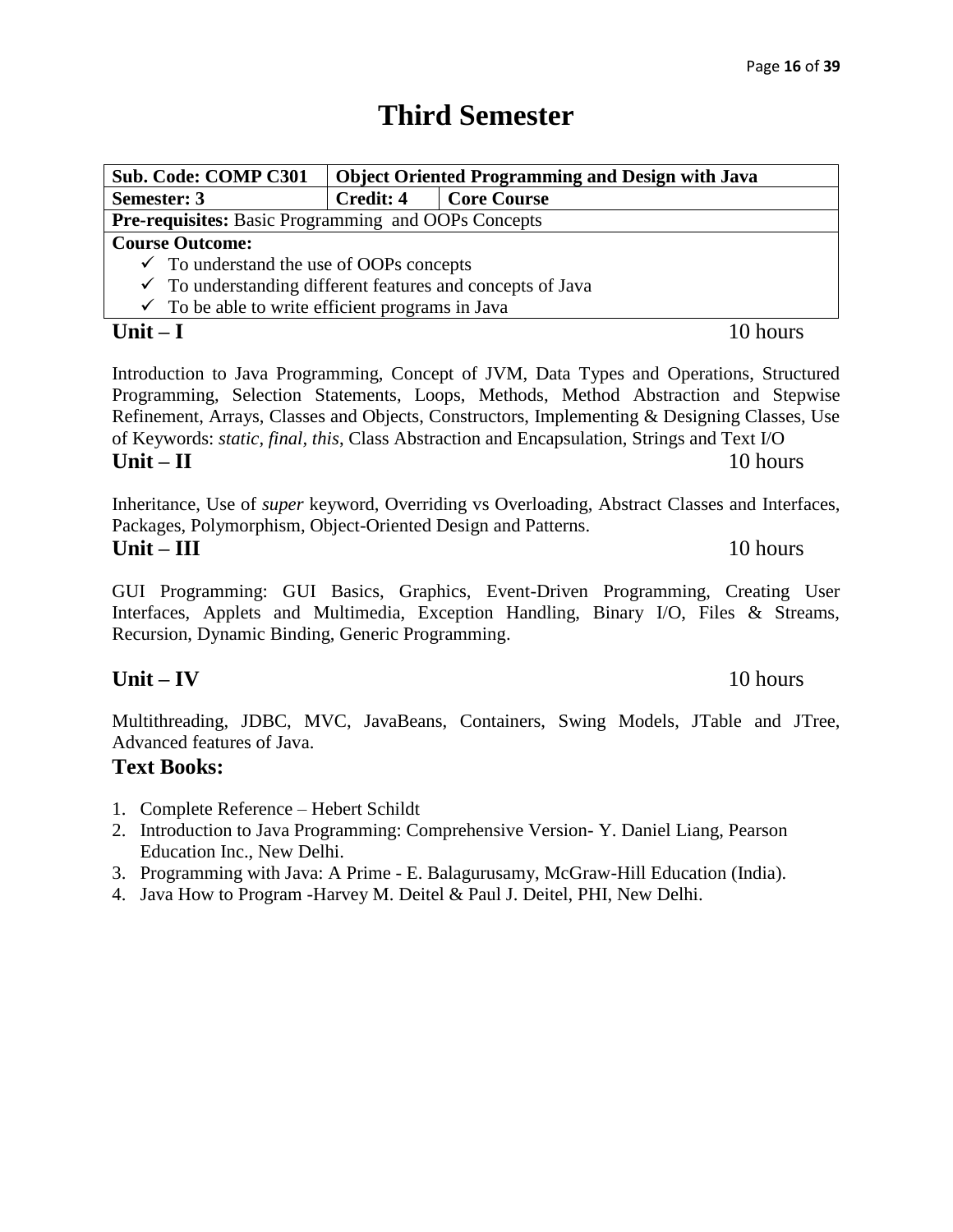| <b>Sub. Code: COMP C302</b>                                                                        | <b>E-Commerce</b> |                    |  |
|----------------------------------------------------------------------------------------------------|-------------------|--------------------|--|
| Semester: 3                                                                                        | <b>Credit: 4</b>  | <b>Core Course</b> |  |
| Pre-requisites: Understanding of commercial systems                                                |                   |                    |  |
| <b>Course Outcome:</b>                                                                             |                   |                    |  |
| $\checkmark$ To understand different electronic business models                                    |                   |                    |  |
| $\checkmark$ To learn how different electronic payment systems work                                |                   |                    |  |
| $\checkmark$ To have an insight into the issues and challenges in the implementation of e-commerce |                   |                    |  |

# **Unit – I** 10 hours

Introduction to e-commerce: Business models and business processes, identifying e-commerce opportunities, international nature of e-commerce, technology infrastructure-internet & WWW; Business strategies for e-commerce: Revenue models in transaction, revenue strategic issues, creating an effective web presence, website usability; Marketing on the web: Web marketing strategies, communicating with different market segments, customer behaviour and relationship intensity, advertising on the web, technology enabled CRM.

# **Unit – II** 10 hours

Business to business strategies: Purchasing, logistics and supply activities, electronic data interchange (EDI), electronic data interchange on the internet, supply chain management using internet technologies, electronic market place & portals (Home shopping, E-marketing, Tele marketing), auctions, online auctions, virtual communicative & web portals.

# **Unit – III** 10 hours

Payment systems in e-commerce: card system, E-cheque, E-cash, E-coin, use of digital signature Technologies for e-commerce: web server hardware & software, e-commerce software Intelligent agents in E-commerce, PUSH & PULL technology

# **Unit – IV** 10 hours

Security issues in e-commerce, online security issues, security for client computers and server computers, communication channel security

Intellectual property in online business, online crime, terrorism & warfare, ethical issues. Planning for e-commerce: planning e-commerce initiatives, strategies for delivering e-commerce web sites, managing e-commerce Implementations.

# **Text Books:**

- 1. E-Business and E-Commerce Management- Dave Chaffey (Pearson Education Inc)
- 2. Electronic Commerce Gary P. Schneider (CENGAGE Learning India)
- 3. E-Commerce- K.K. Bajaj, D. Nag (McGraw Hill Education)
- 4. Electronic Commerce-Technology and Application Bhaskar Bharat, (McGraw Hill)
- 5. E-Commerce fundamentals and Applications Chan (Wiley India)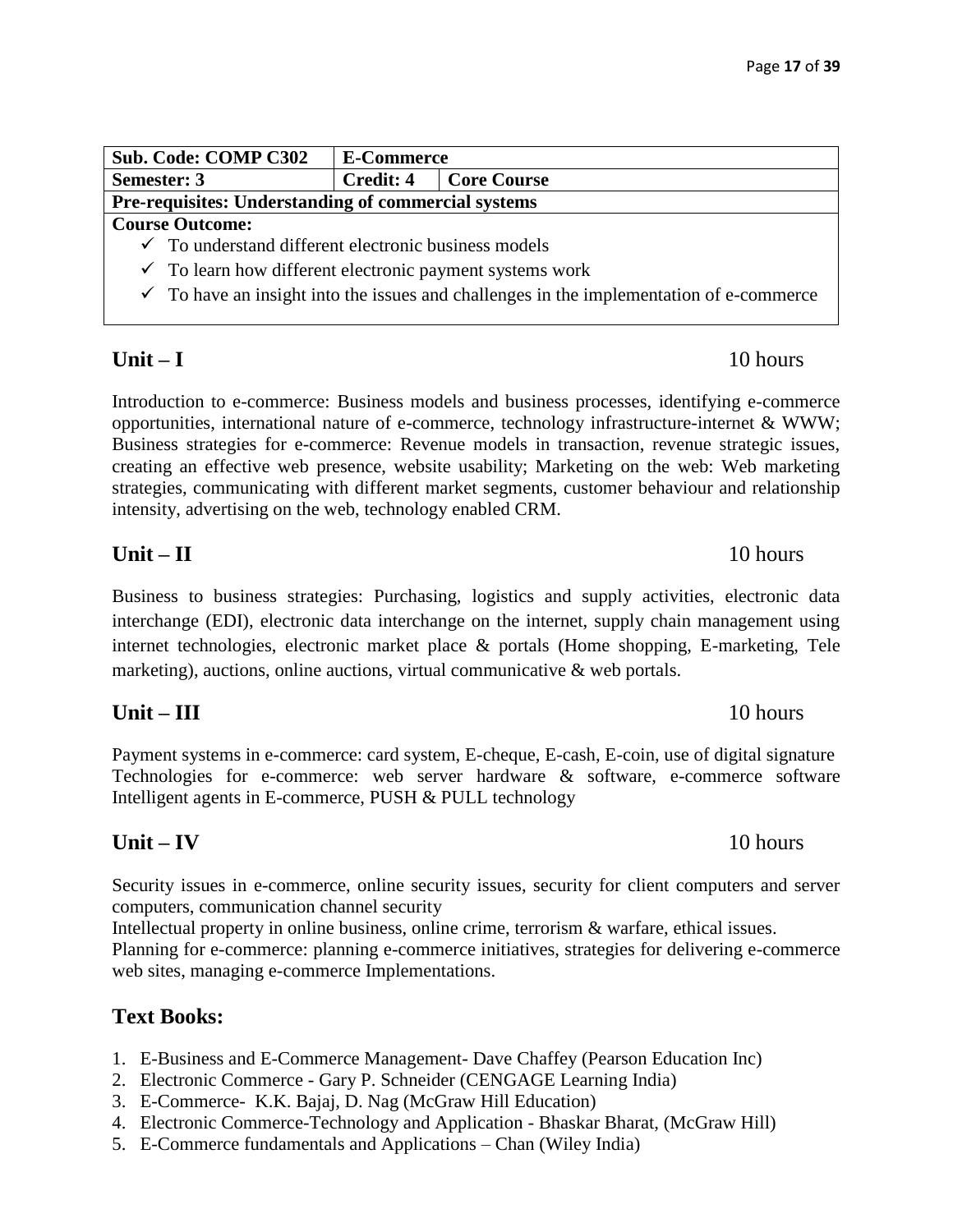| Sub. Code: COMP C303                                                                | Data Warehousing and Data Mining                                                                   |                                |  |
|-------------------------------------------------------------------------------------|----------------------------------------------------------------------------------------------------|--------------------------------|--|
| Semester: 3                                                                         |                                                                                                    | <b>Credit: 4   Core Course</b> |  |
|                                                                                     | <b>Pre-requisites:</b> Acquire knowledge about methodologies used for analysis of data and various |                                |  |
| techniques which enhance the data modelling                                         |                                                                                                    |                                |  |
| <b>Course Outcome:</b>                                                              |                                                                                                    |                                |  |
| $\checkmark$ To identify the scope and essentiality of Data Mining and Warehousing. |                                                                                                    |                                |  |
| $\checkmark$ Be familiar with mathematical foundations of data mining.              |                                                                                                    |                                |  |
|                                                                                     | $\checkmark$ To analyze data, choose relevant models and algorithms for respective applications.   |                                |  |
|                                                                                     | $\checkmark$ To study spatial and web data mining.                                                 |                                |  |

 $\checkmark$  Identify appropriate data mining algorithms to solve real world problems.

Motivation for Data Mining, Introduction to Data Mining, DBMS vs. Data Mining, Issues and Challenges in Data Mining, Application Areas, Knowledge Discovery steps, Concept of Data Warehousing, 3-Tier Architecture, Multidimensional Data Model, OLAP, ROLAP, and MOLAP Operations,

# **Unit – II** 10 hours

Concept Hierarchies, Interestingness Measures, Data Generalization and Summarization-based Characterization, Mining Association Rules, Apriori Algorithm for finding Frequent Item-Sets, Iceberg Queries, Mining Multilevel Association Rules, Mining Distance-Based Association Rules, Correlation Analysis.

# **Unit – III** 10 hours

Classification and Prediction: Decision Tree based Classification, Bayesian Classification, Classification by Back Propagation, K-Nearest Neighbor Classifier Cluster Analysis: Categorization of Clustering Methods, Partitioning Methods, K-Means and K-Medoids, Hierarchical Methods, Density-Based Clustering (DBSCAN)

# **Unit – IV** 10 hours

Web Mining, Classification of Web Documents, Web Content Mining, Web Structure Mining, Web Usage Mining, Text Mining, Text Clustering, Mining Spatial Databases, Mining Multimedia Databases, Temporal Data Mining, Temporal Association Rules, Sequence Mining.

# **Text Books:**

- 1. Data mining; Concepts and techniques by J. Han and M. Kamber (Morgan Kaufmann)
- 2. Data Mining by A.K. Pujari (University press)

# **Unit – I** 10 hours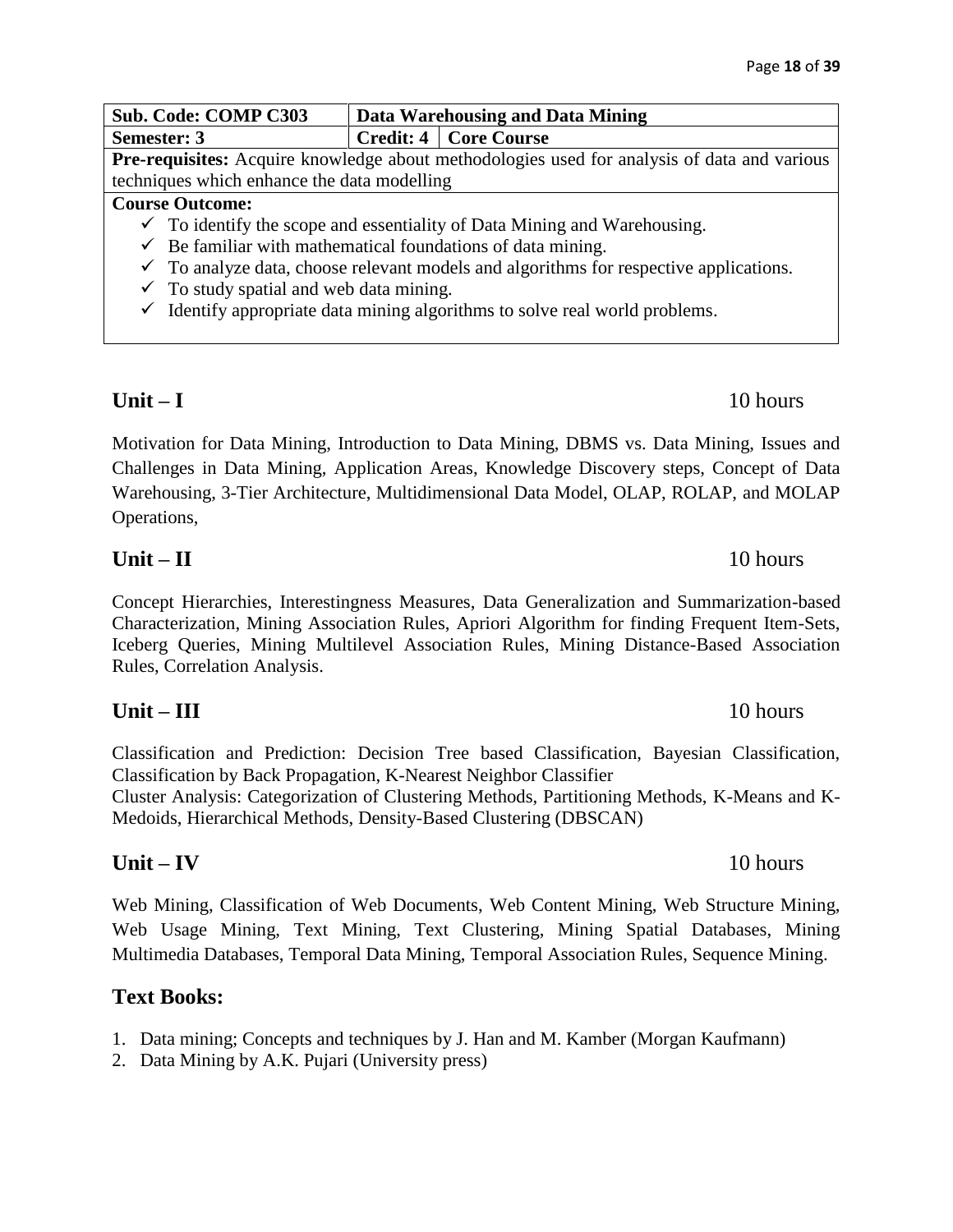# **Reference Books:**

- 1. Data Mining by Vikram Pudi and P. Radha Krishna (Oxford University Press)
- 2. Introduction to Data Mining Tan, Steinbach & Kumar (Pearson)
- 3. Data Mining: Practical Machine Learning Tools and Techniques Ian H. Witten & Eibe Frank (Elsevier India)
- 4. Data Mining Techniques: For Marketing, Sales, and Customer Relationship Management Gordon S. Linoff & Michael J. A. Berry (Wiley)
- 5. Data Mining and Analysis Fundamental Concepts and Algorithms Zaki & Meira (Cambridge University Press)

| <b>Sub. Code: COMP C304</b>                                                                             | <b>Artificial Intelligence</b>                    |                                                                                             |  |
|---------------------------------------------------------------------------------------------------------|---------------------------------------------------|---------------------------------------------------------------------------------------------|--|
| Semester: 3                                                                                             | <b>Credit: 4</b>                                  | <b>CoreCourse</b>                                                                           |  |
|                                                                                                         | <b>Pre-requisite:</b> Skill of writing algorithms |                                                                                             |  |
| <b>Course Outcome:</b>                                                                                  |                                                   |                                                                                             |  |
| $\checkmark$ To understand the basic principles of Artificial Intelligence (AI) and learn techniques to |                                                   |                                                                                             |  |
| solve problems that require human intelligence                                                          |                                                   |                                                                                             |  |
| $\checkmark$ To know various knowledge representation techniques                                        |                                                   |                                                                                             |  |
|                                                                                                         |                                                   | $\checkmark$ To have exposure to different application areas of AI such as Natural Language |  |

processing, Expert system development  $\checkmark$  To learn about artificial neural network models and significance of distributed AI

# **Unit – I** 10 hours

Concepts in AI, defining an AI Problem as state space search, AI problem characteristics, AI techniques, Production systems, control strategies, reasoning - forward & backward chaining. Intelligent Agents: Definitions of a rational agent, reflex, model-based, goal-based, and utilitybased agents, the environment in which a particular agent operates.

# **Unit – II** 10 hours

Use of Search Techniques in AI problem solving, Breadth first search, depth first search, iterative deepening.

Heuristic Search Techniques: generate-and-test, Hill climbing, Best first search, A\* algorithm problem reduction, AO\* algorithm, Minmax & Game trees, Alpha – Beta pruning,

# **Unit – III** 10 hours

Knowledge Representation in AI, issues in knowledge representation, Knowledge Representation using predicate logic, semantic nets, frames, scripts & conceptual Dependency

Expert systems: Architecture, knowledge base, inference engine, Knowledge acquisition, Expert system development, applications of expert systems.

Natural language processing: Syntactic processing, Semantic analysis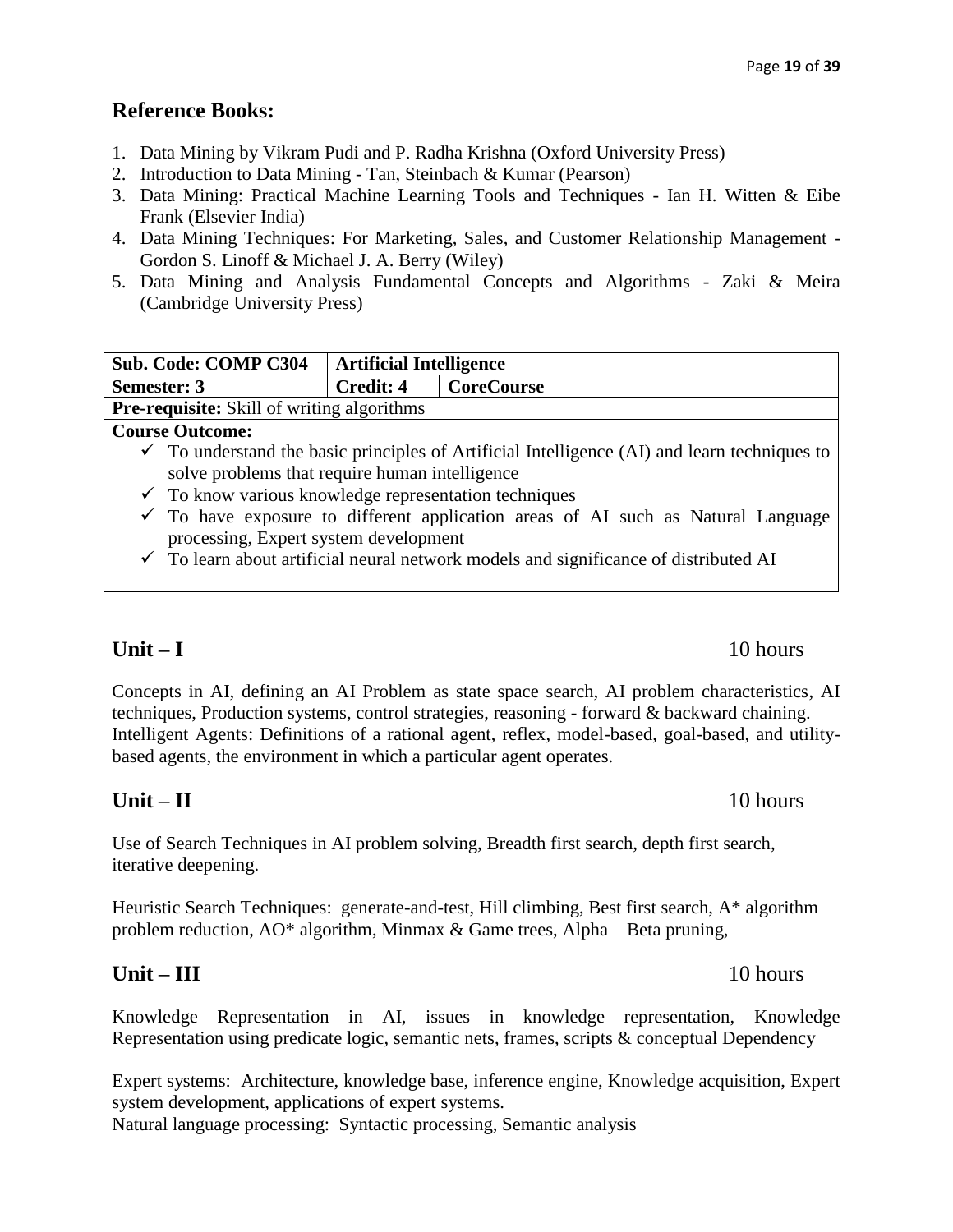# **Unit – IV** 10 hours

Planning in AI, Partial order planning

Uncertainty in AI problem solving: prior probability, conditional probability, Bayes' rule, Dempster-Shafer theory.

Pattern recognition and classification process, learning classification patterns,

Concept of Artificial Neural networks, Distributed AI, Contract-Net Protocol

# **Text Books:**

- 1. Artificial Intelligence E. A. Rich and Kelvin Knight (TMH)
- 2. Artificial Intelligence: A Modern Approach, S. Russell and P. Norvig, Pearson

# **Reference Books:**

- 1. Introduction to AI and Expert Systems- D.W.Patterson (PHI)
- 2. Principles of AI and Expert systems development, D. W. Rolston (McGraw Hill)
- 3. Artificial Intelligence P. H. Winston (Addison Wesley)

| <b>Sub. Code: COMP E311</b>                                                                     | <b>Soft Computing</b>              |  |
|-------------------------------------------------------------------------------------------------|------------------------------------|--|
| <b>Semester: 3</b>                                                                              | Credit: 4<br>  Elective Course - I |  |
| <b>Pre-requisites:</b> Basics of algorithms                                                     |                                    |  |
| <b>Course Outcome:</b>                                                                          |                                    |  |
| $\checkmark$ To understand the basic principles of Soft computing and learn techniques to solve |                                    |  |

- problems that require human intelligence
- $\checkmark$  To have exposure to different application areas of Soft computing
- $\checkmark$  To understand the significance and use of fuzzy systems
- $\checkmark$  To understand the use of genetic algorithms and particle swam optimization

### **Artificial Neural Network**

Fundamental concepts, basic models of Neural Networks, Supervised Learning Network: Perceptron network, Adaline, Madaline, Back-propagation, Radial basis function network, Functional Link Networks

# **Unit – II** 10 hours

Unsupervised Learning Network: Kohenon Self-organization Feature Maps, Learning Vector Quantization, Counterpropagation Networks, Adaptive Resonance Theory Network

### **Unit – I** 10 hours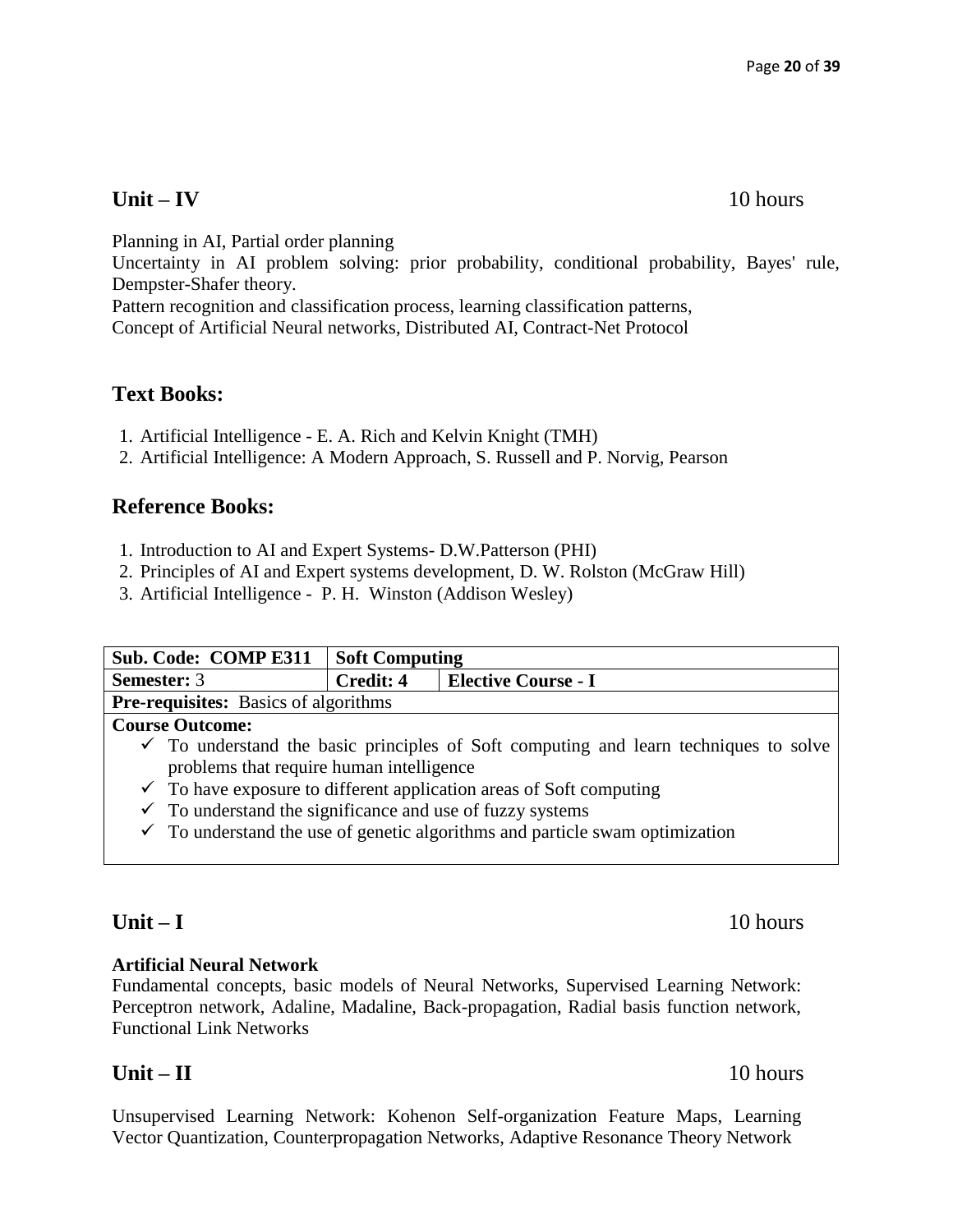# **Unit – III** 10 hours

### **Fuzzy Logic System**

Introduction to Fuzzy Logic, Fuzzy sets, Fuzzy relations, Features of Membership functions, Fuzzification, Lambda cuts for fuzzy sets, Lambda cuts for fuzzy relations, Defuzzification methods, Fuzzy propositions, Formation of Rules, Decomposition of rules, Aggregation of fuzzy rules, fuzzy inference system

# **Unit – IV** 10 hours

### **Genetic Algorithm**

Genetic Algorithm and search space, Genetic Algorithm vs. Traditional Algorithms, Basic Terminologies in Genetic Algorithm, Simple GA, General Genetic Algorithm, Operators in Genetic Algorithm, stopping condition for Genetic Algorithm flow, Constraints in Genetic Algorithm, Problem solving using Genetic Algorithm, The Schema Theorem

### **Particle Swarm Optimization**

Introduction to Particle Swarm Optimization(PSO), Operation of Particle Swarm Optimization, Basic flow of Particle Swarm Optimization, Comparison between PSO and GA.

# **Text Books:**

- 1. Principles of Soft Computing S. N. Sivanadam, S. N. Deepa (Wiley India Pvt. Ltd)
- 2. Soft Computing and Intelligent Systems Design: Theory, Tools and Applications Fakhreddine O. Karray, Clarence De Silva (Pearson Education, New Delhi)
- 3. Genetic Algorithms: Search, Optimization and Machine Learning D.E. Goldberg (Addison Wesley)
- 4. Learning and Soft Computing Vojislav Kecman (Pearson Education)
- 5. Neural Networks, Fuzzy Logic, & Genetic Algorithms Synthesis & Applications S. Rajasekaran, and G. A. Vijayalakshmi Pai (PHI)

| <b>Sub. Code: COMP E312</b>                                           | <b>Internet of Things</b> |                                                                                                                                                                                                                                                                                     |
|-----------------------------------------------------------------------|---------------------------|-------------------------------------------------------------------------------------------------------------------------------------------------------------------------------------------------------------------------------------------------------------------------------------|
| Semester: 3                                                           |                           | <b>Credit: 4   Elective Course – I</b>                                                                                                                                                                                                                                              |
| <b>Pre-requisites:</b> Computer Network                               |                           |                                                                                                                                                                                                                                                                                     |
| <b>Course Outcome:</b>                                                |                           |                                                                                                                                                                                                                                                                                     |
| $\checkmark$ To understand the security concerns in IoT based systems |                           | $\checkmark$ To learn the concepts behind IoT and different application areas where sensors can be<br>effectively used to capture real-time data for monitoring and control functions.<br>$\checkmark$ To understand various protocols that govern the functioning of an IoT System |

# **Unit – I** 10 hours

Introduction to IoT, Basic requirements for building an IoT system, IoT reference framework, IoT network level – performance criteria.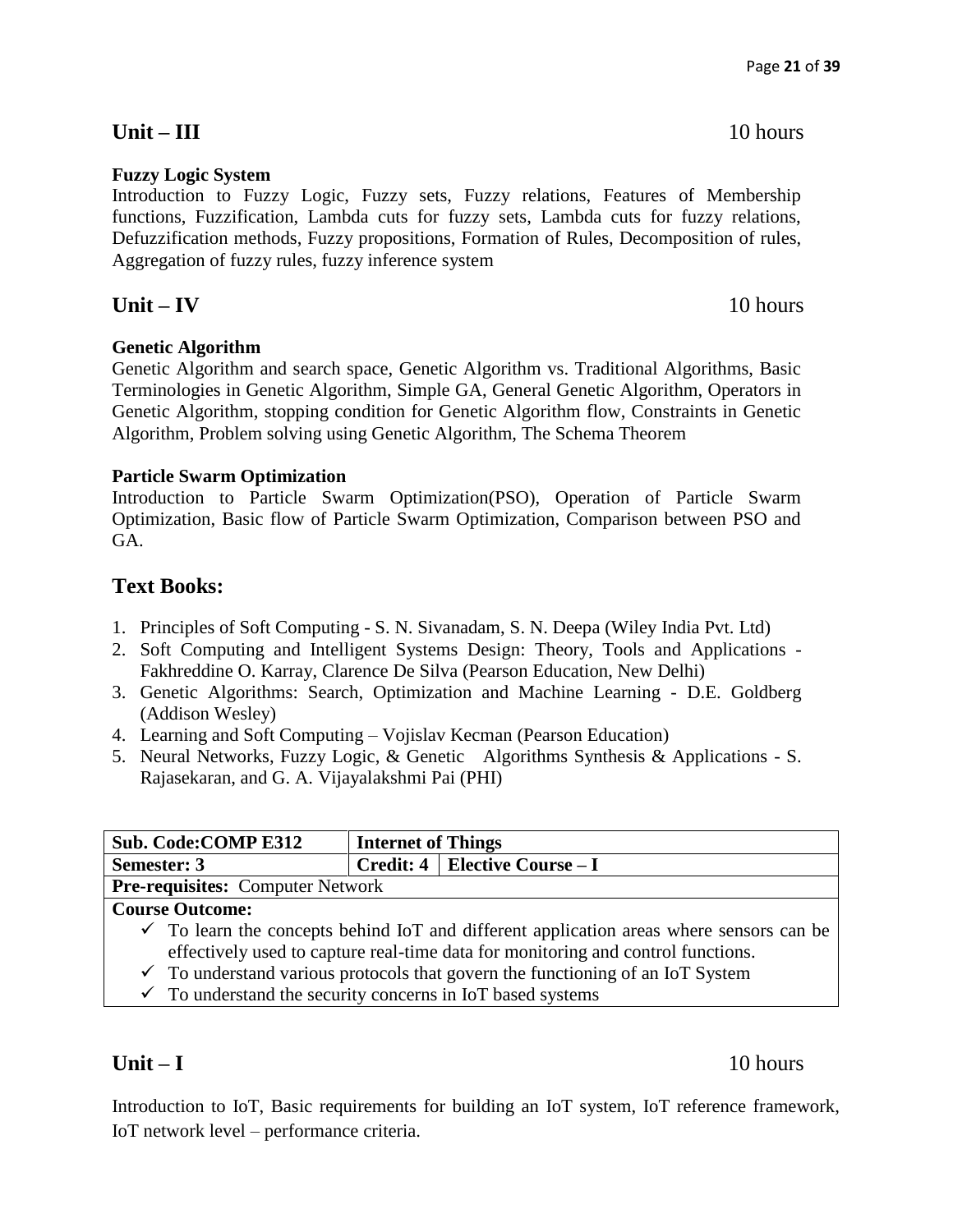IoT devices: Sensors, Types of sensors and their functions: temperature, pressure, air pollution, proximity, infrared, moisture & humidity, flow, level, noise, and speed sensors. Characteristics of sensors. Use of RFID

Actuators, Types of actuators and their functions: electrical, mechanical, and hydraulic actuators, controlling IoT devices.

# **Unit – II** 10 hours

IoT requirements for networking protocols, device addressing, credential management, wireless spectrum, determinism, security and privacy, application interoperability, semantic interoperability. IoT Protocol Stack: layered view.

Link layer: IEEE 802.15.4 technology, LoRaWAN end-to-end architecture, Time-Sensitive Networking

Internet Layer: Routing Protocol for Low-Power and Lossy Networks

# **Unit – III** 10 hours

Application Protocols Layer: Data Serialization Formats, Communication Paradigms: Request/Response Versus Publish/Subscribe, Blocking Versus Non-blocking, QoS: Resource Utilization, Data Timeliness, Data Availability, Data Delivery

IoT Application Protocols: CoAP, XMPP, MQTT, AMQP, SIP, IEEE 1888, and DDS RTPS.

Application Services Layer: ETSI M2M network architecture, oneM2M standards.

IoT Services Platform: Functions and Requirements, IoT Platform Manager, Discovery, Communication Manager, Data Management, Management of IoT Devices, Configuration and Fault Management, Performance Management and measures.

# **Unit – IV** 10 hours

IoT security and Privacy: challenges, requirements, IoT Three-Domain Architecture, Attacks and Countermeasures for each domain.

Applications of IoT in areas like Smart home, Agriculture, Healthcare, Industry, Transportation, Retail, Oil and Gas, Energy etc. IoT Service Model: Anything as a Service, IoT Connected Ecosystems Models.

# **Text Books:**

**1.** Internet of Things from Hype To Reality: The Road to Digitization (2nd ed), Ammar Rayes and Samer Salam, Springer, 2019.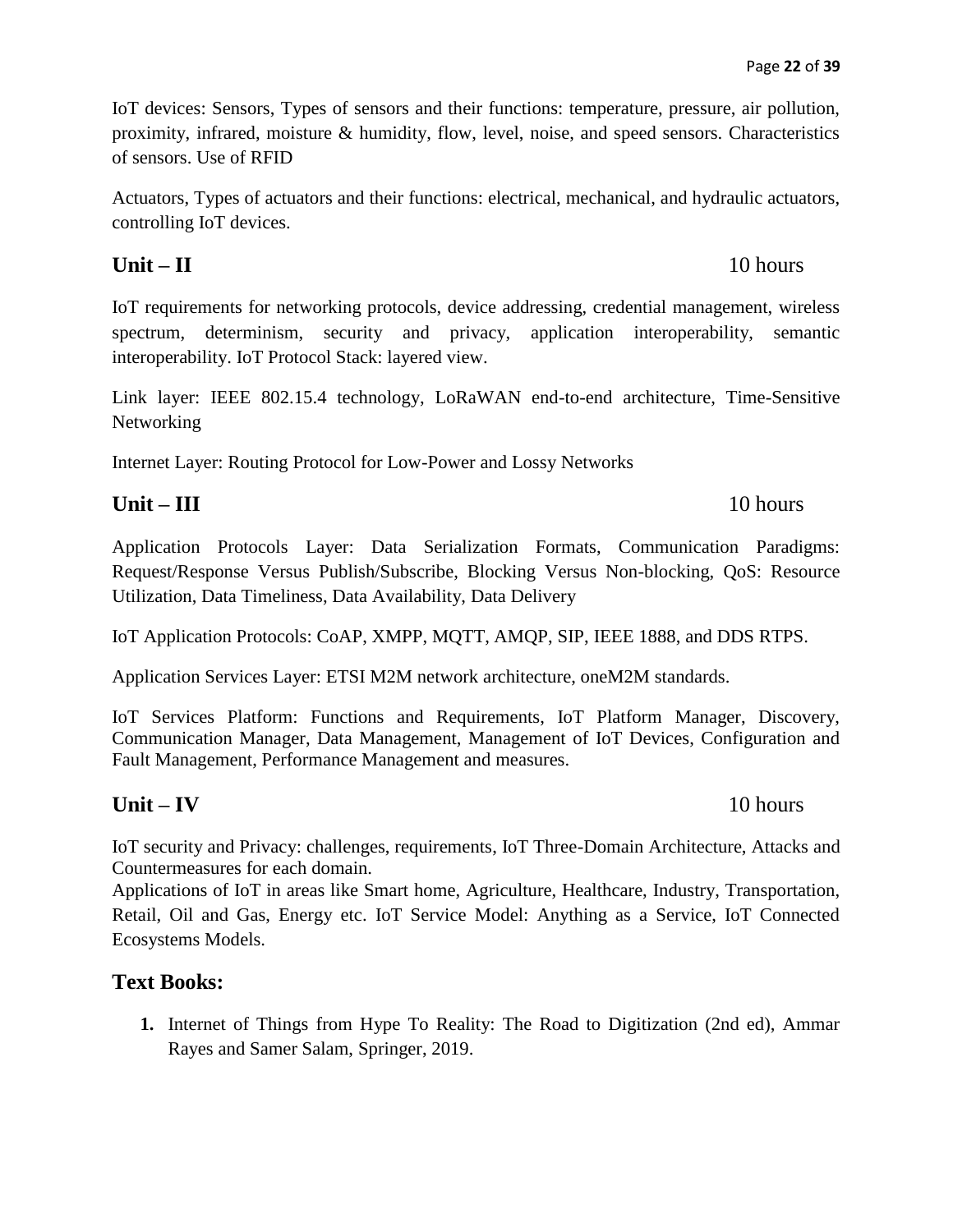|                                                              | Sub. Code: COMP E313                                                               | <b>Computer Graphics</b>        |  |
|--------------------------------------------------------------|------------------------------------------------------------------------------------|---------------------------------|--|
| <b>Semester: 3</b>                                           |                                                                                    | Credit: 4   Elective Course - I |  |
|                                                              | <b>Pre-requisites:</b>                                                             |                                 |  |
| <b>Course Outcome:</b>                                       |                                                                                    |                                 |  |
| $\checkmark$ To learn the core concepts of Computer Graphics |                                                                                    |                                 |  |
| $\checkmark$ To understand various 2D and 3D transformations |                                                                                    |                                 |  |
|                                                              | $\checkmark$ To understand and implement different algorithms of computer graphics |                                 |  |

# **Unit – I** 10 hours

Output Primitives:

Overview of computer graphics, Video Display Devices: Refresh Cathode-Ray Tubes, Raster scan displays, Random scan displays, Raster scan systems, Random scan systems, Output Primitives: Points and lines, Line drawing algorithms: DDA algorithm, Bresenham's line algorithm, Circle generation algorithm: Mid-point Circle Drawing Algorithm, Filled-Area Primitives: Scan line polygon fill algorithm

# **Unit – II** 10 hours

2D Transformation & Viewing:

Basic transformations: Translation, rotation, scaling; Matrix representations & homogeneous coordinates, Composite transformations, Other transformations

The Viewing pipeline, Window to viewport co-ordinate transformation, clipping operations, Point clipping, Line Clipping(Cohen-Sutherland), Polygons Clipping(Sutherland-Hodgeman)

# **Unit – III** 10 hours

3D Transformation & Viewing:

3D transformations: Translation, rotation, scaling & other transformations, Viewing pipeline, Viewing coordinates, Projections, View volume and General Projection Transformations, Clipping

# **Unit – IV** 10 hours

Visible Surface Detection Methods: Classification of Visible-Surface Detection Algorithms, Back-Face Detection, Depth Buffer Algorithm, Scan−Line Method, Depth-Sorting Method, Area Subdivision method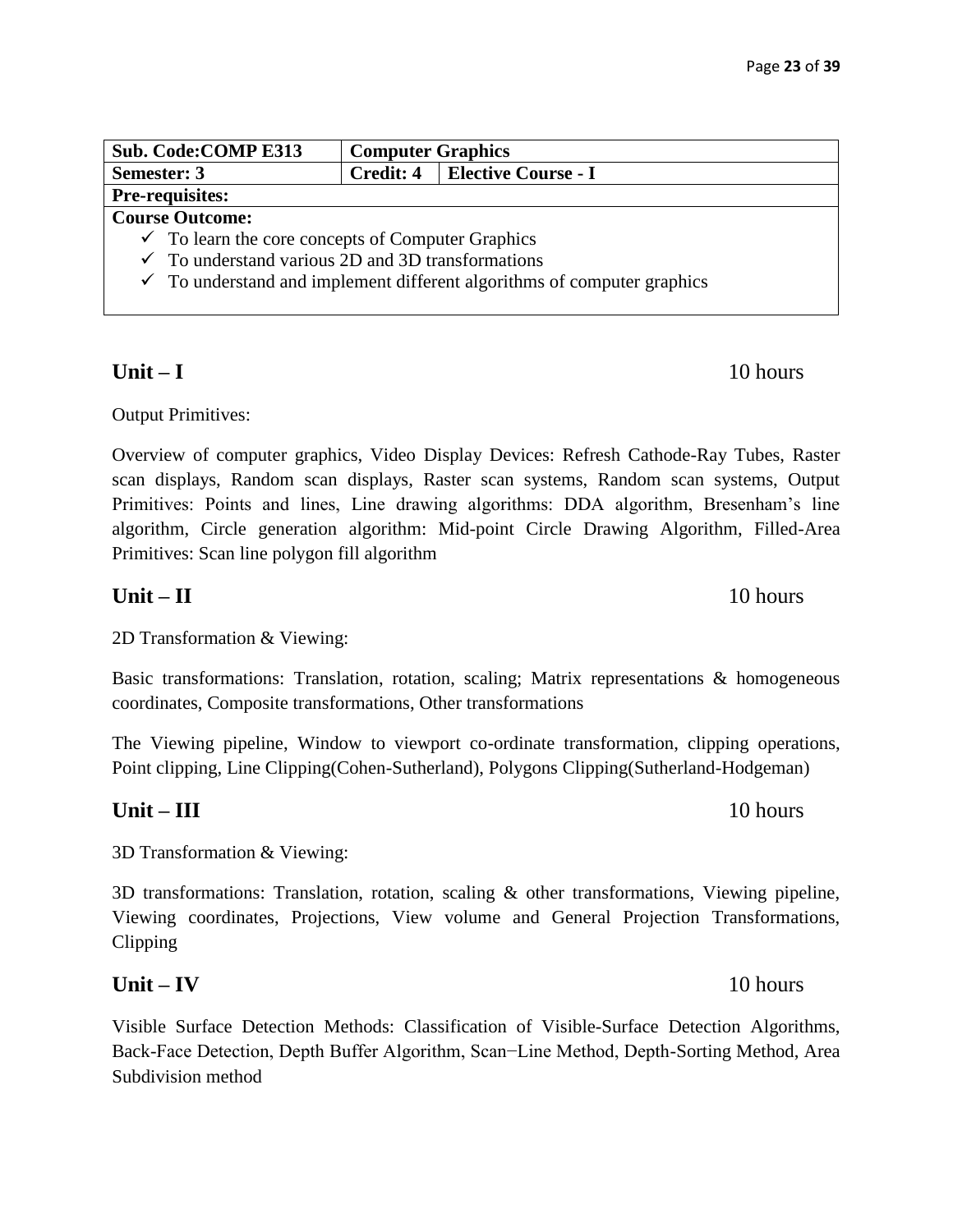Illumination and Surface-Rendering: Light sources, Basic illumination models: Ambient light, Diffuse reflection, Specular reflection and the Phong model, Combined Diffuse and Specular reflections with multiple light sources, Polygon rendering methods

# **Text Books:**

- 1. Computer Graphics Donald Hearn and M. Pauline Baker (Pearson)
- 2. Computer Graphics *-* Zhigang Xiang, Roy A. Plastock **(**McGraw-Hill Education, India)

### **Reference Books:**

- 1. Computer Graphics Er. Rajiv Chopra, (S. Chand Publication)
- 2. Principles of Interactive Computer Graphics − W.M. Newmen, R F Sproull (McGraw Hill)

| <b>Sub. Code: COMP E314</b>                                                                       | <b>Mobile Computing</b> |                                 |  |
|---------------------------------------------------------------------------------------------------|-------------------------|---------------------------------|--|
| Semester: 3                                                                                       |                         | Credit: 4   Elective Course - I |  |
| <b>Pre-requisites:</b> General understanding of computer networks and communication technologies. |                         |                                 |  |
| <b>Course Outcome:</b>                                                                            |                         |                                 |  |
| $\checkmark$ To provide an overview of Wireless Communication networks and its applications in    |                         |                                 |  |
| communication engineering.                                                                        |                         |                                 |  |

- $\checkmark$  To explain the various terminologies, principles, devices, schemes, concepts, algorithms and different methodologies used in Wireless Communication Networks.
- $\checkmark$  To enable students to compare and contrast multiple division techniques, mobile communication systems, and existing wireless networks.

# **Unit – I** 10 hours

Introduction to mobile computing, mobile computing architecture, mobile devices, mobile system networks, data dissemination, mobility management, Security Cellular Network and frequency reuse, Mobile Smartphones, Smart Mobiles and Systems, Handheld Pocket Computers, Handheld Devices, Smart Systems, Limitations of Mobile Devices, Automotive Systems.

# **Unit – II** 10 hours

Modulation, Multiplexing, Controlling the Medium access, Spread spectrum, Frequency Hopping Spread Spectrum, Coding Methods, Code division Multiple Access, IMT-2000 3G Wireless Communication Standards, WCDMA 3G Communication Standards, CDMA2000 3G Communication Standards, I-mode, OFDM, High Speed Packet Access (HSPA) 3G Network, Long Term Evolution, WiMax Rel 1.0 IEEE 802.16e, Broadband Wireless Access, 4G Networks, Mobile Satellite Communication Networks.

# **Unit – III** 10 hours

Data Organization, Database Transactional Models- ACID rules, Query Processing, Data Recovery Process, Database Hoarding Techniques, Data Caching, Client-Server Computing for Mobile Computing and Adaptation, Adaptation software for Mobile Computing, Power-aware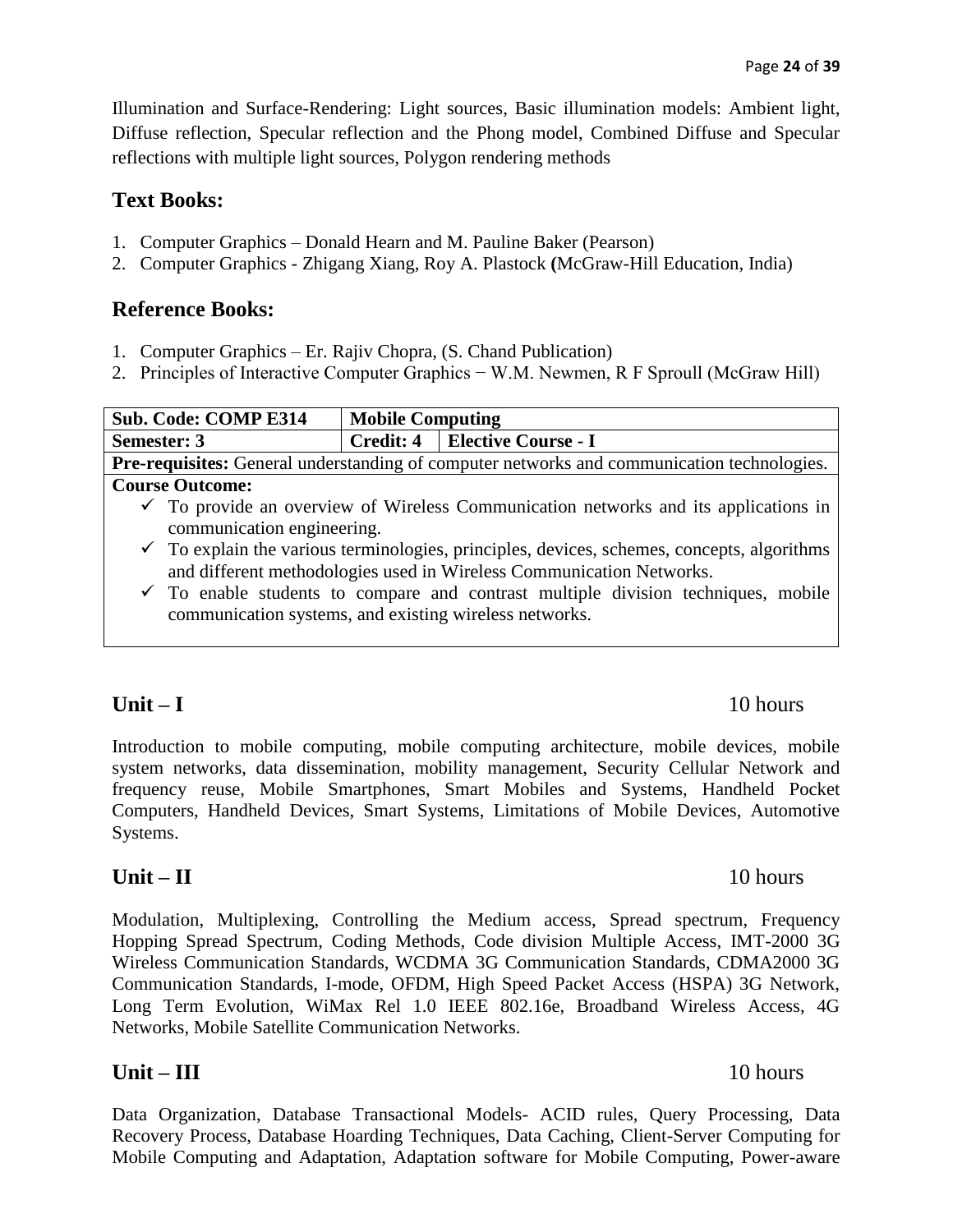Mobile computing, Context-aware Mobile Computing, Mobile Agent, Application Framework, Application Server, Gateways, Service Discovery, Device Management, Mobile File Systems, Security.

# **Unit – IV** 10 hours

Mobile Ad-hoc & sensor networks, MANET and its applications, Routing algorithms: DSR protocol, AODV routing protocol, and TORA. Wireless sensor networks, applications, WLAN architecture, introductory concepts of mobile application languages: XML, J2ME, features of Mobile OS: Palm OS, Symbian OS.

# **Text Books:**

- 1. Mobile Computing, Raj Kamal (Oxford University press)
- 2. Mobile Computing Technology, Applications & Service Creation, A K Talukder & R R Yavagal (TMH)

# **Reference Books:**

- 1. Mobile Communications Jochen Schiller (Addison-Wesley, Second Edition, 2009)
- 2. Principles of Mobile Computing UWE Hansmann, Lother Merk, Martin S. Nicklaus, Thomas Stober (Second Edition, Springer)

| <b>Sub. Code: COMP C305P</b>                                                 | $Lab - 3$ (Java Programming) |  |
|------------------------------------------------------------------------------|------------------------------|--|
| <b>Semester: 4</b>                                                           | Credit: 4<br>  Core Course   |  |
| <b>Pre-requisites:</b> Object Oriented concepts                              |                              |  |
| <b>Course Outcome:</b>                                                       |                              |  |
| $\checkmark$ To write efficient java programs using object oriented concepts |                              |  |

The objective here is to understand the concepts behind object oriented programming. Students will

- 1. Understand the concept of Java virtual machine and the execution environment of Java
- 2. Write programs using the concept of Class and Objects.
- 3. Learn the use of member functions, constructors etc.
- 4. Implement various forms of inheritance
- 5. Learn the use of different packages
- 6. Experiment with different built-in functions available in Java
- **7.** Learn the use of files in Java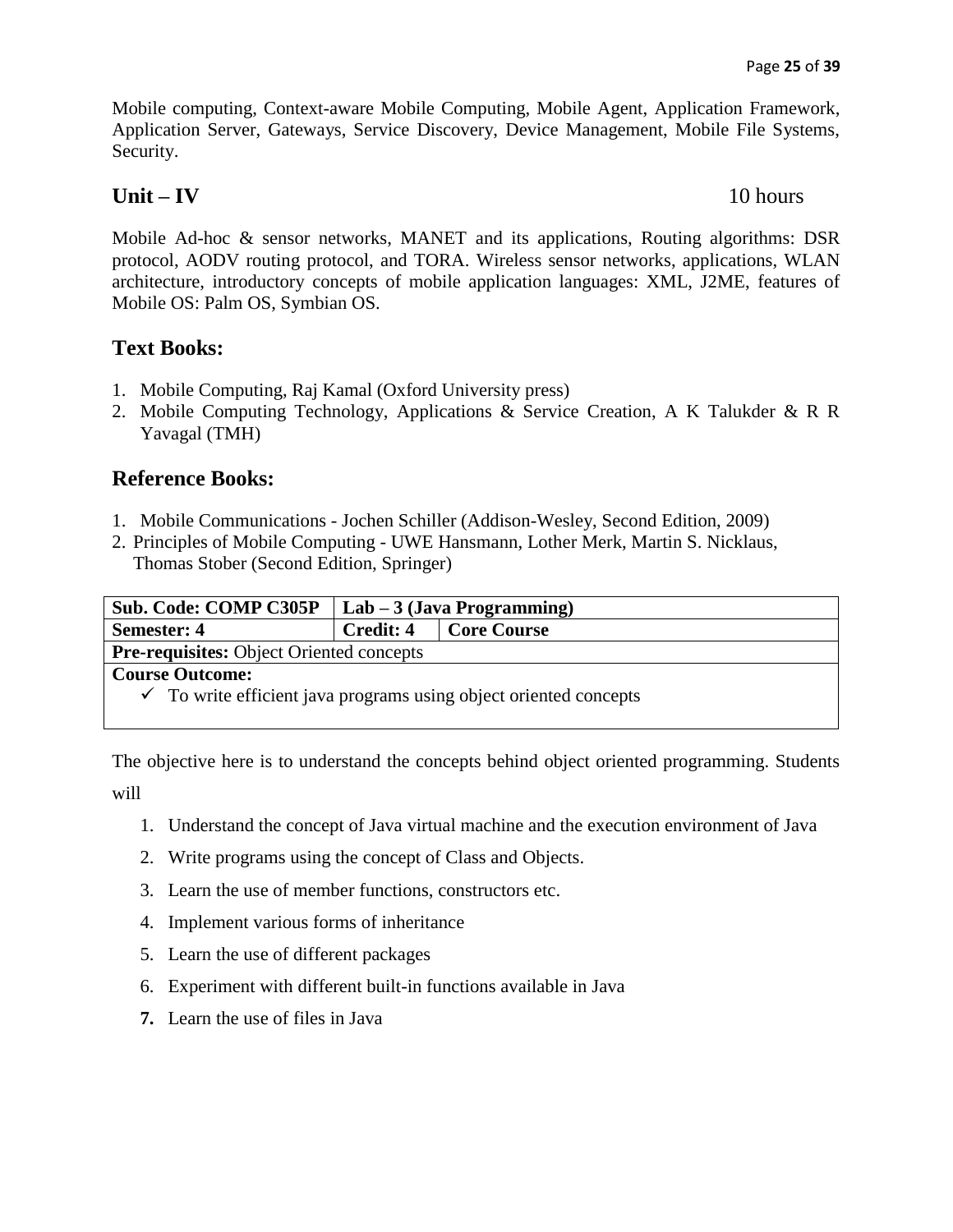# **Fourth Semester**

| <b>Sub. Code: COMP E411</b>                                                                   | <b>Information Security</b>      |  |  |
|-----------------------------------------------------------------------------------------------|----------------------------------|--|--|
| <b>Semester: 4</b>                                                                            | Credit: 4   Elective Course - II |  |  |
| <b>Pre-requisites:</b> Computer internals working process, computer networking principles and |                                  |  |  |
| communication techniques.                                                                     |                                  |  |  |
| <b>Course Outcome:</b>                                                                        |                                  |  |  |
| $\checkmark$ To understand the common threats faced today                                     |                                  |  |  |
| $\checkmark$ To study the foundational theory behind information security.                    |                                  |  |  |
| $\sqrt{2}$ To learn the begin principles and techniques when decising a secure system         |                                  |  |  |

To learn the basic principles and techniques when designing a secure system.

# **Unit – I** 10 hours

Attacks, services and mechanism, security attacks, security services, conventional encryption model, Steganography, cipher principles, data encryption standards, strength of DES, differential and linear crypto analysis, Block cipher design principles, Block cipher model of operation.

# **Unit – II** 10 hours

DES, double DES, Triple DES, international data encryption algorithm, blowfish, RC5, CAST-128, RC2, characterization of advanced symmetric block ciphers, placement of encryption function, traffic confidentiality, key distribution, random number generation, public key cryptography: principles of public key cryptosystem, RSA algorithm, Key management, diffie-Hellman key exchange, Elliptic curve cryptography.

# **Unit – III** 10 hours

Message authentication and Hash function: authentication requirements, functions message authentication codes, hash functions, security of hash functions and MACs, MD5 message digest algorithm, secured hash algorithm, digital signatures, authentication protocols, digital signature standard.

# **Unit – IV** 10 hours

Firewall design principles, IP security architecture, authentication header, encapsulating security payload, security associations, key management.

# **Text Books:**

- 1. Cryptography and network security Principles and practice William Stallings (Person education)
- 2. Applied Cryptography−Schneier (John wiley)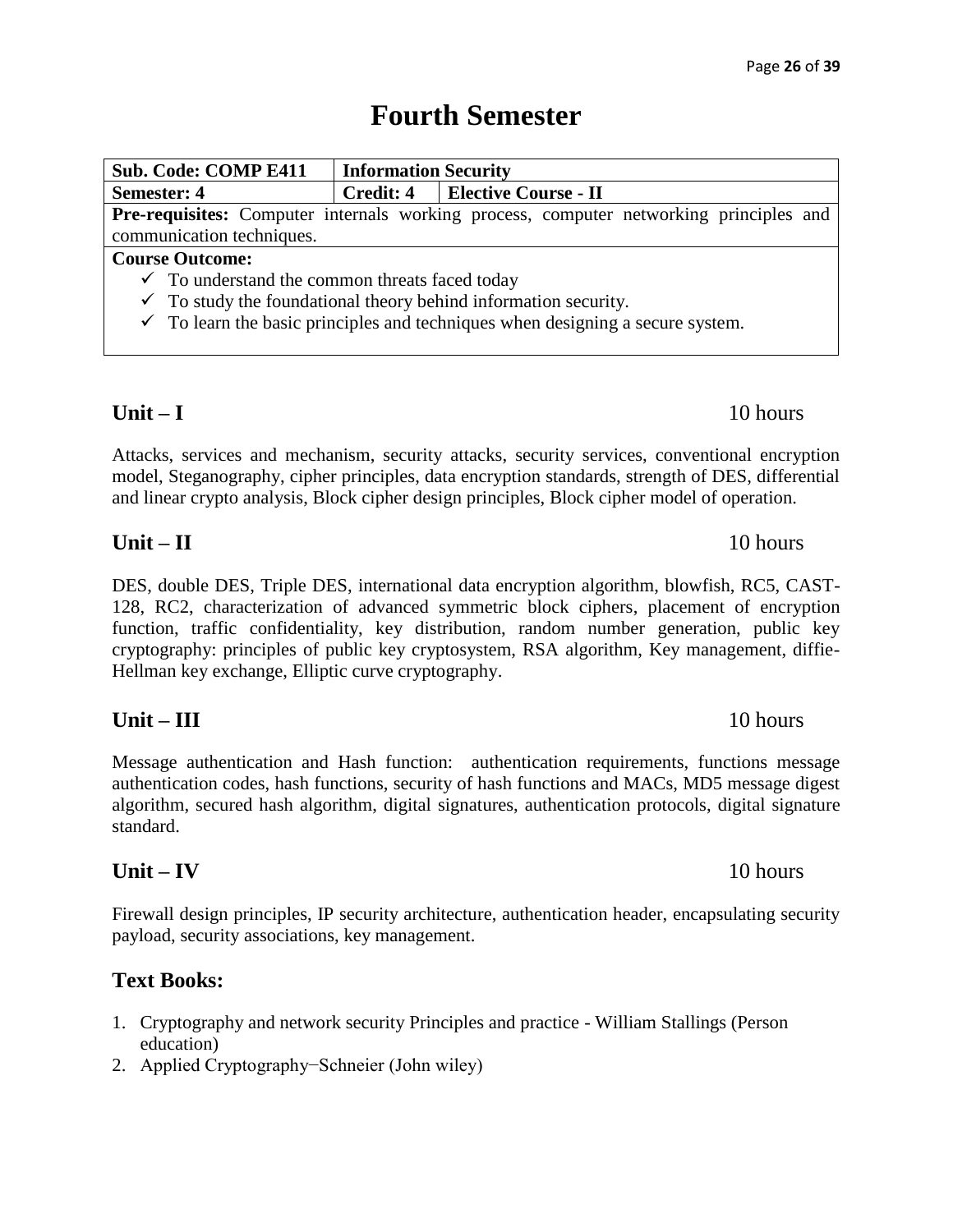# **Reference Books:**

- 1. Cryptography and NetworkSecurity, Atul Kahate (TMH)
- 2. Information Security: The Complete Reference Bragg Roberta, Mark Rhodes-Ousley & Keith Strassberg (Mc Graw Hill Education)
- 3. Information Systems Security: Security Management, Metrics, Frameworks and Best Practices - Nina Godbole (Wiley)

| <b>Sub. Code: COMP E412</b>                                                        |                                  | <b>Big Data Analytics</b> |  |
|------------------------------------------------------------------------------------|----------------------------------|---------------------------|--|
| <b>Semester: 4</b>                                                                 | Credit: 4   Elective Course - II |                           |  |
| <b>Pre-requisites:</b>                                                             |                                  |                           |  |
| <b>Course Outcome:</b>                                                             |                                  |                           |  |
| $\checkmark$ Learn Injecting data into Hadoop                                      |                                  |                           |  |
| ✓ Learn to build and maintain reliable, scalable, distributed systems with Hadooop |                                  |                           |  |
| $\checkmark$ Able to apply Hadoop ecosystem components                             |                                  |                           |  |

# **Unit – I** 10 hours

Introduction to Big data, distributed file system, Big Data and its importance, Four Vs, Drivers for Big data, Big data analytics, Big data applications. Algorithms using map reduce, Matrix-Vector Multiplication by Map Reduce.

# **Unit – II** 10 hours

Introduction to HADOOP Big Data, Apache Hadoop & Hadoop Ecosystem, Moving Data in and out of Hadoop, Understanding inputs and outputs of MapReduce, Data Serialization.

# **Unit – III** 10 hours

Hadoop Architecture, Hadoop Storage: HDFS, Common Hadoop Shell commands, Anatomy of File Write and Read, NameNode, Secondary NameNode, and DataNode, Hadoop MapReduce Paradigm, Map and Reduce tasks, Job, Task trackers - Cluster Setup – SSH &Hadoop Configuration – HDFS Administering –Monitoring & Maintenance.

# **Unit – IV** 10 hours

HADOOP ecosystem and yarn Hadoop ecosystem components - Schedulers - Fair and Capacity, Hadoop 2.0 New Features NameNode High Availability, HDFS Federation, MRv2, YARN, Running MRv1 in YARN.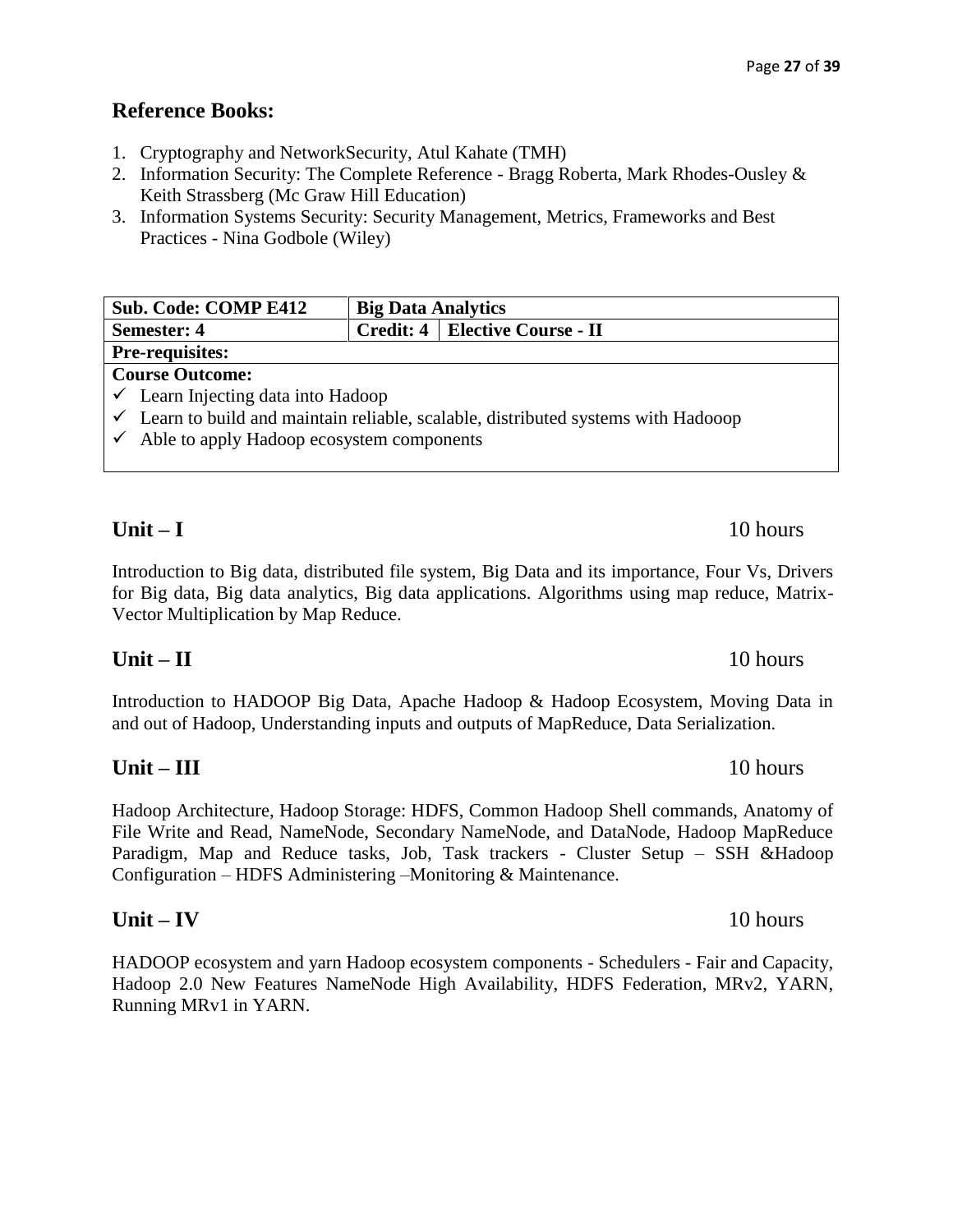# **Text Books:**

- 1. Boris Lublinsky, Kevin t. Smith, Alexey Yakubovich, "Professional Hadoop Solutions", Wiley, ISBN: 9788126551071, 2015.
- 2. Chris Eaton, Dirk Deroos et al. "Understanding Big data", McGraw Hill, 2012.
- 3. Tom White, "HADOOP: The definitive Guide", O Reilly 2012. 4. MapReduce Design Patterns (Building Effective Algorithms & Analytics for Hadoop) by Donald Miner & Adam Shook

|                                                                                | <b>Sub. Code: COMP E413</b>                                                | <b>Compiler Design</b>           |  |  |
|--------------------------------------------------------------------------------|----------------------------------------------------------------------------|----------------------------------|--|--|
| <b>Semester: 4</b>                                                             |                                                                            | Credit: 4   Elective Course - II |  |  |
|                                                                                | <b>Pre-requisites:</b> Theory of Computation                               |                                  |  |  |
| <b>Course Outcome:</b>                                                         |                                                                            |                                  |  |  |
| $\checkmark$ To learn the concepts of compiler, different stages of a compiler |                                                                            |                                  |  |  |
|                                                                                | $\checkmark$ To learn techniques for developing a simple language compiler |                                  |  |  |
|                                                                                | $\checkmark$ To understand how a compiler is implemented                   |                                  |  |  |

# **Unit – I** 10 hours

Introduction to compliers, Compliers and Interpreters, Phases of Complier: Lexical analysis, syntax analysis, Intermediate code generation, code optimization, object code generation, symbol table management, error handling, multi-pass compliers, cross complier. Lexical analysis: role of lexical analyzer, design of lexical analyzer, finite state machine, transition diagram, regular expression, conversion of NDFSM to DFSM, regular expression to FSM.

# Syntax Analysis: syntactic specificationof programming language, context free grammar, derivation of parser tree, basic parsing techniques, types of parser, shift-reduce parser, operator, grammar, operator precedence grammar, operator precedence parsing, LL(I) grammar, predictive parser.

**Unit – II** 10 hours

### Intermediate code generation: syntax directedtranslation schemes, implementation of SDTS, intermediate codes: polish notation. Abstract syntax tree, three address codes, quadruples, triples, indirect triples translation of assignment statement, Boolean expression, declarative statement. Symbol table and error handling: data structure of symbol table, types of errors, lexical and semantic errors.

Code optimization: Sources of code optimization, loop optimization, identification of loops, DAG representation, Object code generation: problem of code generation, simple code generation, register allocation and object code generation, peep hole optimization.

# **Unit – III** 10 hours

# **Unit – IV** 10 hours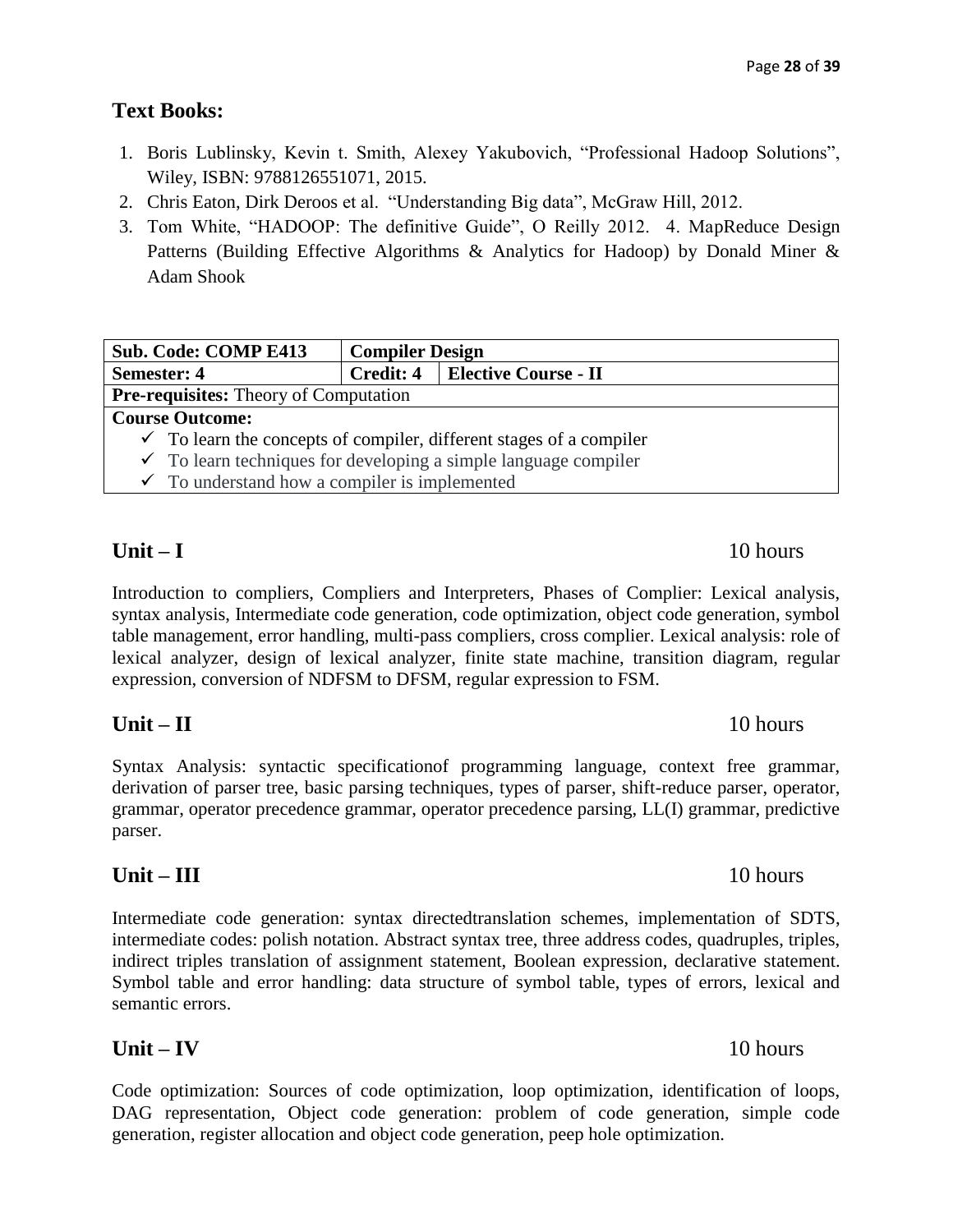# **Text Books:**

- 1. Principles of Complier Design Aho & Ullman (Narosa)
- 2. Complier Design: Theory and practice Burrett (Mc Graw Hill)

| <b>Sub. Code: COMP E414</b>                                                           | Data Science & Python Programming |  |
|---------------------------------------------------------------------------------------|-----------------------------------|--|
| <b>Semester: 4</b>                                                                    | Credit: 4   Elective Course - II  |  |
| <b>Pre-requisites:</b>                                                                |                                   |  |
| <b>Course Outcome:</b>                                                                |                                   |  |
| $\checkmark$ To understand the growing importance of data science                     |                                   |  |
| $\checkmark$ To have an exposure to various tools and techniques used in data science |                                   |  |
| $\checkmark$ To implement various data science applications in Python                 |                                   |  |

# **Unit – I** 10 hours

Introduction to Data Science, its growing relevance, statistical inferencing, supervised and unsupervised learning, application areas such as recommender systems, sentiment analysis.

Python: basic syntax, interactive shell, editing, saving, and running a script. The concept of data types, variables, assignments, immutable variables, numerical types, arithmetic operators and expressions, comments in the program, understanding error messages, Conditions, Boolean logic, logical operators, ranges, Control statements: if-else, loops (for, while). Break, Continue, Pass.

Strings and text files, String manipulations: subscript operator, indexing, slicing a string.

# **Unit – II** 10 hours

Lists, tuples, and dictionaries, basic list operators, replacing, inserting, removing an element, searching and sorting lists, dictionary literals, adding and removing keys, accessing and replacing values, traversing dictionaries.

Design with functions: hiding redundancy, complexity, arguments and return values, formal vs actual arguments, named arguments. Program structure and design. Recursive functions.

# **Unit – III** 10 hours

Modules, Importing module, Math module, and Random modules. Packages, Composition, manipulating files and directories, Input-Output: Opening and closing file. Reading and writing files text files, creating and reading a formatted file (csv or tab-separated).

Classes and OOP: classes, objects, attributes and methods, defining classes, design with classes, data modelling, persistent storage of objects. OOP Advanced: inheritance, polymorphism, operator overloading, abstract classes, exception handling in python.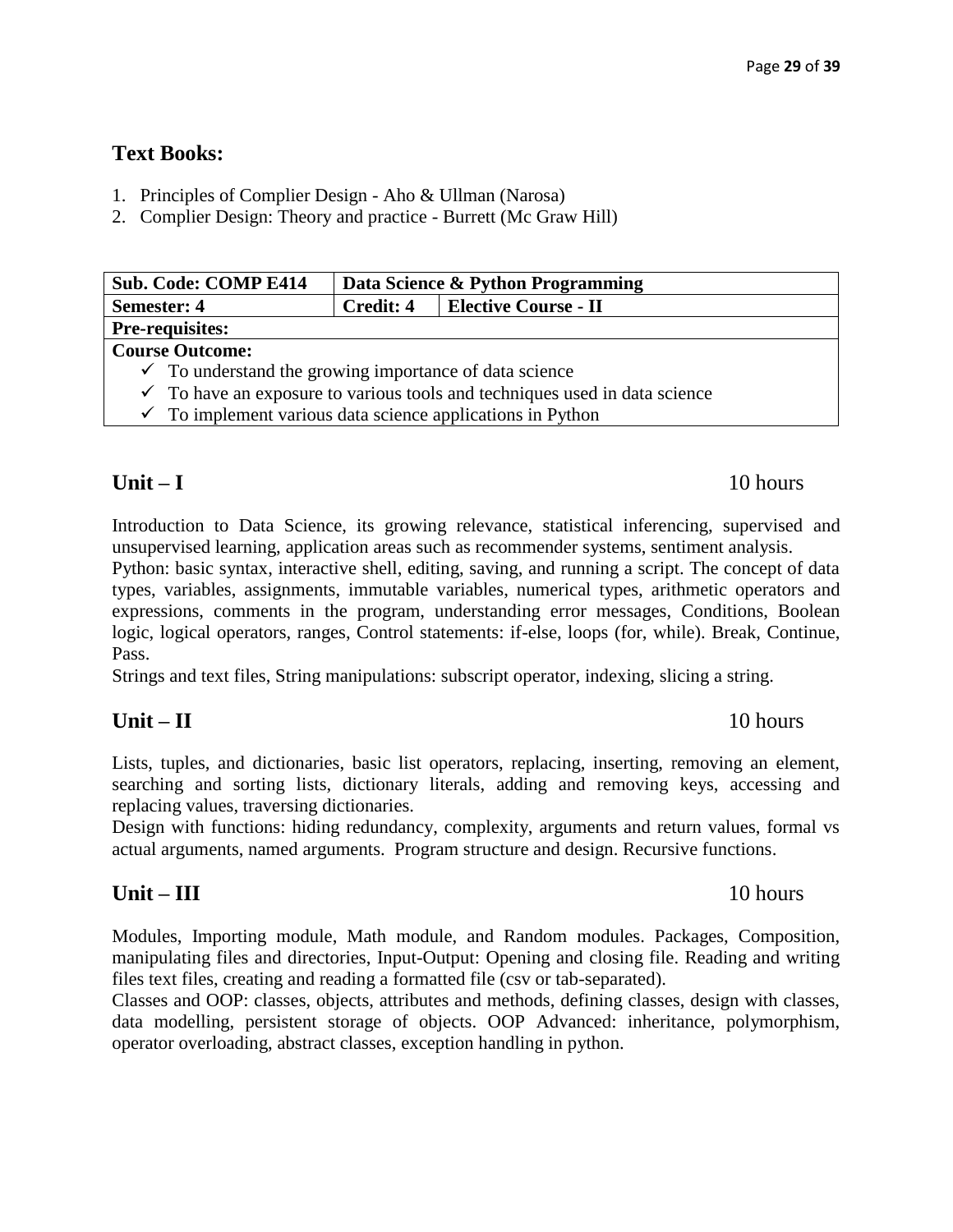Multithreading: Thread, starting a thread, threading module, synchronizing threads, Multithreaded Priority Queue, Database Connections, Executing queries, Transactions, Handling error.

Graphical user interfaces, event-driven programming paradigm, creating simple GUI, buttons, labels, entry fields, dialogs, widget attributes - sizes, fonts, colours layouts, frames.

# **Text Books:**

- 1. Introduction to Data Science, Laura Igual & Santi Sagui, Springer
- 2. The Fundamentals of Python,Kenneth A. Lambert, 2011, Cengage Learning.
- 3. Core Python Programming, 2nd Edition, by Dr. R. Nageswara Rao. Dreamtech Press.

### **Reference Book:**

1. Head First Python. A brain friendly guide -Paul Barry. Oreilly Publication.

| <b>Sub. Code: COMP E415</b>                                                             | <b>Machine Learning</b> |                                  |  |
|-----------------------------------------------------------------------------------------|-------------------------|----------------------------------|--|
| <b>Semester: 4</b>                                                                      |                         | Credit: 4   Elective Course - II |  |
| <b>Pre-requisites:</b> Basics of algorithms and Probability theory                      |                         |                                  |  |
|                                                                                         |                         |                                  |  |
| <b>Course Outcome:</b>                                                                  |                         |                                  |  |
| To understand the significance of Machine Learning<br>✓                                 |                         |                                  |  |
| $\checkmark$ To learn mathematical concepts, and algorithms used in machine learning    |                         |                                  |  |
| $\checkmark$ To have an understanding of supervised, unsupervised and Bayesian learning |                         |                                  |  |

### **Introduction:**

What Is Machine Learning? Examples of Machine Learning Applications; Learning Problems, designing a learning system, Issues with machine learning. Concept Learning, Version Spaces and Candidate Eliminations, Inductive bias

# **Unit – II** 10 hours

### **Supervised and Unsupervised learning:**

Decision Tree Representation, Appropriate problems for Decision tree learning, Algorithm, Hypothesis space search in Decision tree learning, inductive bias in Decision tree learning, Issues in Decision tree learning

K- Nearest Neighbour Learning, Locally Weighted Regression, Radial Bases, Functions

# **Unit – I** 10 hours

# **Unit – IV** 10 hours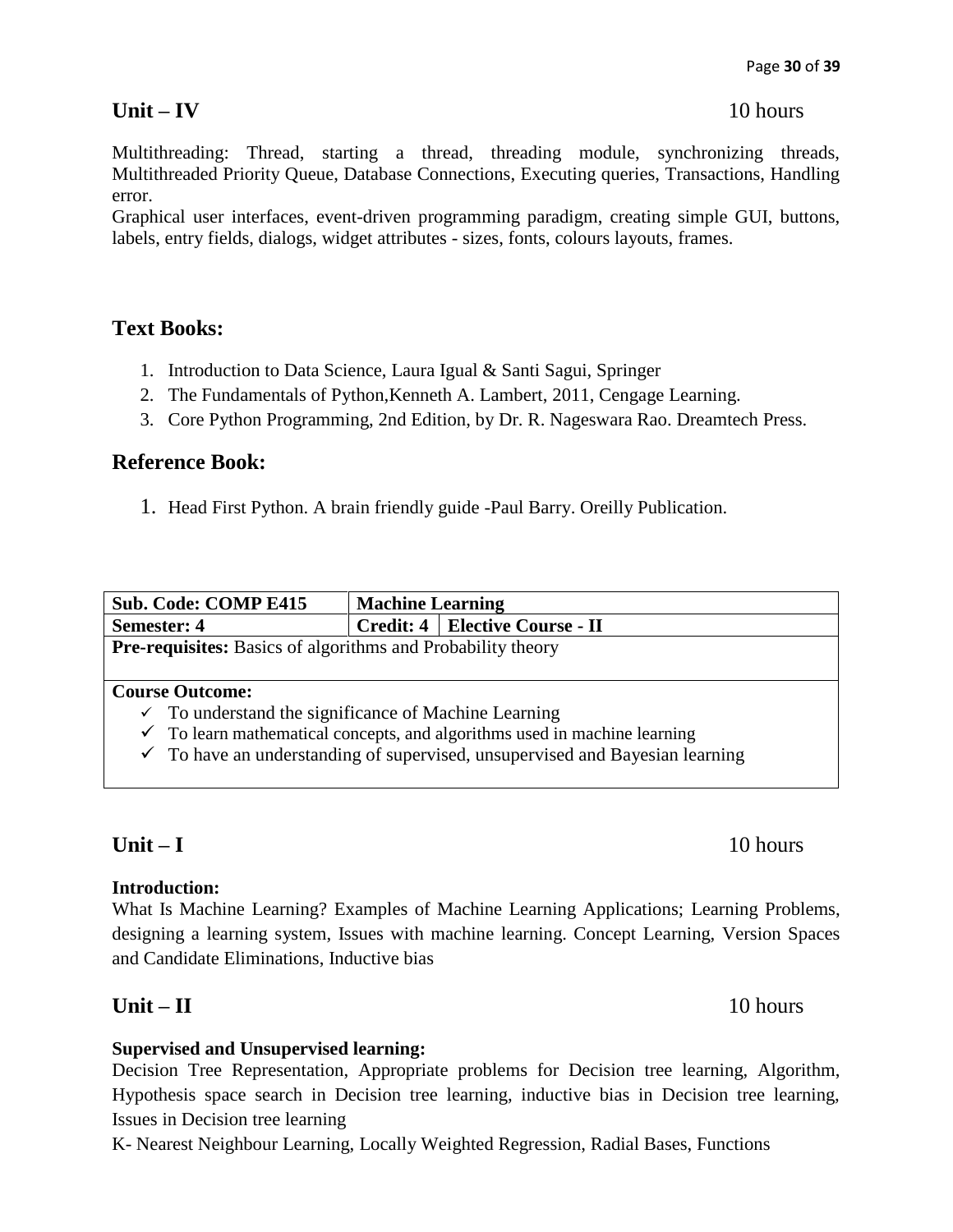### **Artificial Neural networks:**

Neural Network Representation, Appropriate problems for Neural Network Learning, Perceptrons, Multilayer Networks and Back Propagation Algorithms, Remarks on Back Propagation Algorithms, Case Study: face Recognition

**Unit – IV** 10 hours

### **Bayesian Learning:**

Bayes Theorem, Bayes Theorem and Concept Learning, Maximum Likelihood and Least squared Error Hypothesis, MAximim likelihood hypothesis for Predicting probabilities, Minimum Description Length Principle, Bayes Optimal Classifier, Gibbs Algorithm, Naïve Bayes Classifier, Bayesian Belief Network, EM Algorithm, Case Study: Learning to classify text

# **Text Books:**

- 1. Tom M. Mitchell, (2013), Machine Learning, McGraw-Hill Education (Indian Edn.)
- 2. Ethem Alpaydin, (2013), Introduction to Machine Learning, 2nd Ed., PHI Learning Pvt. Ltd.

| <b>Sub. Code: COMP E416</b>                                                                      | <b>Block Chain Technology</b>                                    |  |  |  |
|--------------------------------------------------------------------------------------------------|------------------------------------------------------------------|--|--|--|
| <b>Semester: 4</b>                                                                               | <b>Elective Course - III</b><br>Credit: 4                        |  |  |  |
|                                                                                                  | <b>Pre-requisites:</b> Distributed systems and computer security |  |  |  |
| <b>Course Outcome:</b>                                                                           |                                                                  |  |  |  |
| $\checkmark$ To understand the security requirements in large-scale computer based transactional |                                                                  |  |  |  |
| systems                                                                                          |                                                                  |  |  |  |
| $\checkmark$ To understand the concepts around Blockchain                                        |                                                                  |  |  |  |
| $\checkmark$ To have exposure to various applications of Block chain for maintain transparency,  |                                                                  |  |  |  |
| traceability and effectiveness                                                                   |                                                                  |  |  |  |

Blockchain: Introduction, Advantage over conventional distributed database, Blockchain Network, Distributed Consensus, Merkle Patricia Tree, Gas Limit, Transactions and Fee, Anonymity, Reward, Chain Policy, Life of Blockchain application, Soft & Hard Fork, Private and Public Blockchain.

# **Unit – II** 10 hours

The consensus problem - Asynchronous Byzantine Agreement - AAP protocol and its analysis, Nakamoto Consensus on permission-less, nameless, peer-to-peer network - Abstract Models for

# **Unit – III** 10 hours

### **Unit – I** 10 hours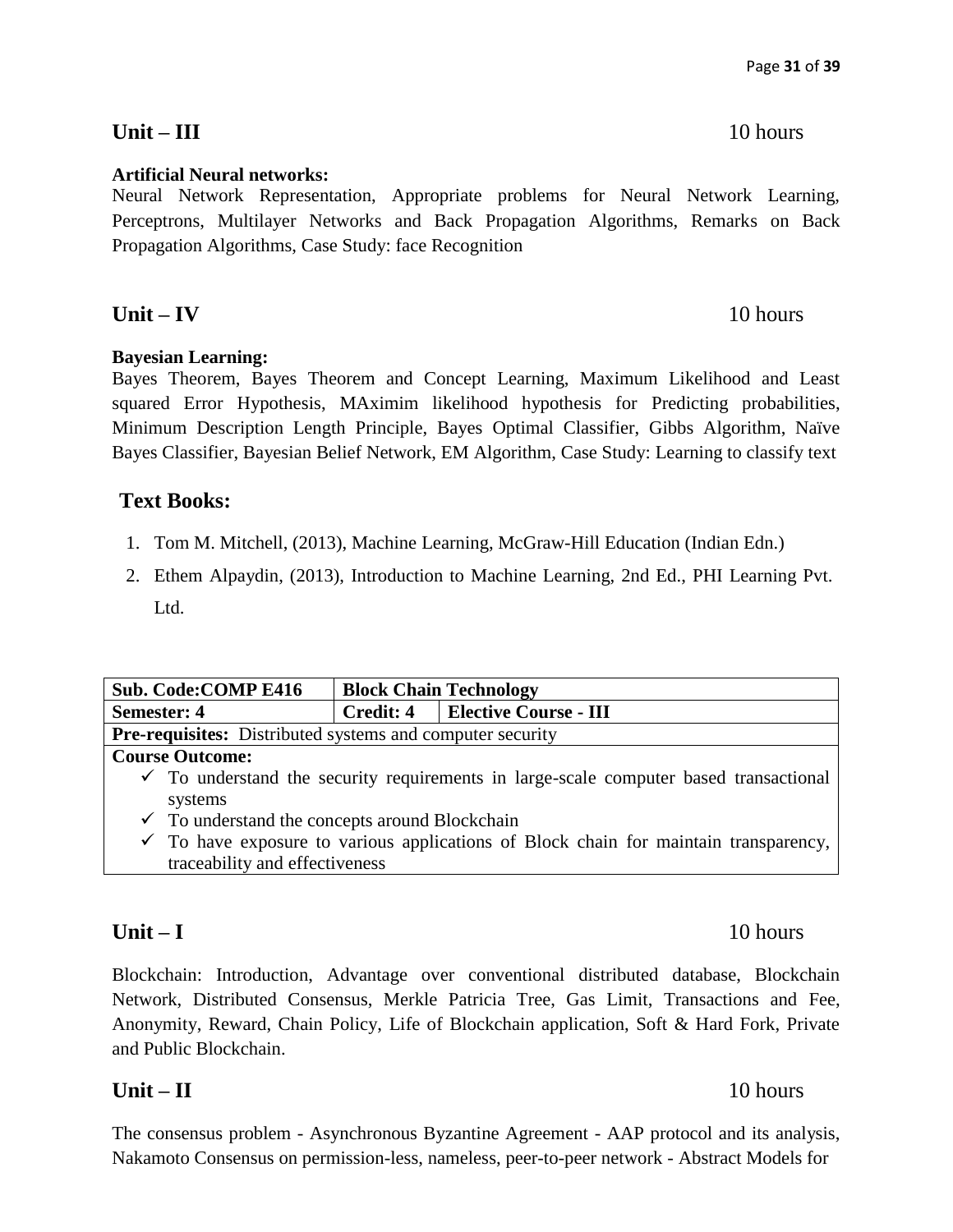Page **32** of **39**

BLOCKCHAIN - GARAY model - RLA Model - Proof of Work (PoW) as random oracle formal treatment of consistency, liveness and fairness - Proof of Stake (PoS) based Chains - Hybrid models (PoW + PoS).

Cryptographic basics for cryptocurrency: a short overview of Hashing, signature schemes, encryption schemes and elliptic curve cryptography.

# **Unit – III** 10 hours

Cryptocurrency: History, Distributed Ledger, Bitcoin protocols - Mining strategy and rewards, Ethereum -Construction, DAO, Smart Contract, GHOST, Vulnerability, Attacks, Sidechain, Name coin. Bitcoin- Wallet - Blocks - Merkley Tree - hardness of mining - transaction verifiability - anonymity - forks - double spending - mathematical analysis of properties of Bitcoin.

Ethereum - Ethereum Virtual Machine (EVM) - Wallets for Ethereum - Solidity - Smart Contracts - some attacks on smart contracts.

# **Unit – IV** 10 hours

Cryptocurrency Regulation: Stakeholders, Roots of Bit coin, Legal Aspects-Crypto currency Exchange, Black Market and Global Economy. Zero Knowledge proofs and protocols in Blockchain - Succinct non interactive argument for Knowledge (SNARK) - pairing on Elliptic curves – Zcash.

Applications of Blockchain: Supply Chain management, Medical Record Management System, IoT

# **Text Books:**

- 1. Arvind Narayanan, Joseph Bonneau, Edward Felten, Andrew Miller, and Steven Gold Feder. Bitcoin and cryptocurrency technologies: a comprehensive introduction. Princeton University Press, 2016.
- 2. R. Pass et al, Analysis of Blockchain protocol in Asynchronous networks, EUROCRYPT 2017. A significant progress and consolidation of several principles).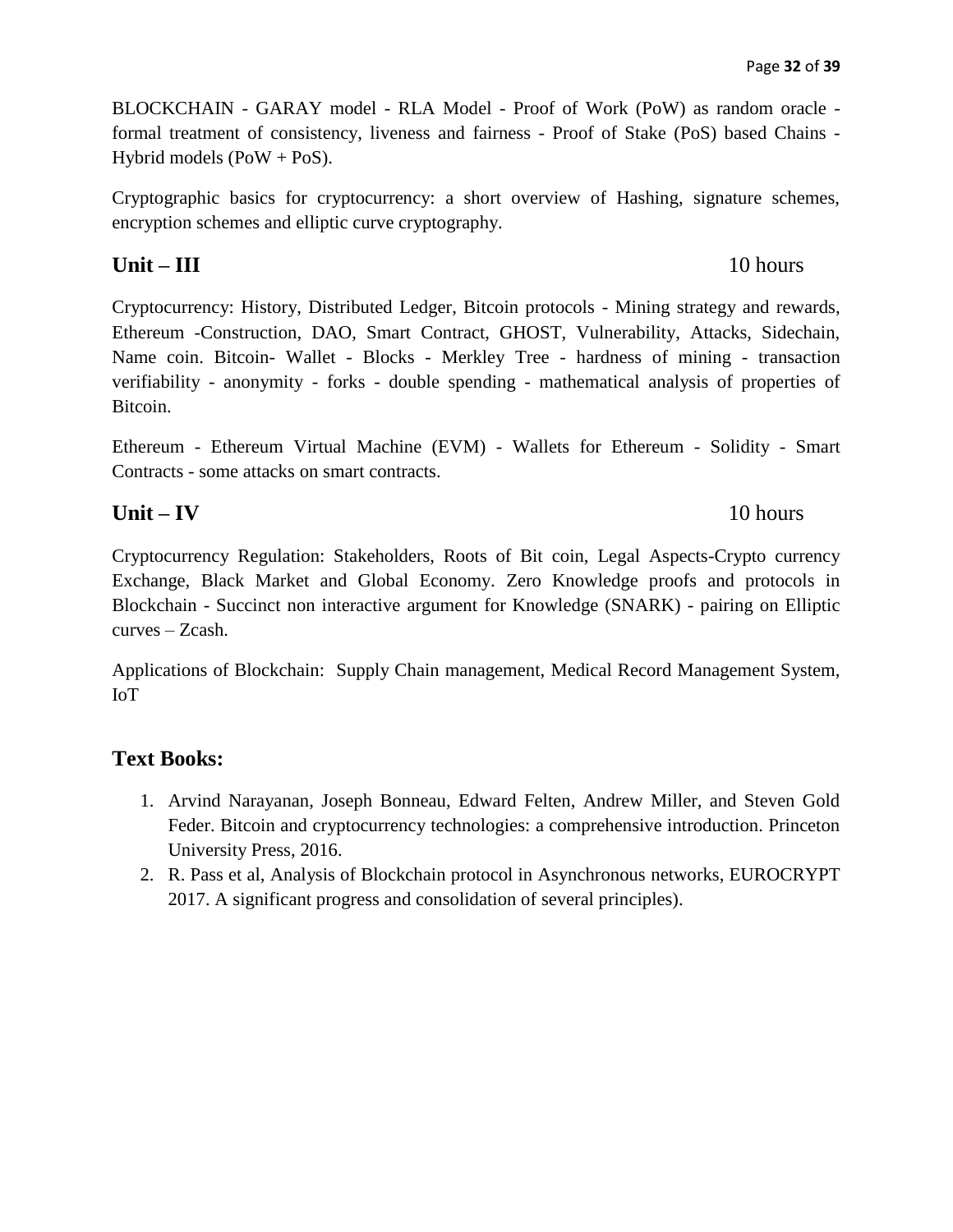| <b>Sub. Code: COMP E417</b>                                                                           | <b>Image Processing</b> |                                          |  |
|-------------------------------------------------------------------------------------------------------|-------------------------|------------------------------------------|--|
| <b>Semester: 4</b>                                                                                    |                         | <b>Credit: 4</b>   Elective Course – III |  |
| <b>Pre-requisites:</b> linear signals and systems, 1-D Fourier Transform, basic linear algebra, basic |                         |                                          |  |
| probability theory and basic programming techniques; knowledge of Digital Signal Processing           |                         |                                          |  |
| <b>Course Outcome:</b>                                                                                |                         |                                          |  |
| $\checkmark$ To develop a theoretical foundation of fundamental Digital Image Processing concepts.    |                         |                                          |  |
| $\checkmark$ To provide mathematical foundations for digital manipulation of images;                  |                         |                                          |  |

 $\checkmark$  To learn techniques for image acquisition; preprocessing; segmentation; Fourier domain processing; and compression.

Introduction to digital image processing, Digital image representation, steps in image processing, elements of Digital Image Processing System. Elements of Visual perception, Sampling and Quantization, Basic relationships between Pixels.

Image Transforms, Imaging geometry, Photographic film, Fourier transform, properties of two separable Fourier transform, Four Fourier transform, other separable Fourier transforms.

Image Enhancement, background of image enhancement, enhancement by point processing, spatial filtering, enhancement in the frequency domain, colour image processing.

Image Restoration: Degradation model, diagonalization of circulant block, circulant matrices, algebraic approach to restoration, inverse filtering, least mean square restoration, interactive restoration, restoration in the spatial domain, geometric transformations.

# **Text Books:**

- 1. Digital Image Processing R.C. Gonzalez and R.E. Wood (Addition Wesley)
- 2. Fundamentals of Digital Image Processing Anil K. Jain (PHI)

# **Reference Book:**

1. Image Processing, Analysis, and Machine Vision - [Milan Sonka](https://www.amazon.com/Milan-Sonka/e/B001HCZID4/ref=dp_byline_cont_book_1) , [Vaclav Hlavac,](https://www.amazon.com/s/ref=dp_byline_sr_book_2?ie=UTF8&field-author=Vaclav+Hlavac&text=Vaclav+Hlavac&sort=relevancerank&search-alias=books) [Roger](https://www.amazon.com/s/ref=dp_byline_sr_book_3?ie=UTF8&field-author=Roger+Boyle&text=Roger+Boyle&sort=relevancerank&search-alias=books)  [Boyle](https://www.amazon.com/s/ref=dp_byline_sr_book_3?ie=UTF8&field-author=Roger+Boyle&text=Roger+Boyle&sort=relevancerank&search-alias=books) (3rd Edition)

**Unit – I** 10 hours

# **Unit – II** 10 hours

**Unit – III** 10 hours

**Unit – IV** 10 hours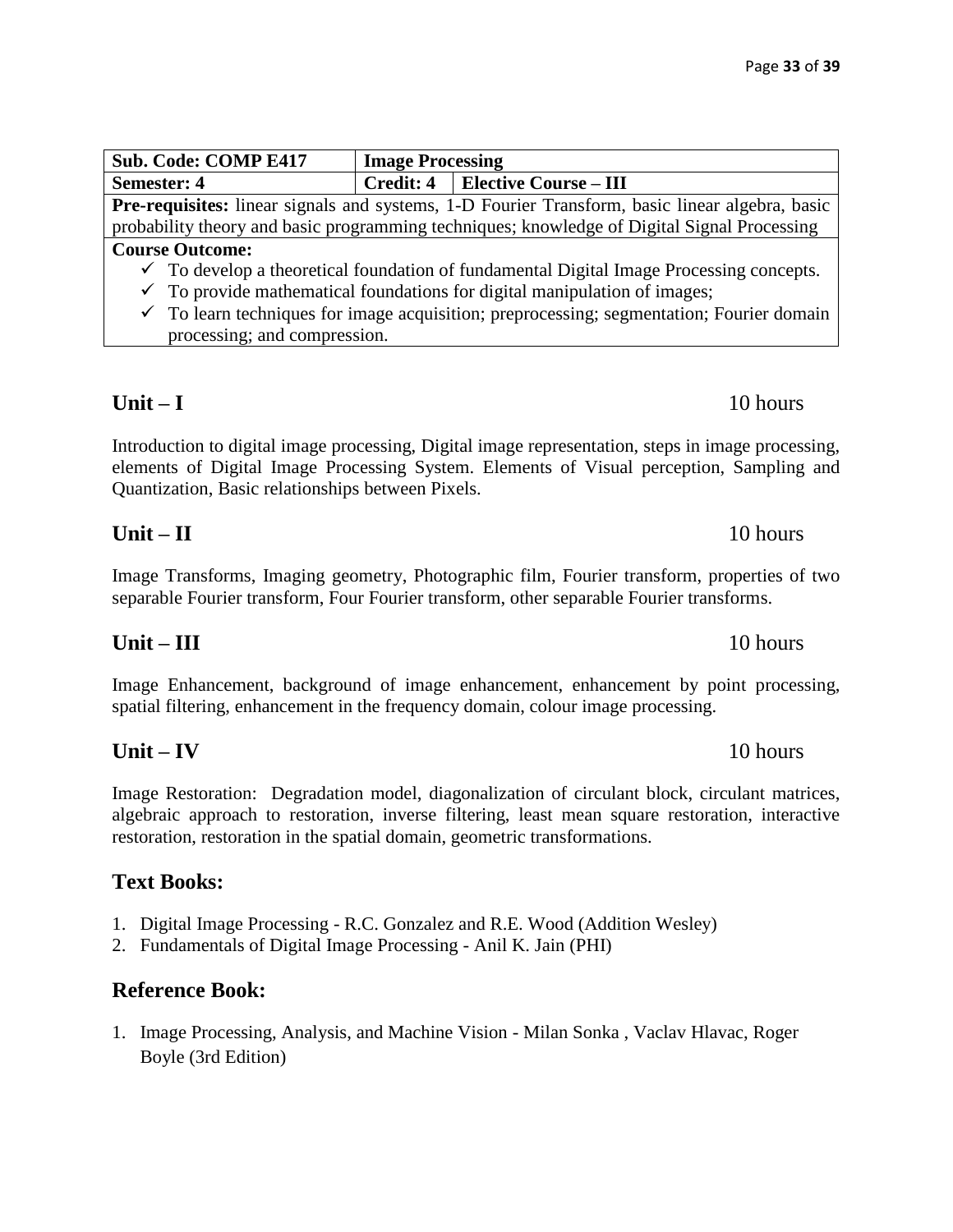| <b>Sub. Code: COMP E418</b>                                                                    | <b>Cloud Computing</b> |                                          |
|------------------------------------------------------------------------------------------------|------------------------|------------------------------------------|
| <b>Semester: 4</b>                                                                             |                        | <b>Credit: 4   Elective Course - III</b> |
| <b>Pre-requisites:</b> Knowledge of operating system and computing models                      |                        |                                          |
| <b>Course Outcome:</b>                                                                         |                        |                                          |
| $\checkmark$ To have exposure to various cloud models and their implications                   |                        |                                          |
| $\checkmark$ To understand the design issues & techniques in the management of cloud resources |                        |                                          |

- 
- $\checkmark$  To learn about the securities in cloud

Evolution of cloud computing, utility computing, service based computing, characteristics of cloud computing, Cloud service models: IaaS, PaaS, SaaS, Cloud deployment models: public, private, hybrid, community, examples of cloud services such as Amazon EC2, Azure VMs, Google App engine, Salesforce.

# **Unit – II** 10 hours

Virtualization concepts and technologies, scalability and elasticity, deployment, replication and monitoring, identity and access management, Virtual machines provisioning and migration services: VM provisioning process, VM migration services, migration techniques.

Cloud Resource provisioning, SLA management in cloud computing, billing, load balancing, admission control, types of SLA, life cycle of SLA, SLA management, automated policy-based management.

# **Unit – IV** 10 hours

Cloud disaster management, privacy and security issues in cloud, digital identity and data security, cloud storage, data centre, Cloud based services and applications in education, healthcare and business.

# **Text Books:**

- 1. Cloud Computing: Principles and Paradigms Rajkumar Buyya, James Broberg and Andrzej Goscinski, Wiley publications.
- 2. Cloud Computing: A Hands-On Approach A Bahga and V Madisetti, University Press
- 3. Cloud Computing U S Pandey and K Choudhary, S Chan

### **Unit – III** 10 hours

### **Unit – I** 10 hours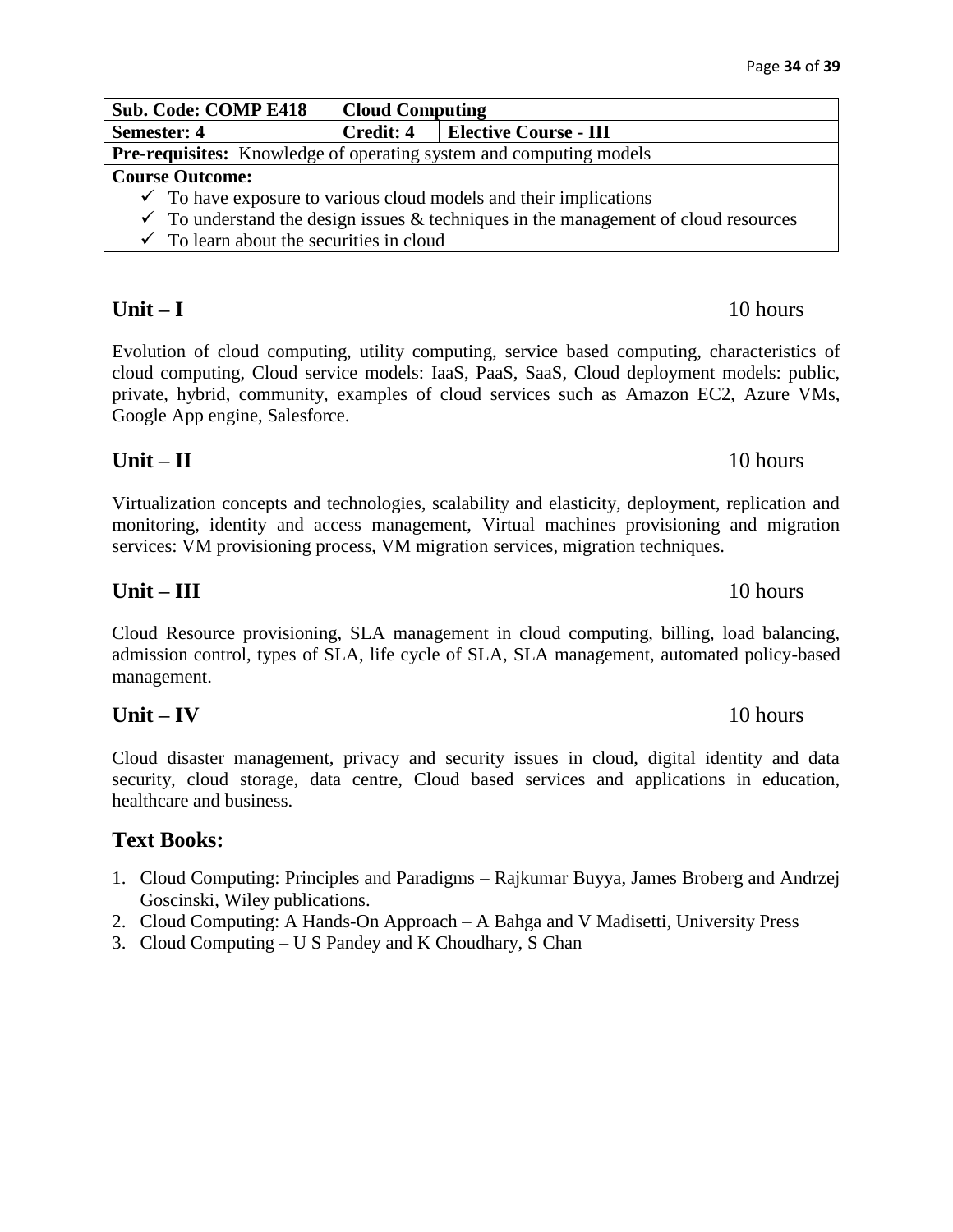| <b>Sub. Code: COMP E419</b>                                                                         | <b>Service Oriented Computing</b> |                                   |  |
|-----------------------------------------------------------------------------------------------------|-----------------------------------|-----------------------------------|--|
| <b>Semester: 4</b>                                                                                  |                                   | Credit: 4   Elective Course - III |  |
| <b>Pre-requisites:</b> Knowledge of Internet technology                                             |                                   |                                   |  |
| <b>Course Outcome:</b>                                                                              |                                   |                                   |  |
| $\checkmark$ To understand the present trend of modeling anything as a service and the related      |                                   |                                   |  |
| architectural designs                                                                               |                                   |                                   |  |
| $\checkmark$ To learn the approaches for building service oriented systems and their interoperation |                                   |                                   |  |
| $\checkmark$ To learn web services languages like WSDL, UDDI & SOAP                                 |                                   |                                   |  |
|                                                                                                     |                                   |                                   |  |

Service oriented computing paradigm: computing with services, its suitability for the evolving open environment, a comparative view of objects, components and services, Service-oriented architecture: service provider, service consumer, service registry, SOA collaboration, service orchestration and service choreography.

Coordination frameworks for web services: WSCL, Web services choreography interface, WScoordination: coordination service, activation service, registration service, Service management, Notion of grid services

**Unit – II** 10 hours

Building SOC applications: elements of SOC design, steps of the SOC approach, service identification, domain decomposition, subsystem analysis, service allocation, component specification, technology realization mapping. Applications of SOC.

Web services architecture, Web services standards, web services technology options: Transport (HTTP, Java Message service), Service Communication protocol (SOAP), Service Description (XML, WSDL), accessing web services, Service registry (UDDI), security issues.

# **Text Books:**

- 1. Service-Oriented Computing M.P. Singh & M. N. Huhns (John Wiley & Sons Ltd)
- 2. Patterns: Service-Oriented Architecture & Web Services, IBM Redbook.

# **Unit – III** 10 hours

# **Unit – IV** 10 hours

# **Unit – I** 10 hours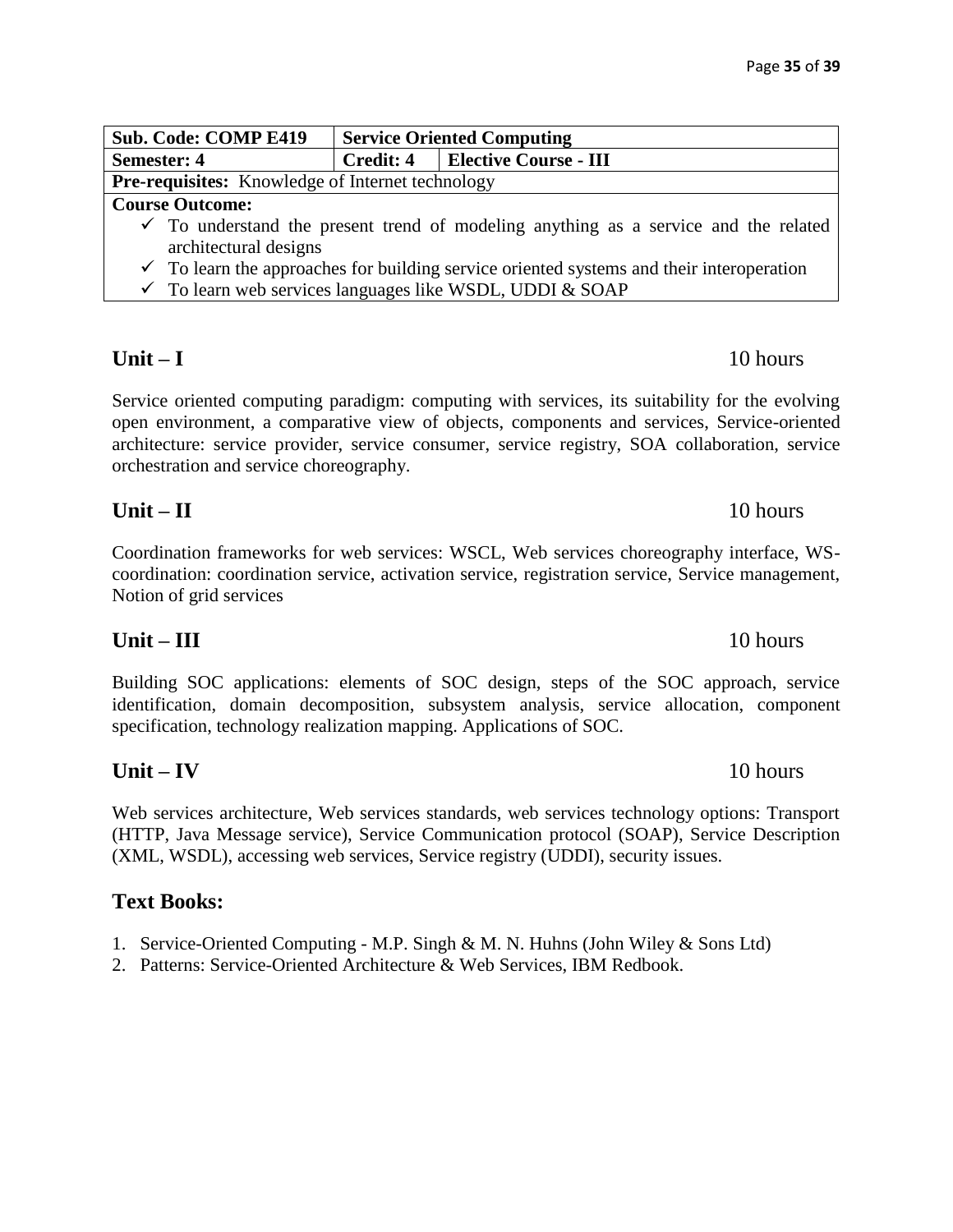| <b>Sub. Code: COMP E420</b>                                                                        | <b>Web Design and Development</b>         |  |
|----------------------------------------------------------------------------------------------------|-------------------------------------------|--|
| <b>Semester: 4</b>                                                                                 | Credit: 4<br><b>Elective Course - III</b> |  |
| <b>Pre-requisites:</b> Programming in Java                                                         |                                           |  |
| <b>Course Outcome:</b>                                                                             |                                           |  |
| $\checkmark$ To learn technologies and programming constructs required for developing web portals. |                                           |  |
| $\checkmark$ To learn the art of designing effective and user-friendly web portals.                |                                           |  |
| $\checkmark$ To have an exposure to server scripting language.                                     |                                           |  |

Introduction to Network Programming: Introduction to Web Applications and its programming. Description about Web application, Client, Server (Apache Tomcat/ WebLogic/GlassFish), Client side programming (HTML5/CSS3/JavaScript/JQuery), Introduction to XML/JSON.

Introduction to JDBC, JDBC Drivers (4 types), Architecture of JDBC, Components of JDBC (Classes and Interfaces). Programming with JDBC,creatinga database (MS-ACCESS/ORACLE/MySQL (for Type-3 and Type-4 connection), connecting to the database created, Loading the Driver, Establishing the Connection, Creating Statements (Statement/Prepared Statement/Callable Statement), Executing a SQL Query, Simple Statement, Atomic Statement, Pre-Compiled Statement, SQL Statements for stored Procedures, JDBC Program to retrieve data from database.

Introduction to Result Set, Result Set with Statement Interface, Result Set with Prepared Statement Interface, Bidirectional Result Set, Result Set Scroll ability type, Result Set Updatabiltiy type, Updating data to the database using Result Set, Result Set Metadata, Executing Stored Procedures Using Callable Statement.

# **Unit – III** 10 hours

Introduction to Servlets: concept of Servlet, Advantage of Servlet Over Applets and CGI, Architecture of Web Application, Web Servers and its Containers, Role of servlet in Webapplication development, understanding servlet-API, Understating HTTP protocol and communication between HTML-servlet.

Types of Servlet, Difference between HttpServlet and GenericServlet, Life cycle of Servlets and different life cycle methods, Difference between doGet() and doPost(), Servlet Generating Html output, Collecting Client submitted data in a Servlet.

Servlet communications: Servlet to DBMS communication using type-4 connection, Servlet to DBMC communication using JDBC connection pooling, Servlet communication with other servlets (Servlet Chaining), Servlet communication with JSP or HTML page (sendRedirect(), Difference between sendRedirect() and RequestDispatcher forward(), Understanding ServletConfig.

# **Unit – I** 10 hours

# **Unit – II** 10 hours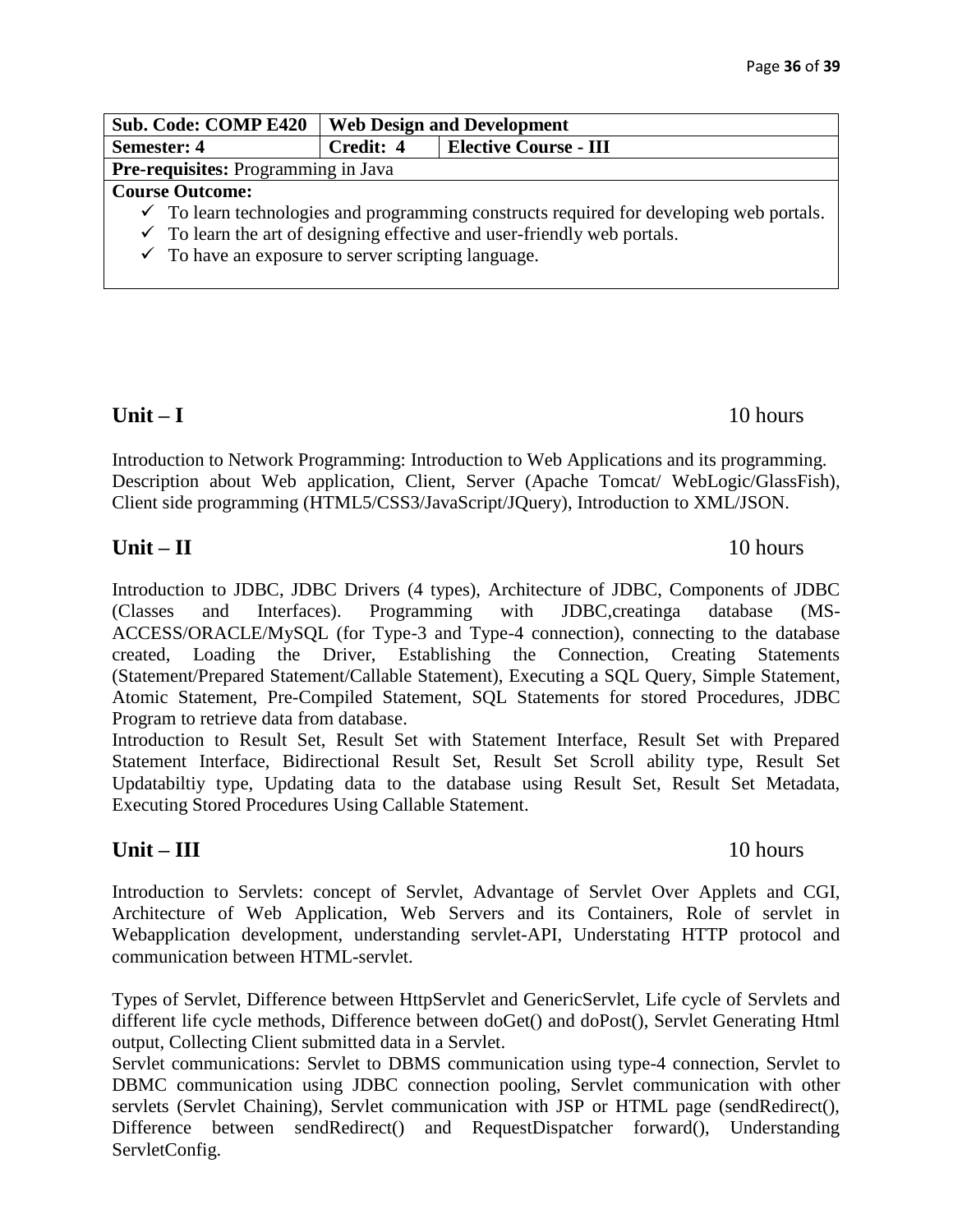Servlet Filters and wrappers, Servlet Listeners, Session Tracking, Cookies, HttpSession, HTML hidden form filed element, URL rewriting, Annotation based servlet programs, Web Security with servlets, Servlet code for file uploading and downloading, Servlet code for mailing.

# **Unit – IV** 10 hours

Java Server Pages:Introduction to JSP, Scope of JSP, Anatomy of a JSP program, Execution of a JSP program, Significance of JSP Engine, Built-in objects of JSP, Significance of JSP Elements, Scripting Elements, Scriptlets, Declaration, Expression, Directives and Action Elements, Page Directive, Include Directive, Taglib Directive, Forward action element, Include, Param, useBean with introduction to beans, setProperty, getProperty

Introduction to JNDI, Introduction to web services (SOAP/SOA), Rest API, introduction to JSTL, Springs, Hibernates.

### **Text Book:**

1. Advanced Java Programming, Uttam K. Roy, Oxford University Press

### **Reference Books:**

- 1. Black book, Kogent Learning Solution Inc.
- 2. Java 2: The Complete Reference [by Herbert Schildt,](http://www.amazon.in/Herbert-Schildt/e/B001H6PSMG/ref=dp_byline_cont_book_1) Fifth Edition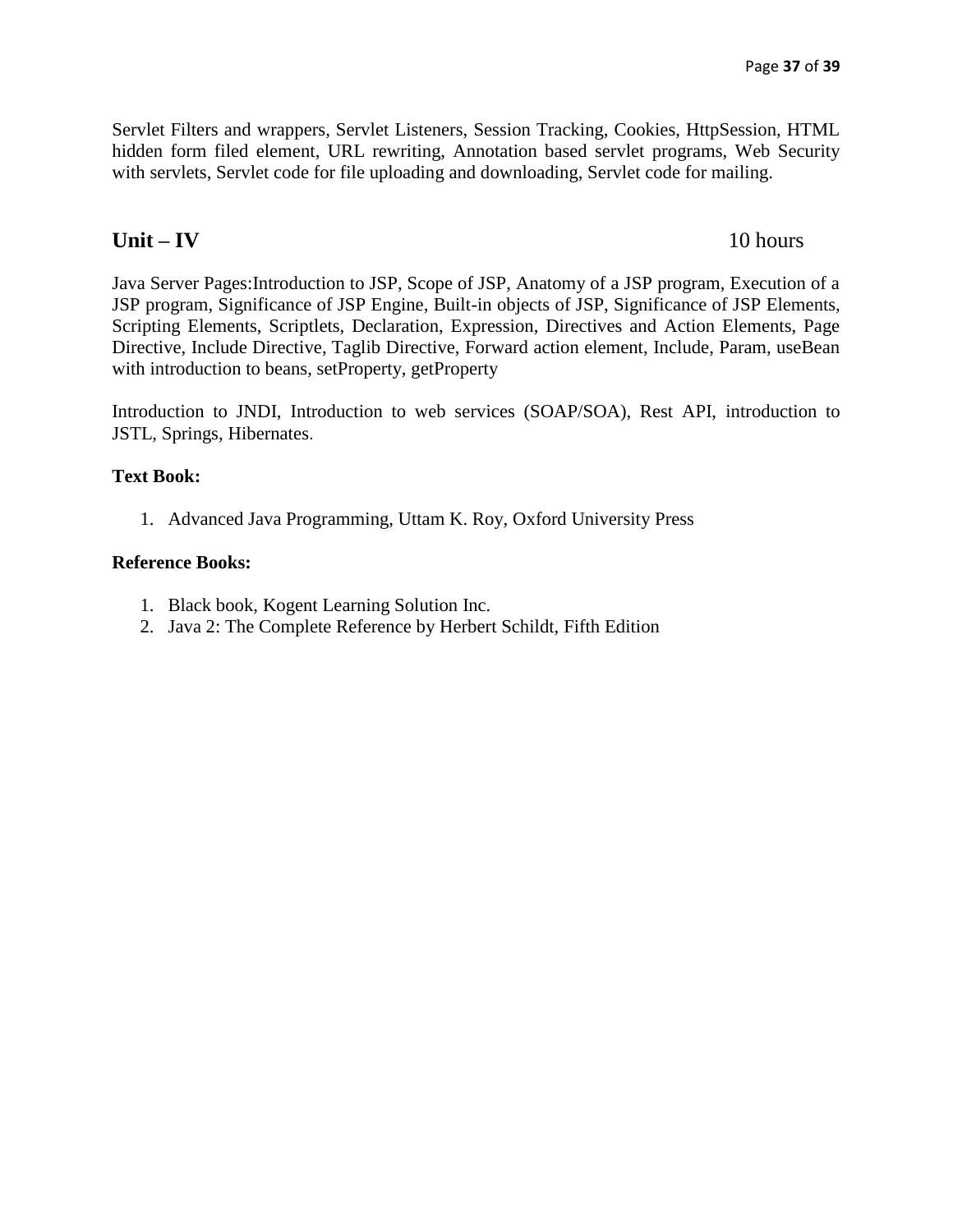|                    | <b>Sub. Code: COMP PRO</b>                                                                    | <b>Major Project Work / Dissertation</b> |                    |  |
|--------------------|-----------------------------------------------------------------------------------------------|------------------------------------------|--------------------|--|
| <b>Semester: 4</b> |                                                                                               | <b>Credit: 4</b>                         | <b>Core Course</b> |  |
|                    | <b>Pre-requisites: Knowledge of Programming</b>                                               |                                          |                    |  |
|                    | <b>Course Outcome:</b>                                                                        |                                          |                    |  |
|                    | $\checkmark$ To develop the ability to analyze the operation of existing systems that require |                                          |                    |  |
|                    | automation                                                                                    |                                          |                    |  |
|                    | $\checkmark$ To develop the skill to prepare System Requirement Specification documents       |                                          |                    |  |
|                    | $\checkmark$ To design software systems with the use of design tools                          |                                          |                    |  |
|                    | $\checkmark$ To write efficient code for implementation                                       |                                          |                    |  |
| $\checkmark$       | To test the system to comply with the requirements                                            |                                          |                    |  |
|                    | To operationalize the end-product                                                             |                                          |                    |  |

- 1. Students are expected to undertake a software development project (preferably a real-life project) and implement the same by following a software engineering approach.
- 2. Students will analyze a system, understand, design, write code, test, and implement the software system as an end-product.
- 3. Projects can be undertaken in small groups where the students will learn how to work in a software development group.
- 4. During the project period students will have a feel of working in an IT industry
- 5. Student has to work under the guidance of a supervisor.
- 6. S/he has to submit a project report and give a presentation.